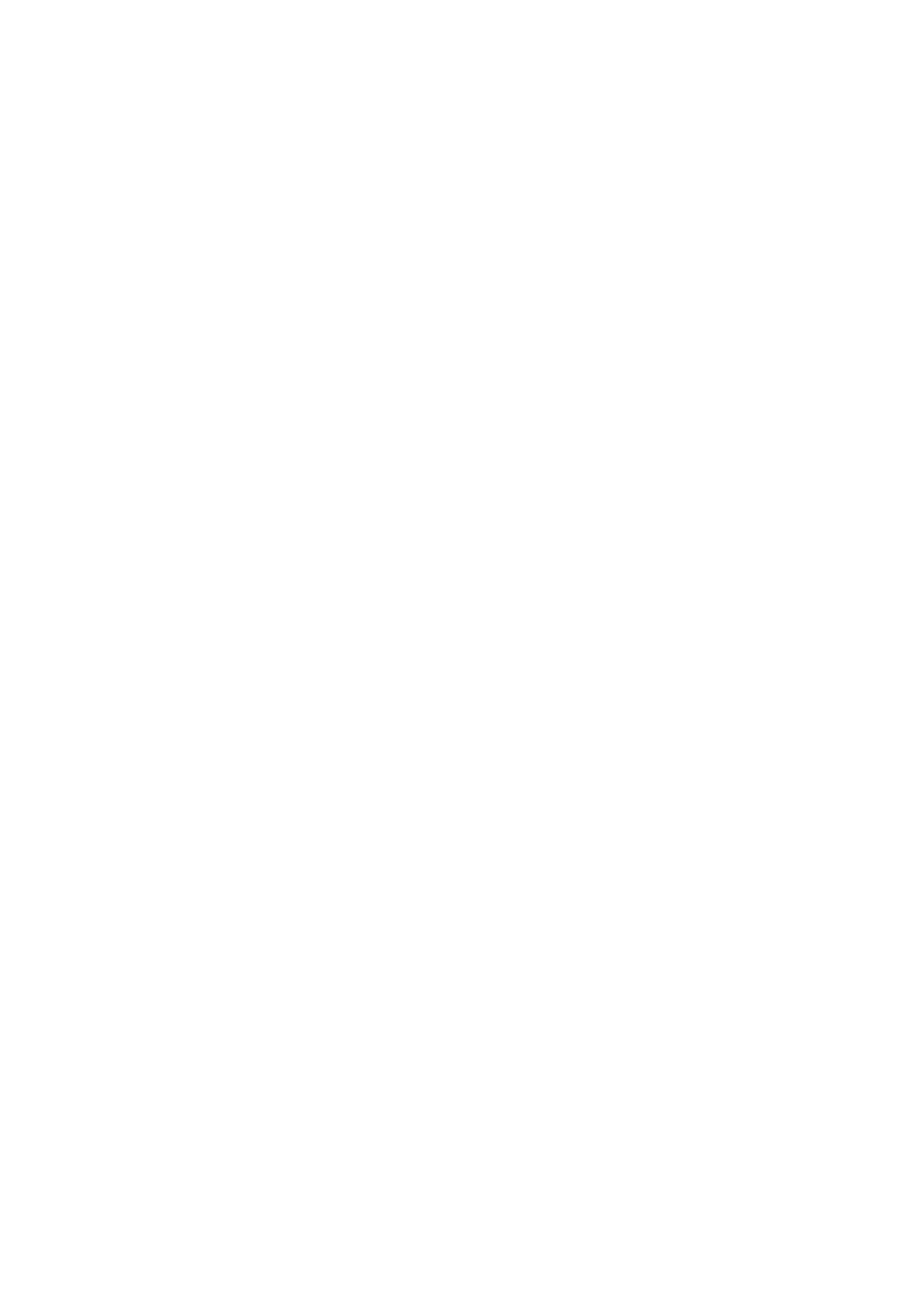Teamwork<br>for for Preventive Conservation

NEAL PUTT AND SARAH SLADE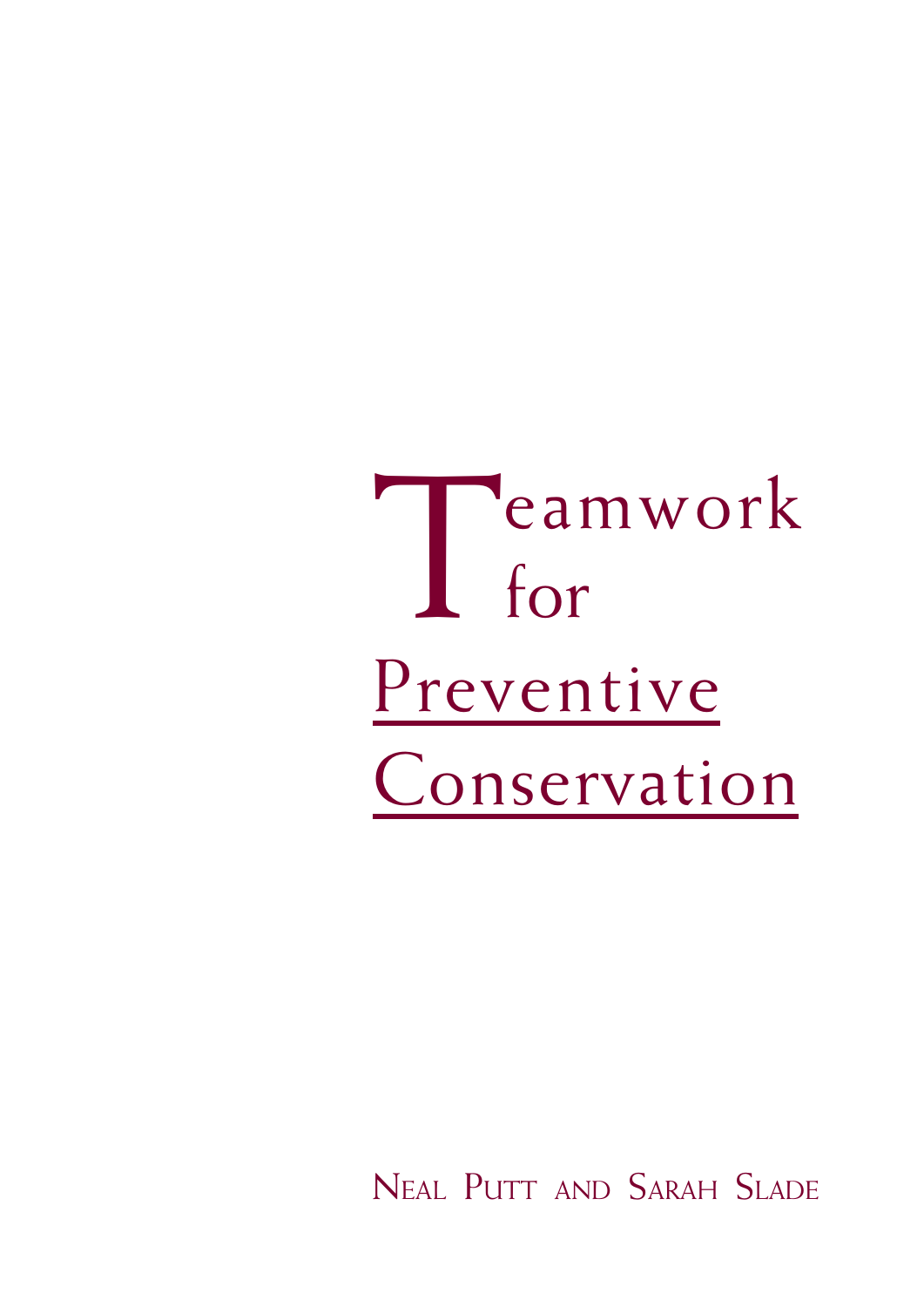### ©ICCROM 2004

ICCROM International Centre for the Study of the Preservation and Restoration of Cultural Property Via di San Michele 13 I-00153 Rome Italy

iccrom@iccrom.org www.iccrom.org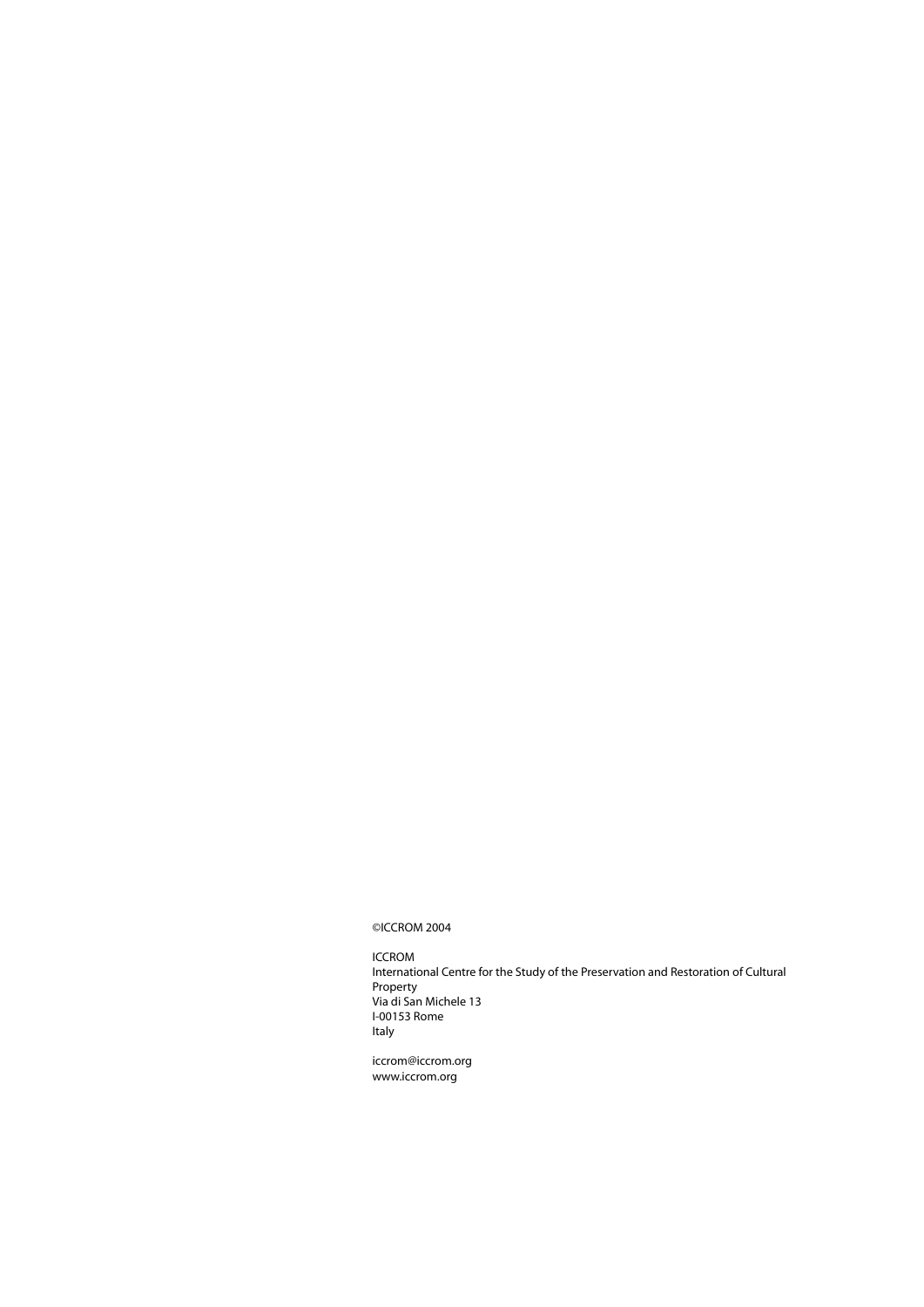# <span id="page-4-0"></span>**Preface**

Every day, museum collections are placed at risk. The causes of damage include light, unstable temperature and relative humidity, pests, pollutants, poor storage and display mounts and poor handling. They are also placed at risk by the threat of disasters including floods, fire, and the impact of war and natural disasters.

These risks can only be minimised if there is a common understanding of the problems that exist, and the long-term benefits to the museum if they are addressed. This requires awareness, on the part of each staff member, of how the work that they do might affect the condition of the collection. This awareness gives staff the scope to directly improve the care of the collection.

All types of staff are involved. The work of engineers and architects directly affects the environmental conditions and levels of natural light in the buildings. The materials designers select for constructing exhibit cases determine levels of pollutants and their work is critical in determining the levels of artificial light.

Decisions on holding public events in museums affect decisions on risk assessment and these decisions in turn impact on the work of security guards who protect the collection against damage from the public. Staff working in public entertainment and education can instil the importance of preserving heritage in visitors. Decisions made by managers impact on all of these areas and more. Finally, there is the day-to-day work the curator does with the collection, and in institutions that employ them, the care that conservator-restorers provide.

The actions of everyone within the museum will affect the condition of the collection to some degree, in either a negative or a positive way. A multi-disciplinary approach to preventive conservation is needed to ensure that these effects are positive. This requires the implementation of teamwork into museums.

The approach to introducing teamwork to improve preventive conservation in museums advocated in this document is based on the experiences of eleven museums from nine European countries that took part in ICCROM's Teamwork for Preventive Conservation Project.

The document contains a suggested framework for planning and team-development, as well as highlighting methods for developing networks among museums and other institutes to provide additional support for preventive conservation.

Neal Putt and Sarah Slade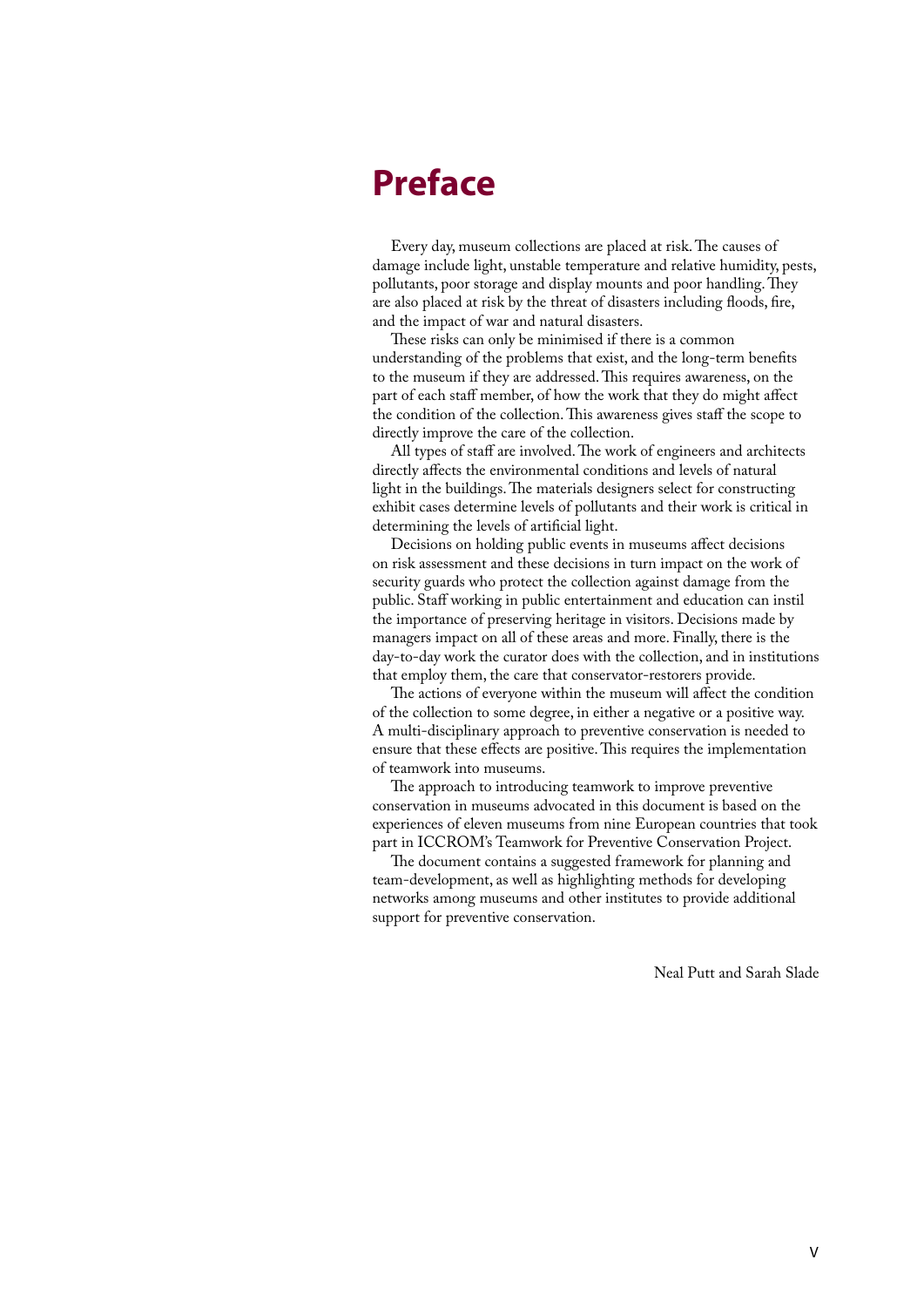# **Contents**

| 1. Why Teamwork for Preventive Conservation 1                   |  |
|-----------------------------------------------------------------|--|
|                                                                 |  |
|                                                                 |  |
|                                                                 |  |
| Teamwork for Preventive Conservation Framework2                 |  |
|                                                                 |  |
|                                                                 |  |
|                                                                 |  |
|                                                                 |  |
|                                                                 |  |
|                                                                 |  |
| Are Outside Advisors or Partners Necessary?5                    |  |
| 3. Building Participation: Agreeing on a Vision and Identifying |  |
|                                                                 |  |
|                                                                 |  |
|                                                                 |  |
|                                                                 |  |
|                                                                 |  |
|                                                                 |  |
| Brain-Storming and Small Group Tasks 11                         |  |
| Writing a vision for preventive conservation 11                 |  |
| Broadening the vision of who is involved in preventive          |  |
|                                                                 |  |
| Bringing new ideas (and old problems) into the open 12          |  |
|                                                                 |  |
|                                                                 |  |
| <b>ICCROM Preventive Conservation Indicators12</b>              |  |
| 4. Targeting Preventive Conservation: Assessments and Writing   |  |
|                                                                 |  |
|                                                                 |  |
|                                                                 |  |
|                                                                 |  |
|                                                                 |  |
|                                                                 |  |
|                                                                 |  |
|                                                                 |  |
|                                                                 |  |
|                                                                 |  |
|                                                                 |  |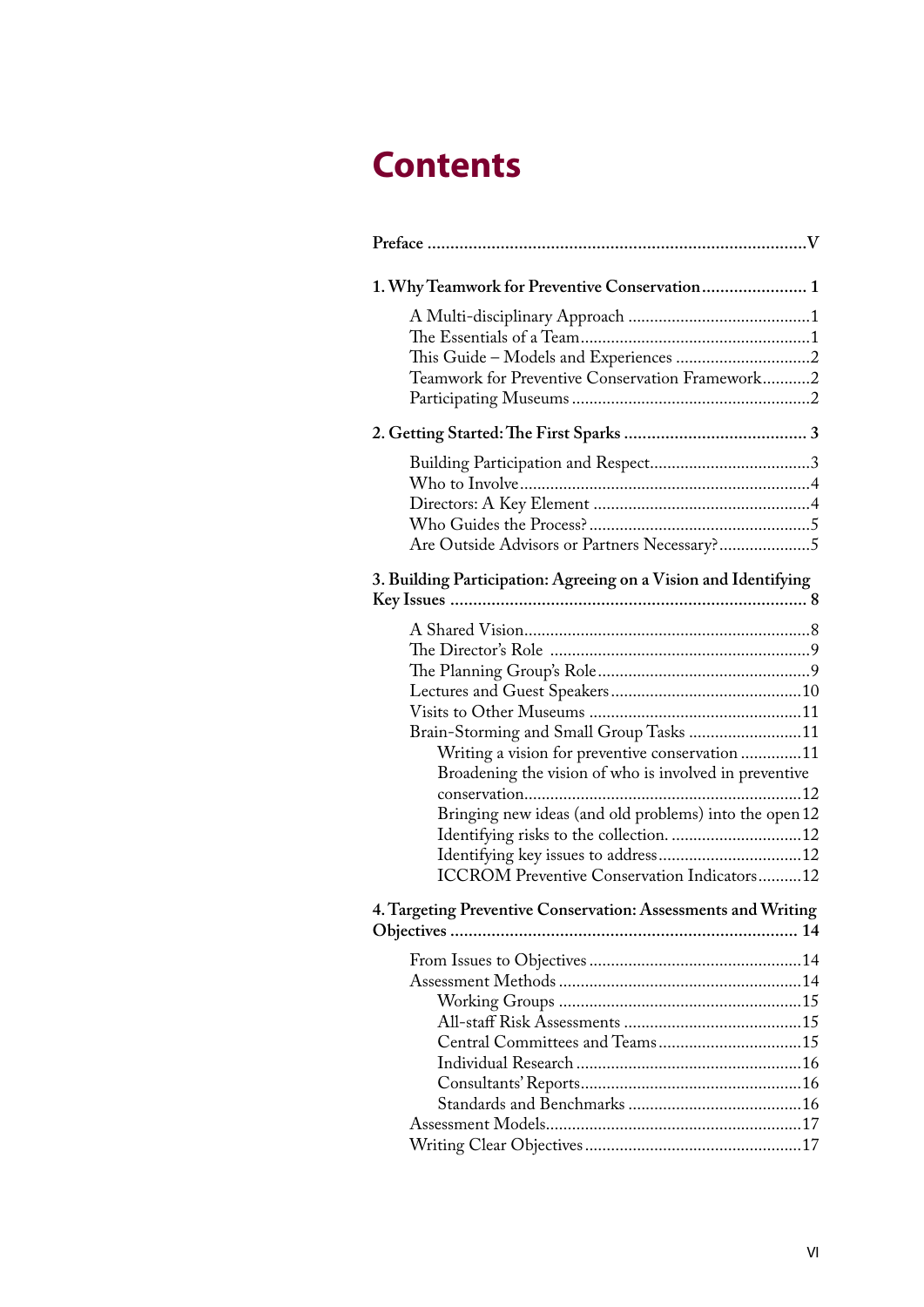| 5. Building Teams and Keeping on Track 18                    |  |
|--------------------------------------------------------------|--|
|                                                              |  |
|                                                              |  |
|                                                              |  |
| Determine reporting system 18                                |  |
| Specify resources and team authority  18                     |  |
| Determine training and information needs 19                  |  |
|                                                              |  |
|                                                              |  |
| Deciding on the number of teams19                            |  |
|                                                              |  |
|                                                              |  |
|                                                              |  |
| Specifying Resources and Team Authority 22                   |  |
| Determining Training and Information Needs22                 |  |
|                                                              |  |
| Monitoring Progress and Achieving Success 24                 |  |
| 6. Building Preventive Conservation Networks  25             |  |
| Further Reading: A Basic Preventive Conservation Library  29 |  |
| Appendix A: Museums in ICCROM's Teamwork for Preventive      |  |
| Appendix B: ICCROM Preventive Conservation Indicators . 38   |  |
| Appendix C: Examples of Key Issues and Objectives  48        |  |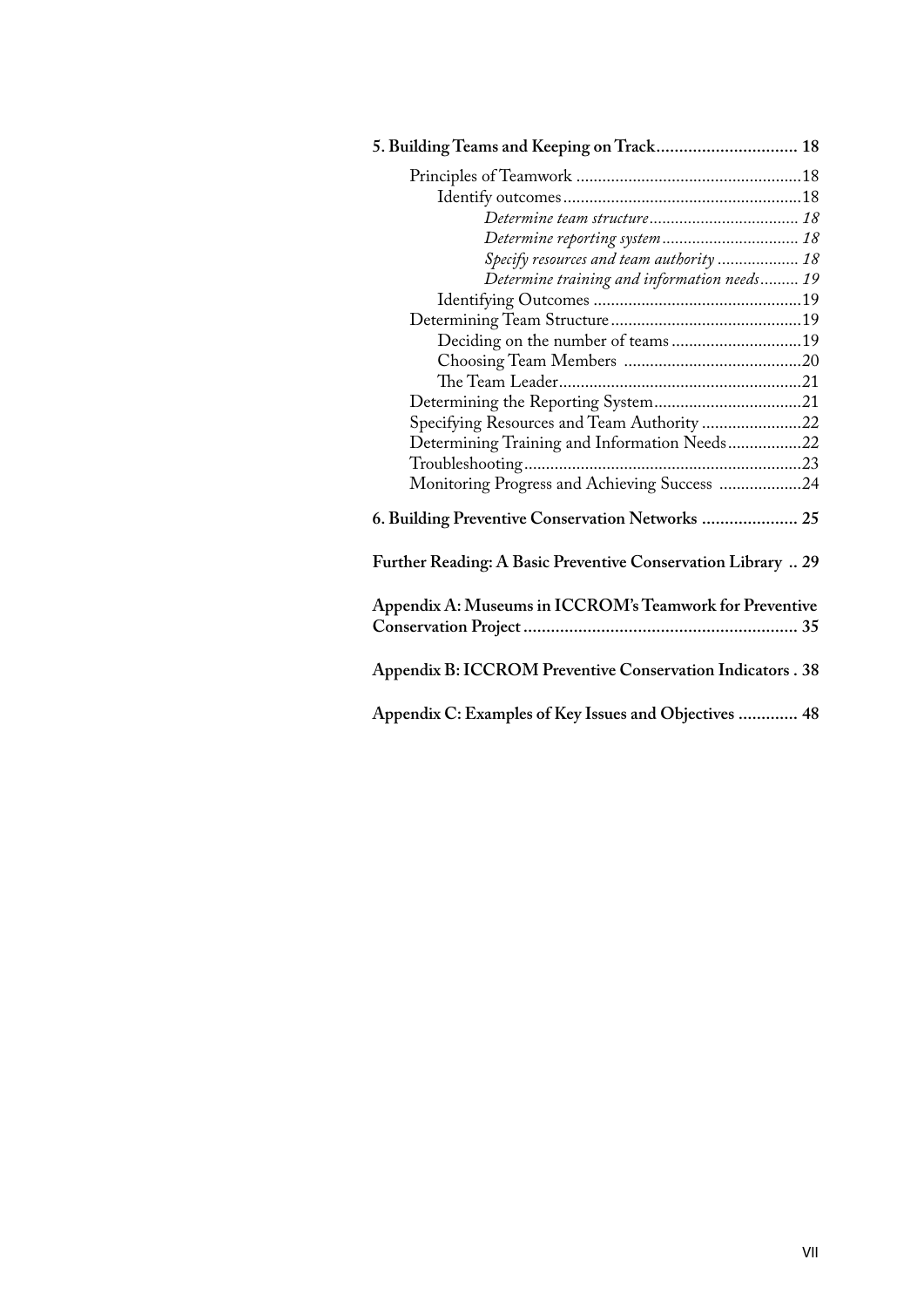# **1 Why Teamwork for Preventive Conservation**

# **A Multi-disciplinary Approach**

The aim of preventive conservation is to reduce the deterioration and maintain the integrity of museum collections in an affordable manner, and to ensure their availability to society now and in the future.<sup>1</sup>

Improved collections care is not just an aim in itself, but needs to be achieved in a way that enables increased public access to the collection.

The tasks are so broad that they are impossible to do in isolation. They require the awareness and involvement of everyone in the museum, a multi-disciplinary approach to preventive conservation that can be achieved through teamwork.

#### **The Essentials of a Team**

Teamwork shifts responsibility for an area of work from one person to a group of people. In the case of preventive conservation, teamwork brings together all staff whose work impacts on the collection and its care. In bringing these people together, teamwork:

- focuses all the knowledge and skills that are available on the issue.
- allows the planning to be done by the people who will do the work.
	- encourages the efficient use of funds and staff, minimising added costs.

No two museums will implement teamwork in the same way. Staff sizes range from less than 10 personnel up to 600. Collections range from 400 works of art to 300,000 natural history specimens to 500 automobiles, aeroplanes and trains. Facilities range from small wooden houses to stone castles to multi-million dollar showplaces. The work culture within each museum will be different. Teams in a regimental museum in the Netherlands will not be the same as teams in a national museum in Fiji or a village museum in Canada.

*The team structure … encouraged dialogue and co-operation in the area of preventive conservation to an extent not previously seen. It proved helpful for staff to recognise that the problems they face are, more often than not, shared and are by no means unique to a particular staff grouping or discipline.*

Ulster Museum



<span id="page-7-0"></span>*Preventive conservation is no longer considered as a conservator's obsession but everyone's professional duty.* 

National Museum of Folk Arts and Traditions, France

*We were unanimous in recognising that teamwork permits museum personnel to meet each other, to reassert their ties, to create a dynamic. I discovered people and I have easier contacts now, more frequently, with people with whom I had not previously had any professional rapport.*

National Museum of Folk Arts and Traditions,



*Lone Crusader*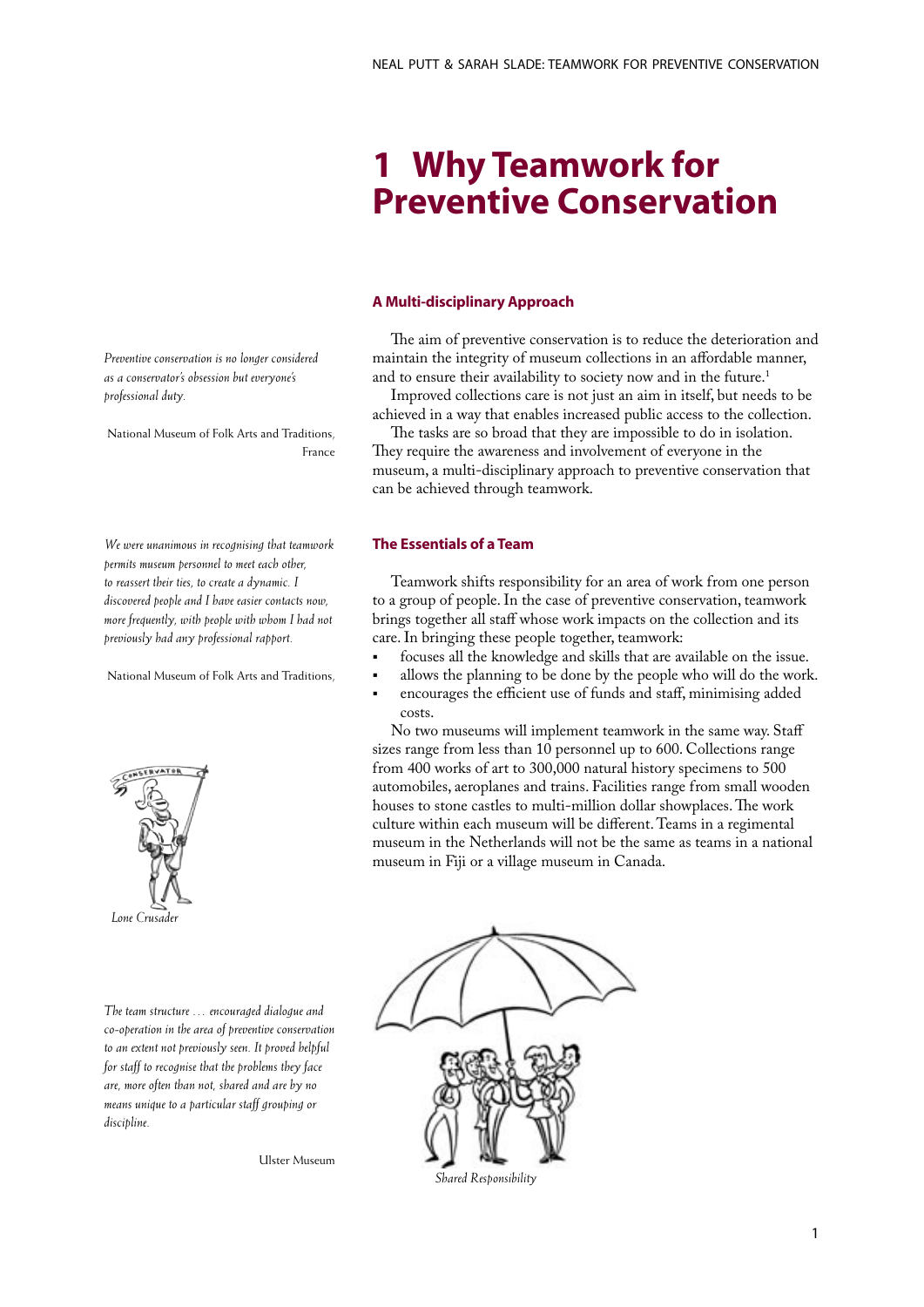<span id="page-8-0"></span>Although each museum will implement teamwork in a different way, the essentials of a team will remain the same. All teams need a clear realistic aim and the visible on-going support of the museum's Director and Administration. Teams need to be made up of representatives from all the key areas of the museum and be given the authority to determine what the issues are and how to address them. Finally, teams need to be given the resources necessary to see these recommendations are followed through and achieve real outcomes.

When implemented and supported in this manner, teamwork allows people to change, to compromise and to share approaches. It sets achievable objectives and establishes successful work habits.

#### **This Guide – Models and Experiences**

This guide outlines an approach to introducing teamwork to improve preventive conservation in museums. It is based on the experiences of eleven museums from nine European countries that took part in ICCROM's Teamwork for Preventive Conservation Project. This project, started in 1994, involved staff from the 11 participatory museums and drew on the support of 14 conservation advisory services. The project gradually perfected the methods and developed consensus on the approach.

This guide presents a five-step framework for planning and teamdevelopment, and methods for developing networks among museums and other institutes to provide additional support for improvements in preventive conservation.

#### **Teamwork for Preventive Conservation Framework**

This framework is based on the experiences of project participants and their thoughts and observations are provided throughout the publication. Summary information about the participating museums is provided in Appendix A.

### **Participating Museums**

Municipal Museum 'Vander Kelen-Mertens', Leuven, Belgium Czech National Museum National Museum of Folk Arts and Traditions, France Museum of Ethnography, Hungary Brescia Civic Museum of Natural Science, Italy National Museum of Archaeology (Ferrara), Italy Royal Netherlands Army and Arms Museum National Museum of Ancient Art, Portugal Barcelona Museum of Contemporary Art, Spain Ulster Museum, United Kingdom Birmingham Museums & Art Gallery, United Kingdom

#### **Step 1 Getting Started**

- Determine who to involve in the project
- Appoint Preventive Conservation Planning Group

#### **Step 2 Building Participation**

- Develop a shared vision for preventive conservation
- Identify key issues to be addressed

#### **Step 3 Targeting Preventive Conservation**

- Undertake detailed assessments of the collection
- Write verifiable preventive conservation objectives

#### **Step 4 Building Teams and Keeping on Track**

- Create preventive conservation teams
- Identify levels of authority
- Allocate resources
- Monitor progress, problems and success

#### **Step 5 Building Preventive Conservation Networks**

- Create support networks within the museum profession
- Develop projects to gain public involvement and support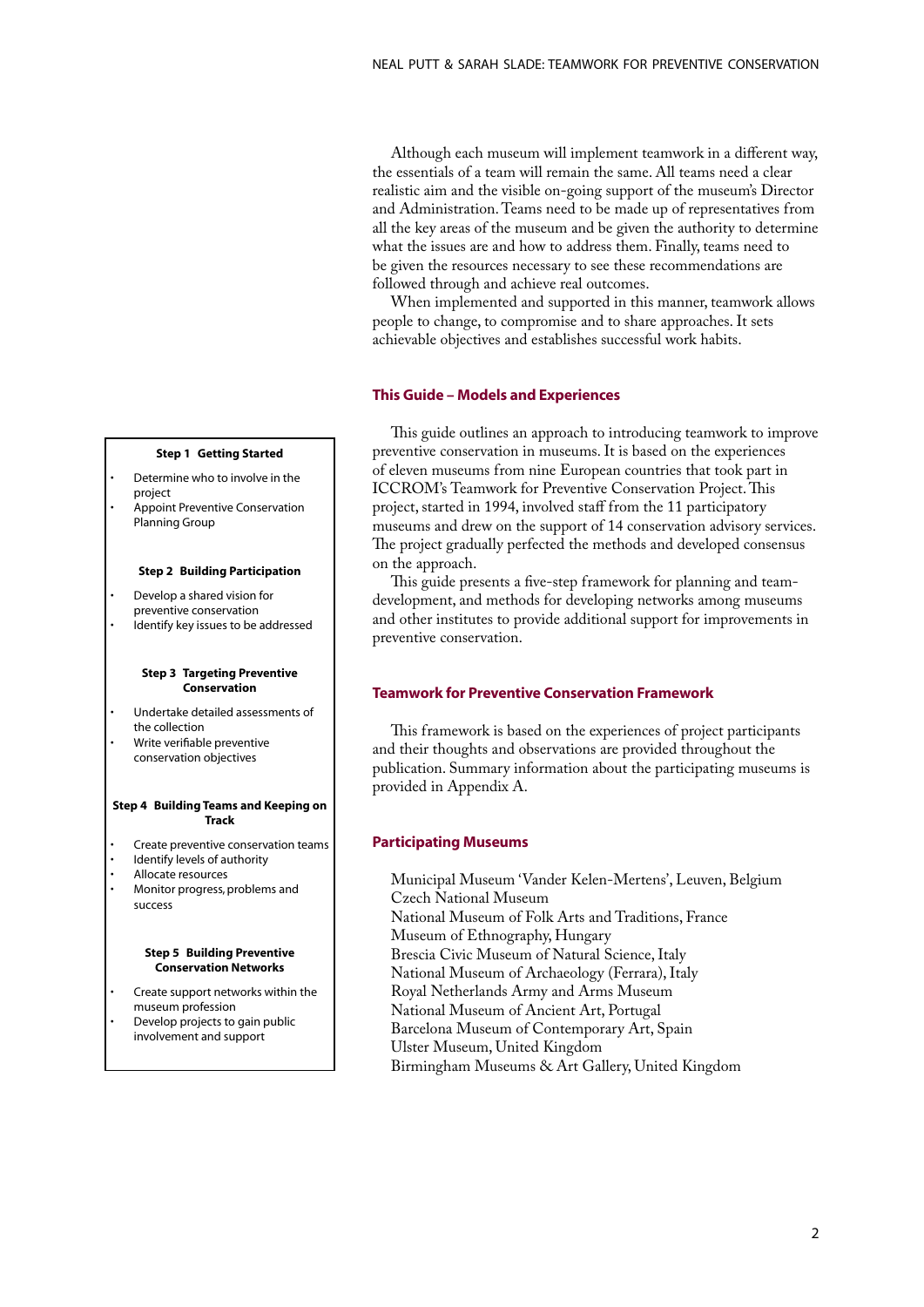# **2 Getting Started: The First Sparks**

**Building Participation and Respect**

The crucial first step to introducing Teamwork for Preventive Conservation is building a spirit of participation among staff members. Attitude is as important as plans and resources.

The decision to introduce a teamwork approach to preventive conservation gives the issue a higher profile, as the Administration singles preventive conservation out for particular attention. If this process is managed well, it can create a renewed respect for the collections and awareness in all staff of the part that they can play in its care.

Eliciting commitment and co-operation is the initial aim. The museum's Administration should start the process by bringing all of the staff together. In the framework of the ICCROM project, this consultation process essentially took place in two stages or workshops. The organisation of these workshops is discussed in detail in Chapters 3 and 4.

During these workshops, staff:

- acknowledge and validate their respective experience and recognise the importance of the actions that they carry out on a regular basis
- identify the museum's long-standing problems in the area of preventive conservation
- elicit creative ways to tackle the problems and ideas for new directions

The workshops must be designed to encourage co-operation, to resolve well-known problems and open up avenues to new approaches. The benefits of participation and respect will last long after the first objectives are completed. They are the single most important result of





<span id="page-9-0"></span>*The achievements we reached can convince other museums: for decades there were ideas only about these kinds of developments! The ideas were the same, but the activities did not follow them! Changing the way of thinking about them is the* 

*Participation in 'Teamwork' permitted validation of preventive conservation actions among the ensemble of personnel. It was able to create a permanent dialogue. The personnel have not forgotten this period where, for the first time, meetings gathered all levels of staff and allowed the most 'humble' to offer contributions and criticisms.* 

National Museum of Folk Arts and Traditions, France



*Ideas*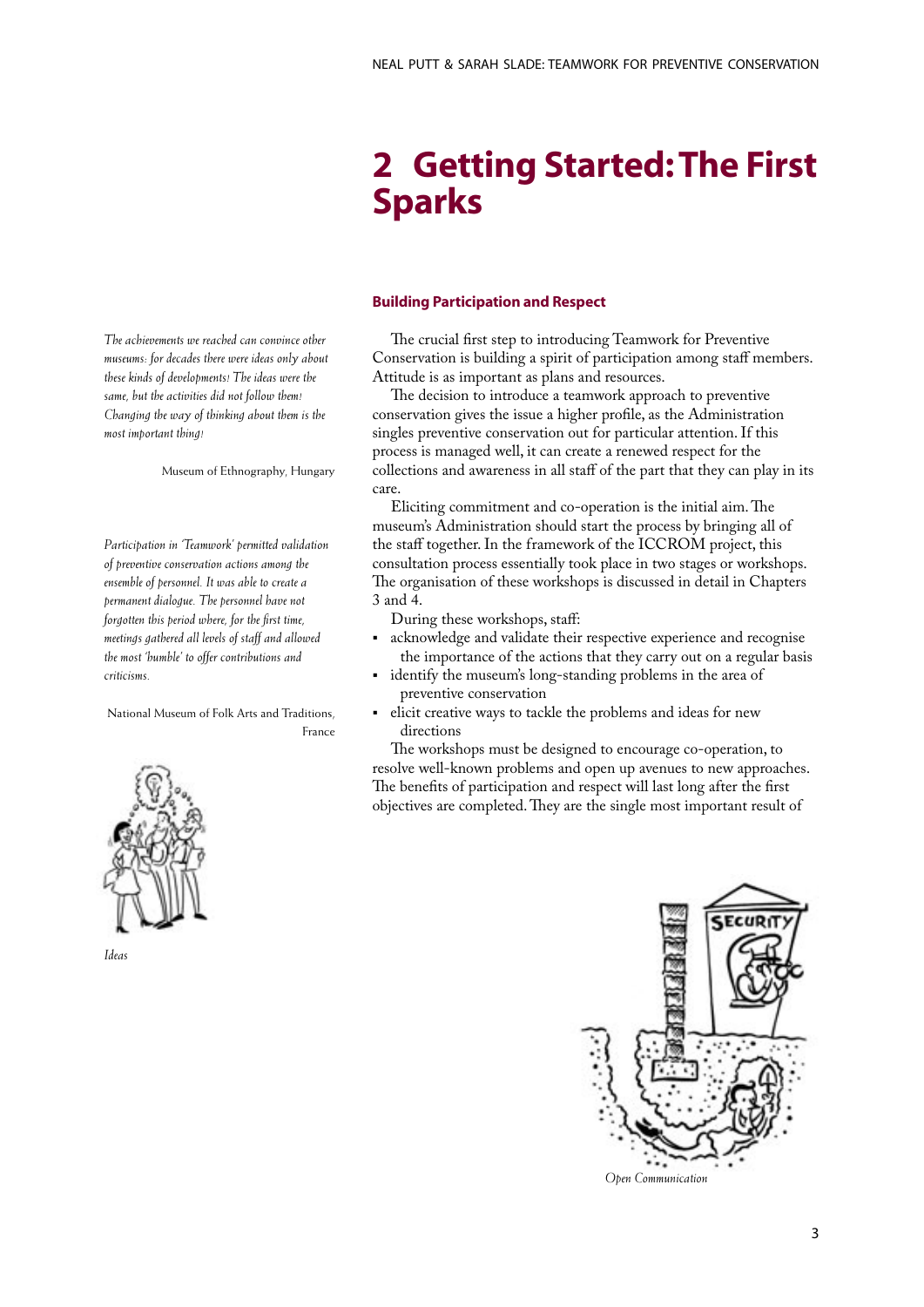<span id="page-10-0"></span>*Interestingly, the perception was that the staff most responsible for creating this spirit were the janitorial, maintenance and security staff, those, in other words, who had traditionally played a marginal role in working towards fulfilment of the museum's mission and who suddenly realised that their input was being sought out, valued, and quoted.*

Barcelona Museum of Contemporary Art

*Team planning contributed to a change in the way of thinking, and part of that was a change away from seeing only the lack of money. The Administration and staff established new structures and habits of communicating and working together. They began a series of achievements based on small changes in the use of people and resources. An essential first step was a workshop of a committee of a cross-section of personnel, which created awareness and gave everyone the opportunity to make their own suggestions for good collections management.* 

Museum of Ethnography, Hungary

*What seems essential is the art of placing value on the ground-level actions that are often issues of good sense. This draws attention to the importance of these acts.* 

National Museum of Folk Arts and Traditions,

*The project did indeed create a spirit of participation … In the first place; during … the preliminary meeting at the museum in 1999 conservators and registrars spoke about the merits and demerits of the level of preventive conservation at the moment. The sense that every department struggled with more or less the same problems resulted in a high-spirited mood in which people were willing to act immediately.*

Royal Netherlands Army and Arms Museum

*In the long term it is clear that the entirety of personnel has not completely transformed its state of spirit but the concept of preventive conservation is today indispensable and it allows faster decisions and transforms some bad habits. Preventive conservation is no longer considered a conservator's obsession but everyone's professional duty.*

National Museum of Folk Arts and Traditions,

introducing this project into the museum.

Museums that have implemented Teamwork report that the keys to building staff participation and spirit are:

- participation of all the staff during early stages of analysis and planning
- punctual follow-through from the formation of the teams to their starting work and achieving results
- commitment of the senior Administration
- contact and co-operation with other institutions.2

Most professional staff within museums feel that preventive conservation is a serious issue that is important to address. This provides an existing commitment to the work of the team. The importance of this as a starting point can not be underestimated.

### **Who to Involve**

The key questions that need to be asked when deciding who to involve in the initial workshops are:

- Who are the people who actually handle the collections (scientists, curators, conservator-restorers, technicians)?
- Who are the people who create the physical environment for the collection (architects, engineers, cleaners, security staff )?
- Who are the people who create the administrative and human environment within the museum (Directors, financial officers, public events planners, education officers)?

Another useful question is "Who are the contributors 'outside' the museum?" Several museums that have implemented Teamwork for Preventive Conservation have drawn in professionals who are not strictly part of the staff. Some museums have a regular relationship with architects or engineers who are part of another government institute. Others have a long-standing relationship with volunteers, or education and public event specialists outside the museum. If the "outside" individuals have a regular and defined rapport with the museum, they can be important contributors and should be included in the initial workshops.

Ideally, everyone identified by these questions should be involved in the very early stages of team planning. In practical terms, experience shows that the maximum size for workshops to develop a vision for preventive conservation, identify key issues and determine objectives is between 20 to 40 personnel. Museums with larger numbers of staff usually call on a selected sub-group of staff for the intensive planning workshops, composed of a mixture of department heads and other delegates. They have used seminars, training events, site visits and study days to inform other staff of the process being carried out.

### **Directors: A Key Element**

Commitment from the museum's senior Administration is essential to the success of the Teamwork approach to preventive conservation. Senior Administration means the Director, but also usually includes senior curators, financial administrators, board members and government officers above the level of the Director.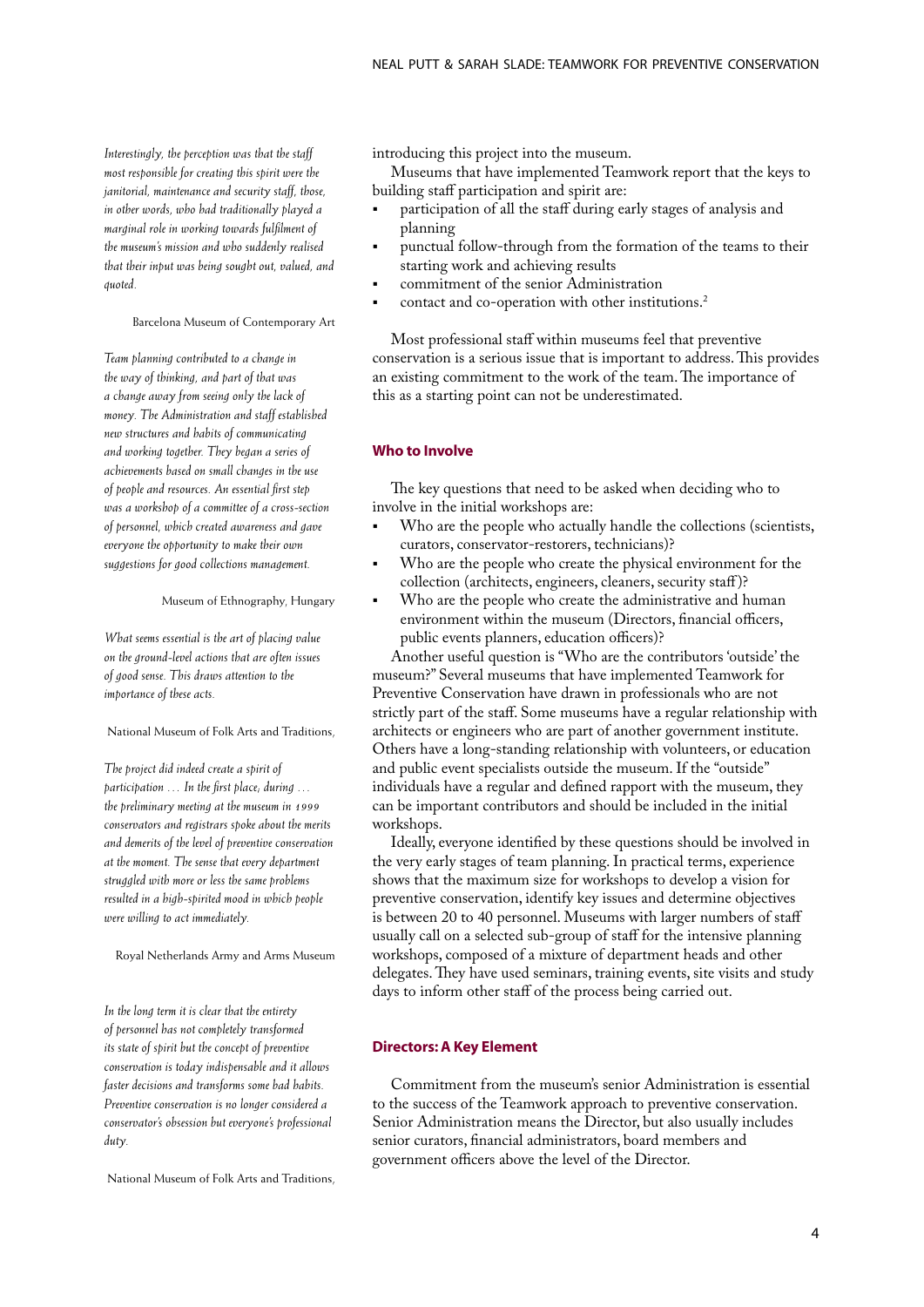<span id="page-11-0"></span>*I can't stress enough the value that Teamwork for Preventive Conservation has for instilling amongst staff a sense of belonging, and shared concerns. The end realisation that they are all cultural custodians, carrying a social service, makes them carry out their respective responsibilities with pride.*

Barcelona Museum of Contemporary Art

*The most interesting technique for promoting teamwork was certainly the fact that all museum personnel participated in an early workshop, from guardians to maintenance personnel to scientific collaborators. Preventive conservation on every level of museum practice was talked about.*

#### Leuven Municipal Museum

*Without the support of the Administration, these projects are difficult to realise because they need full and complete participation. If the Administration puts the accent on the importance of this mission and also contributes to making attitudes evolve, the project has a formidable common denominator that opens the doors of inter-professional communication.*

National Museum of Folk Arts and Traditions, France

*One of the most important elements of the project was the involvement of Directors and senior managers. Irrespective of how preventive conservation is undertaken within a museum, it is clear that support at this high level is essential if progress is to be made.* 

Ulster Museum



*The Game Plan*



*The Director leads the charge*

The idea for starting Teamwork for Preventive Conservation might originate from anywhere in the museum, but only the senior Administration has the authority to initiate it. The Director and the Administration must demonstrate their own interest and commitment from the outset, in order for other staff to give it their respect. The Director has to have a key role in the first meetings or workshop to give the necessary high profile to the Teamwork initiative. At the first meetings the staff have to be assured that after planning, action will ensue. At the same time, the Administration has to ensure that staff expectations fall within what is realistically achievable.

As Teamwork for Preventive Conservation proceeds, there must be strong rapport between teams and senior Administration, with a structure for reporting and decision-making. Ultimately, only the Administration can authorise new ways of working together, changes in staff time and the identification of resources to meet new goals. Both the staff and Administration must have confidence in the team and satisfaction with its progress.

#### **Who Guides the Process?**

A small group of people will need to work together regularly to lead and implement Teamwork for Preventive Conservation. The maximum number on this Planning Group should be 10 people, even in large museums.

- The role of the Planning Group is to:
- organise the two initial workshops and all associated meetings
- set the schedule of steps for implementing Teamwork
- choose consultants or outside advisors, if necessary
- develop any partnerships with other museums or institutes

The museum Director need not necessarily be part of the Planning Group, and another staff member often serves best as the co-ordinator or Leader.

Chapter 5 provides detailed information on choosing team members and other tips and considerations for creating and maintaining a successful Planning Group and avoiding common pitfalls.

#### **Are Outside Advisors or Partners Necessary?**

The museums that have implemented Teamwork for Preventive Conservation all agree that contact with outside professionals and institutes help build commitment and change attitudes. Contacts can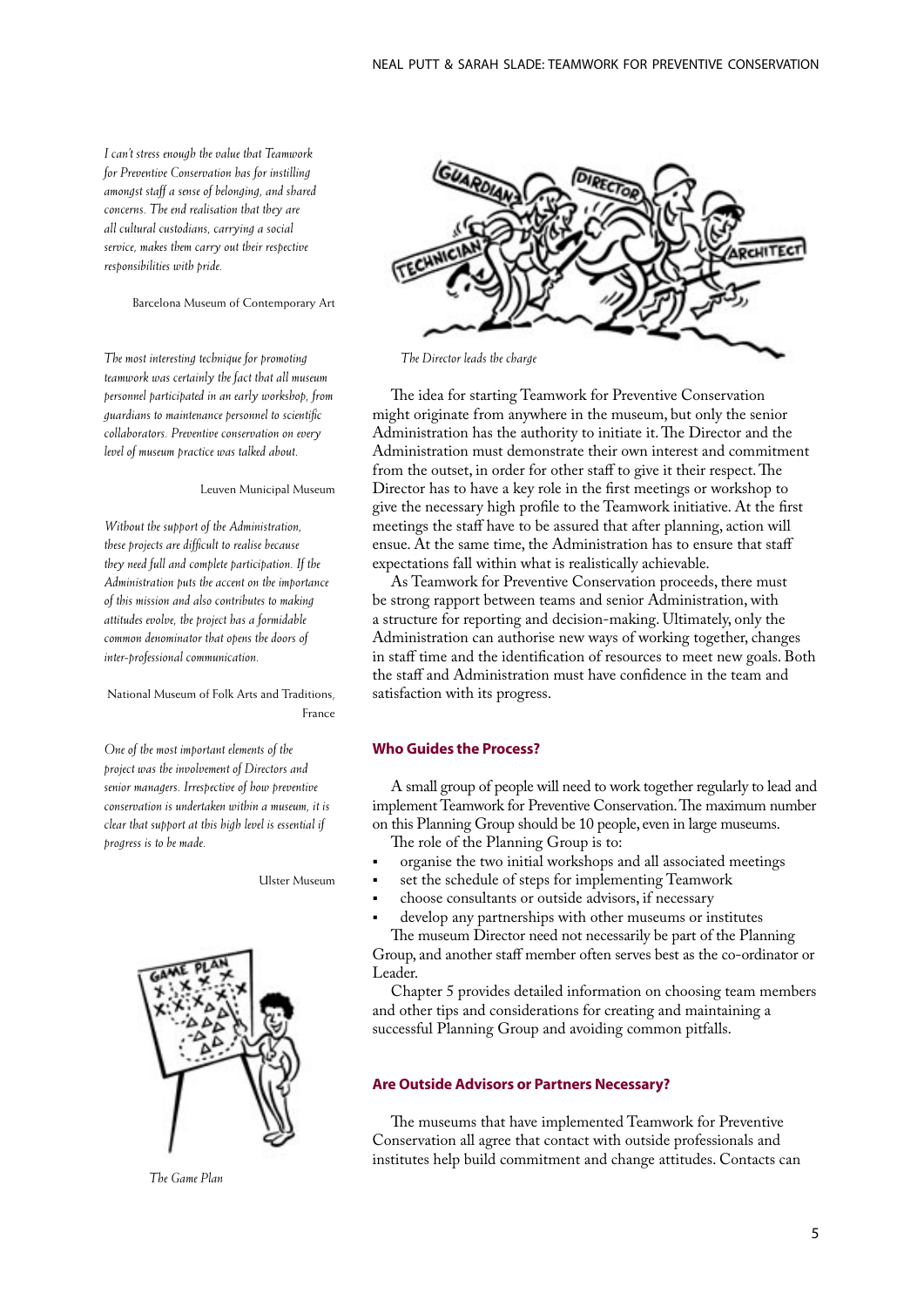

*Breath of Fresh Air*

*The involvement of external advisers was undoubtedly the most beneficial aspect. A 'neutral' voice will always speak much louder than one with a vested interest. They also offered a source of advice and encouragement and acted as 'sounding boards' when needed. … Adherence to timetables and deadlines was facilitated by staff awareness of their overseeing role.* 

Ulster Museum

range from advisory or consulting services by a single professional, to co-operation agreements with other museums and institutes.

The Planning Group needs to determine whether the museum needs technical advice in preventive conservation, or advice to facilitate workshops and consultation with staff, or both.

The Planning Group should ask:

- Does the museum need technical and scientific information about preventive conservation? Does it have enough preventive conservation expertise to conduct its own assessment of the current state of affairs?3
- Does the museum need expertise in planning and implementing workshops and in drawing out participation from all the staff? Does the Planning Team feel capable of independently organising all staff workshops and planning events?
- Is the museum in a position to hire a consultant or advisor, or would it be possible to obtain free assistance from a national institute or university?
- Is it possible to work in tandem on the Teamwork project with one or more other museums, exchanging experts between the museums and using other forms of co-operation?
- Does the museum want to develop co-operation in areas such as training, public programmes, advisory services or disaster preparedness teams?
- Does the museum want to use alliances with other museum and institutes to raise government or public support for preventive conservation?

The answers to these questions will determine the skills and knowledge to look for and whether to work with a single professional or whether to develop a broader-scale partnership or alliance with other museums and institutions.

Whatever the functions and skills of outside advisors, their impartiality will assist in developing communications.

The Czech National Museum used external professionals and partner institutions throughout the Teamwork project. To start, the museum organised a one-day seminar for all staff. Guest speakers and conservator-restorers from other professional spheres and institutions formed the most successful feature of the event. The information and experience they brought was new and beneficial for all the museum participants. The workshop reinforced the importance and significance of preventive conservation care. The Workshop included visits to two other museums. A scientist from a national conservation institute continued as a technical advisor during a series of subsequent assessment and planning meetings. Several of the participants from the Workshop eventually assisted in editing a basic training manual in preventive conservation. Mutual co-operation when preparing the manual, workshop and professional excursions helped to create a spirit of participation. The external advisors and colleagues from the other institutions contributed their broad experience and unbiased criteria to the conservation initiatives.

The Museum of Ethnography in Budapest chose two advisors who provided a mixture of preventive conservation and teamwork experience. The advisors assisted the staff to select assessment methods and survey the storage and exhibition rooms. They made suggestions of how to solve problems, provided bibliographies and references, and coached and advised on the initial workshops. The museum also developed an exchange programme with museums in the Netherlands.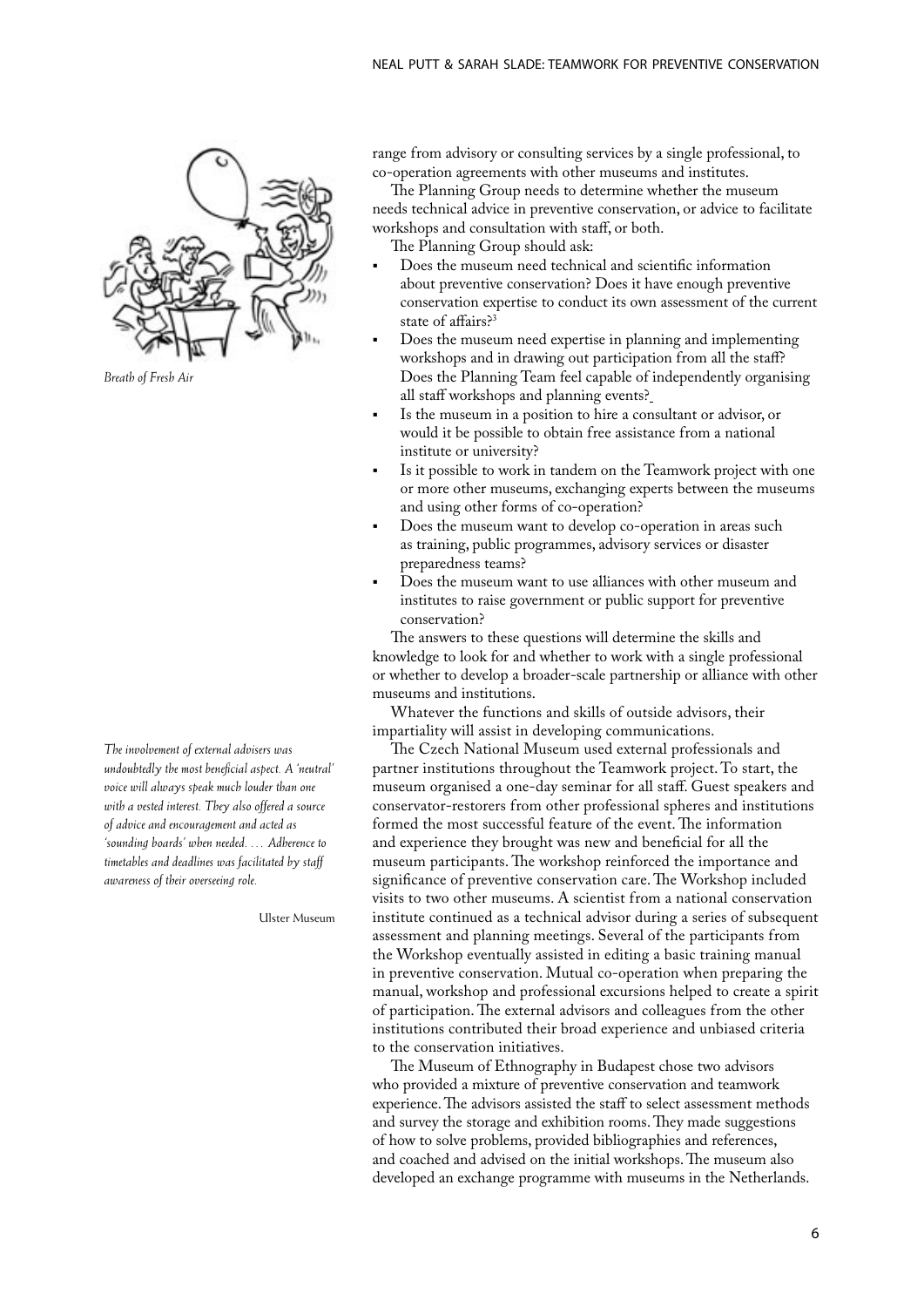*The external advisors had obviously tested the process elsewhere and were familiar with some of the reticence it would face amongst the staff; this reticence was overcome by these advisors with surprising ease.*

> The Director Barcelona Museum of Contemporary Art

*The external advisors helped assess the conservation needs and led the workshops with all the staff. They had techniques of involving everyone that were very new to the museum. They were a big part of our success with getting respect and participation from outside the museum. We organised a well-publicised one-day meeting on preventive conservation with the advisors, participants from the city government, Ministry of Culture, Superintendence of Archaeology and museum representatives from other regions of our nation. This helped plan an outreach project to schools in our neighbourhood and assemble a committee. It also helped get funding for some storage problems in the museum and build up our co-operation with the regional superintendence of culture, which is our main source of conservation advice and assistance.* 

Participating museum

Discussing the same problems, seeing the solutions, results, and getting in touch with colleagues in other institutions was very useful.

The Barcelona Museum of Contemporary Art used advisors primarily for their ability to facilitate a teamwork approach, not for their knowledge of preventive conservation.

Museum Directors gain as much as staff from co-operation and contact between institutions. In addition, museum Directors may be able to use the prestige of outside advisors to gain support for the museum's objectives. One of the participant museums in the Teamwork project used the participation of outside expert advisors to attract significant attention to the museum.

Whatever the role and source of outside advisors and partners, the parameters of the co-operation must be clear. The museum Planning Group and the advisor or partner(s) must:

- discuss and agree on the aims and context of working together
- specify clear objectives, schedules and responsibilities for all parties
- confirm the agreement in writing
- hold to the agreement or renegotiate it if it is no longer appropriate or further elements of co-operation are justified.

At the end of this first step in the Teamwork process the Preventive Conservation Planning Group should have been established and be aware of the importance of engaging all staff in the work ahead.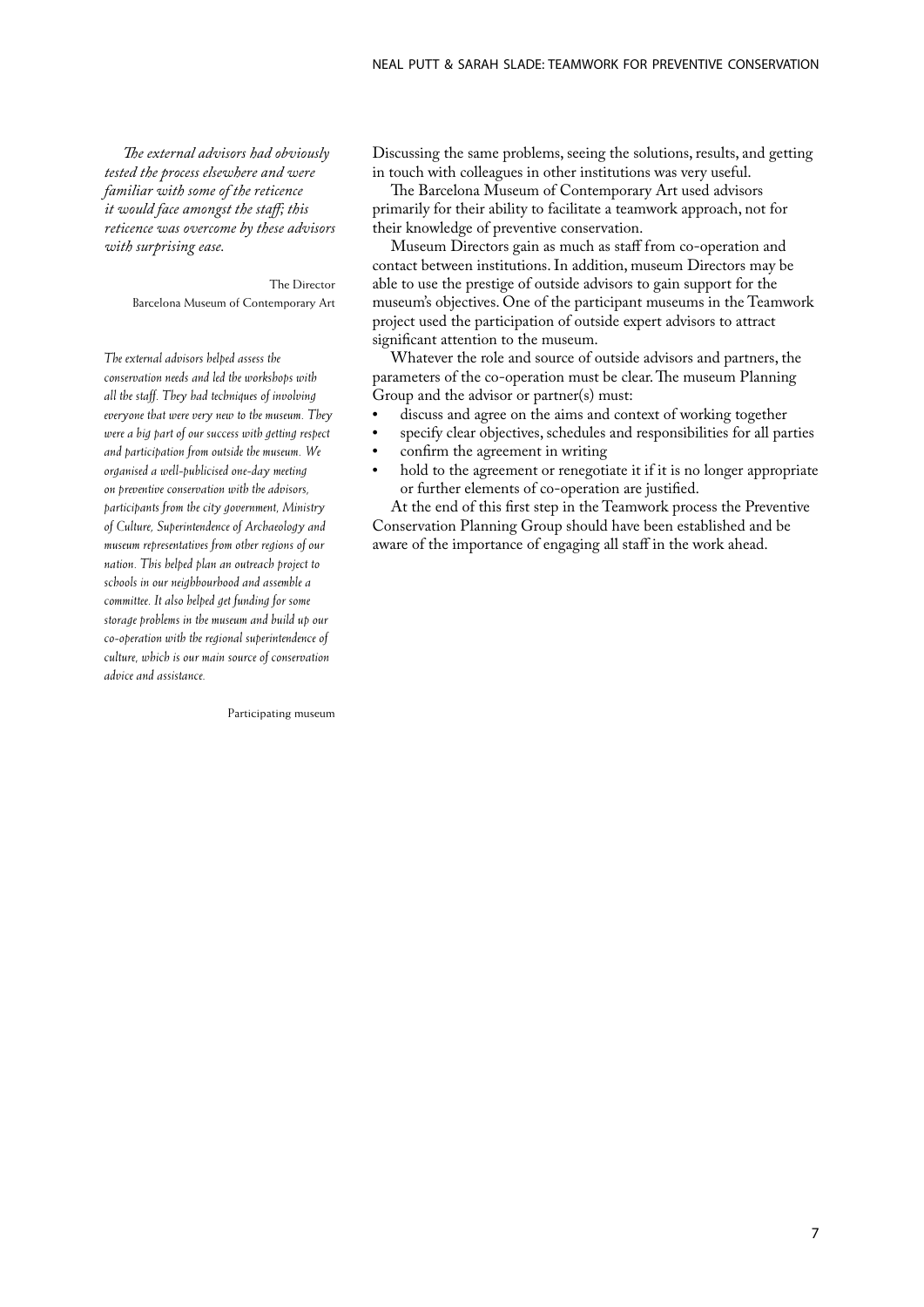<span id="page-14-0"></span>

*A shared vision*

*Instead of thinking "object" think "collection". Instead of thinking, "room" think "building". Instead of thinking "individual" think "team". Instead of thinking "short term" think "long term". Instead of thinking "professionals" think "public". Instead of thinking "trade secrets" think "communications".*

*Instead of thinking "how" think "why".* 

From the opening address by Gael de Guichen for a Workshop at the National Museum of Folk Arts and Traditions, France:

*Preventive Conservation is the economical means to prevent damage and preserve the real objects. It takes the constant application of common sense, science and practice by all staff in all areas.* 

Statement by the Director, following a Workshop at the National Museum of Ancient

*Our goal is to preserve our collections for future generations: systematically evaluating risks, identifying needs and forming a plan for prevention. All staff and administrative officials are involved, working in teams and with the public.* 

> From a Workshop group at Birmingham Museums & Art Gallery, United Kingdom

*The aim of preventive conservation is to reduce the deterioration and maintain the integrity of museum collections in an affordable manner and to ensure their availability to society now and in the future.*

Definition by a Workshop of Directors from seven museums, organised by ICCROM.

# **3 Building Participation: Agreeing on a Vision and Identifying Key Issues**

# **A Shared Vision**

A shared vision<sup>4</sup> is essential to ensuring that everyone in the museum is working towards the same goals. The second step to Teamwork is the development of a shared vision for preventive conservation, and the identification of the key issues that need to be addressed to achieve this vision. These are the themes of the first Workshop.

The four key issues to explore during this Workshop are:

- What are the risks to the collections?
- What potential actions can reduce these risks?
- How will the process be improved by co-operation and planning?
- What are the benefits to the museum and its public if collections care is improved and collections made more accessible?

The term preventive conservation has been used for 30 years and almost everyone in the museum will be aware of some of the measures taken to protect the collection. Some people will have been directly involved in certain tasks. It is unlikely, however, that everyone will have a shared view of what risks and responsibilities are involved. It is more likely that either:

- a small number of staff in the museum have a high level of knowledge about preventive conservation, but it is not shared throughout the organisation, or
- museum staff have very little or no knowledge of preventive conservation

By covering each of the four key issues, all staff, regardless of their existing level of knowledge, will be able to reach a common base of understanding.

Both the vision of preventive conservation and the key issues that need to be addressed should be formalised in writing by the end of the workshop. Debating and approving a written statement ensures that everyone has the same understanding of the vision and the key issues.

At the end of the first Workshop the museum's staff should have:

- a common and long-lasting vision for preventive conservation that they can refer to and share with future staff
- a list of agreed issues for action that will form the basis of a midterm preventive conservation plan

The vision for preventive conservation needs to be specific to each museum. It should be written as a short statement that imparts the importance of preventive conservation for the collections, and the need to implement it in a way that enables increased access to the collection, now and in the future.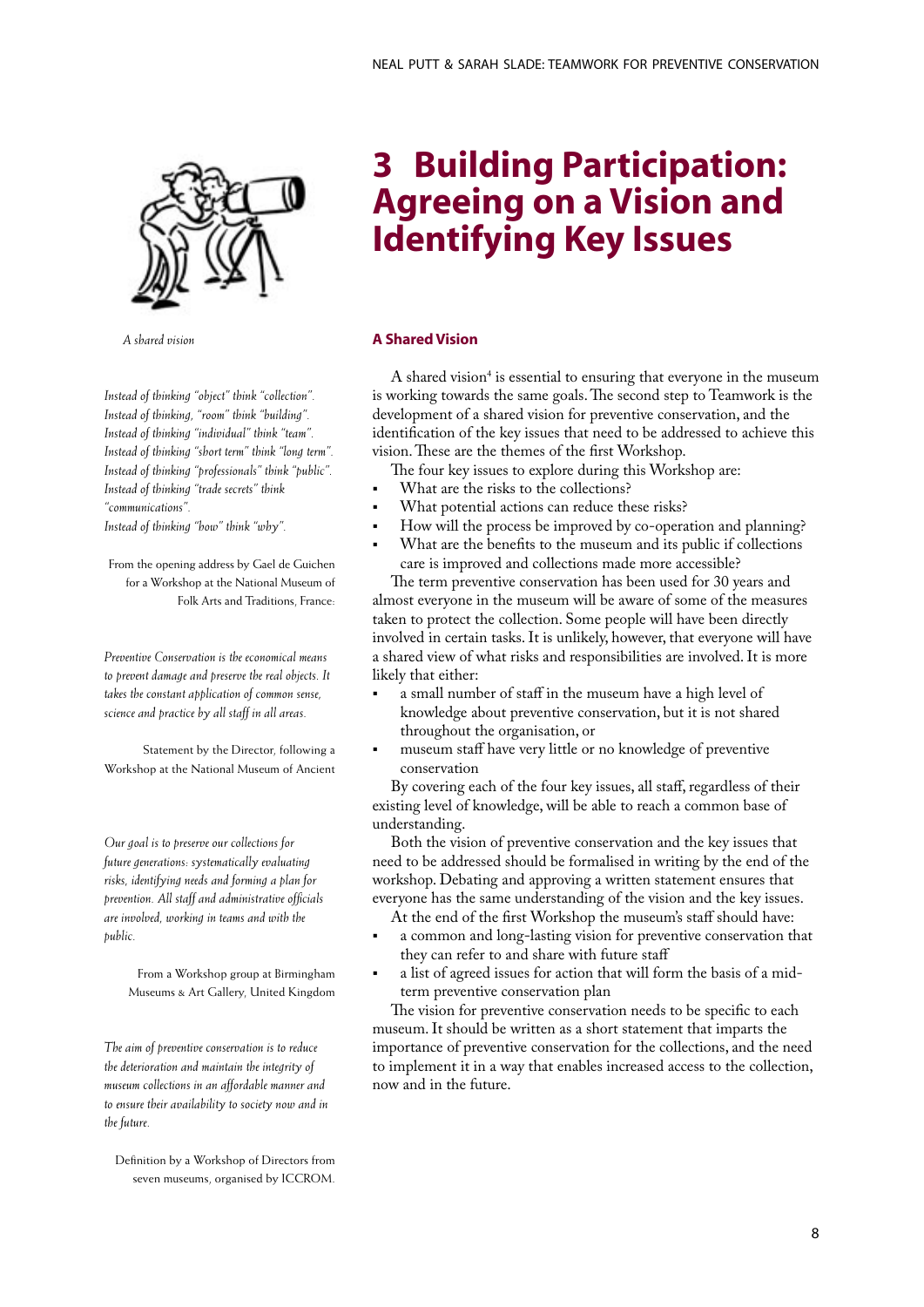#### <span id="page-15-0"></span>**The Director's Role**

As highlighted in Chapter 2, commitment from the museum's senior Administration is essential to the success of the Teamwork approach to preventive conservation. The Director must make one of the opening presentations at the workshop, explaining why the museum has decided to focus on preventive conservation and adopt a teamwork approach. The Director's personal commitment is critical to the development of the entire staff's vision.

The museum's Administration also needs to provide staff with the framework for the Teamwork project. The presentation should convey the Administration's commitment to assigning the responsibilities and resources needed to undertake the project. It should also outline the timeframe within which results will be visible throughout the museum.

#### **The Planning Group's Role**

It is the role of the Planning Group, appointed in Step 1, to organise the workshop. They should use the criteria outlined in Chapter 2 to identify who will be involved in the workshop, either as a presenter or as an attendee. This includes the identification of museum staff and any external advisors that may be required.

The Planning Group should also determine what workshop format would be most effective for their museum. The workshop is being held to promote participation, draw out the staff 's existing knowledge and create a base of understanding throughout the museum, so that a shared vision for preventive conservation can be developed.5 The format for the core of the workshop needs to encourage open communication. It should include techniques like brainstorming and small group work.

Short lectures can be incorporated for the sections of the workshop that are designed to impart information or update the existing knowledge of the staff.6 Information gathering techniques (such as visits to other museums) can be incorporated during, before or after the workshop, to illustrate problems or present possible solutions that have been implemented in other institutions.

The decisions about what combination of techniques would best suit each museum will be influenced by the:

- size and structure of the museum
- number of people to be included
- existing staff culture
- museum's experience in organising staff meetings and brainstorming.

Museums with large staff numbers or complex staff structures can organise special sessions for all staff, while a smaller group, representative of all of the key areas in the museum, will be involved in the Workshop. Large open sessions are especially useful for the presentation by the Director, to announce the project, to inform on actions and time schedules, to report on results and to provide general information and knowledge. For large open sessions, lectures are the most appropriate communication technique.

The experience of the museums that participated in ICCROM's Teamwork for Preventive Conservation project indicates that whatever the format, the first Workshop should take a minimum of one day and a maximum of two days.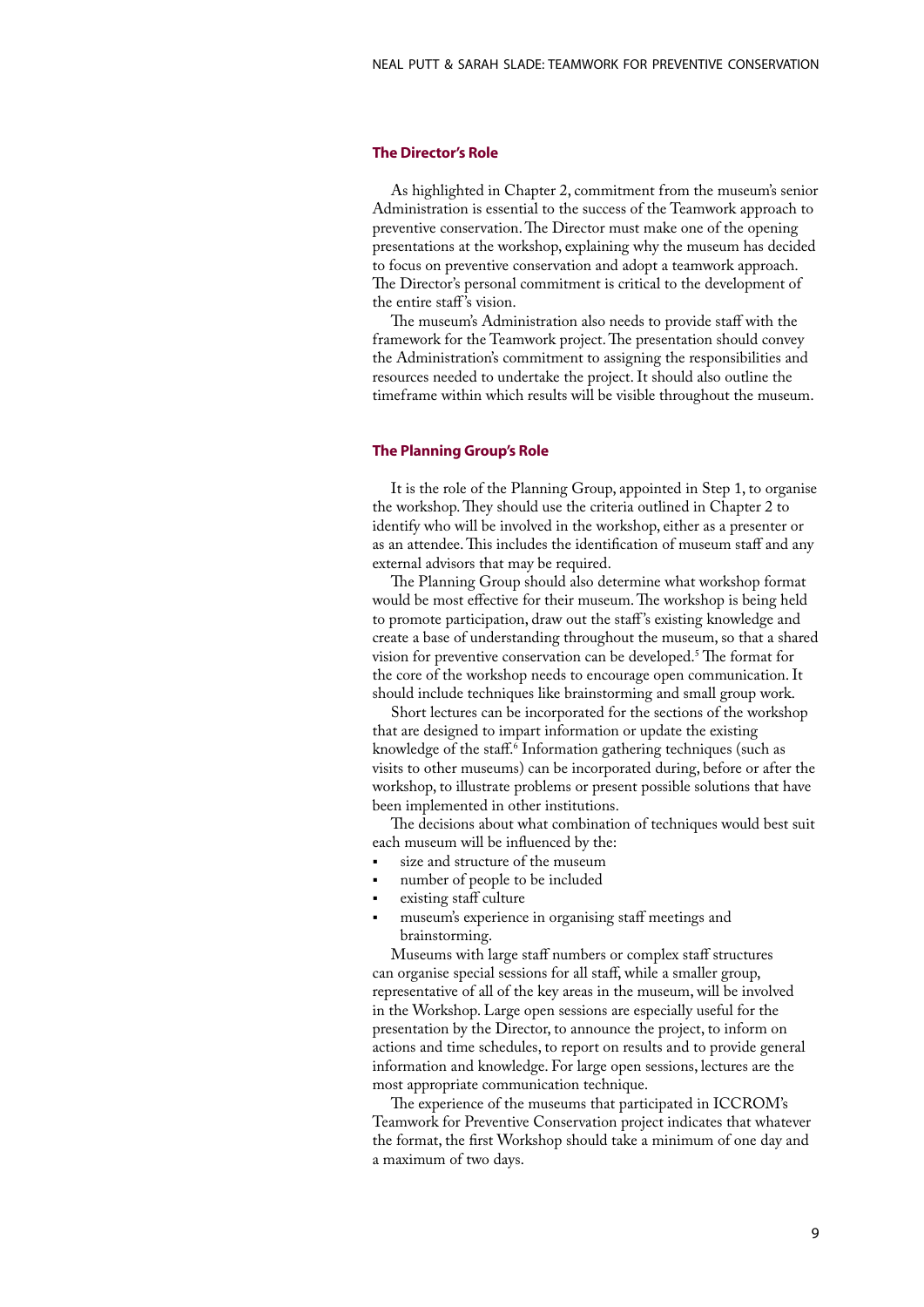<span id="page-16-0"></span>

*A Shared Starting Point*

#### **Lectures and Guest Speakers**

All staff need to have the opportunity to learn about current approaches to preventive conservation, regardless of their existing levels of knowledge. In this way, everyone starts on a shared footing. Even professional conservator-restorers need to continue to adopt new ideas, attitudes and technical approaches.

Lectures can be useful in museums where:

- the majority of staff members have a limited understanding of the techniques and benefits of preventive conservation
- only a small number of staff have had the opportunity for midcareer training in preventive conservation
- staff responsibilities are separated and hierarchical

If teamwork is a new management technique, there can be a risk that its relatively informal style will seem improper. The Planning Group might want to initiate the process with a lecture that will provide a fairly formal learning environment and prepares people for the move to more informal discussions and exchange.

Guest speakers can be used successfully to inform the museum staff of current approaches to preventive conservation. In museums that have a conservation section, both their conservator-restorers and guest speakers should be involved. The involvement of the museum's conservators-restorers right from the beginning of the Teamwork process includes them in the transition from preventive conservation being their sole responsibility to one that is the responsibility of a multi-disciplinary team.

The involvement of guest speakers helps reduce the risk of the staff feeling that the museum's conservator-restorers are the sole authorities on preventive conservation. This is important in ensuring that staff feel comfortable participating openly in the Workshop and in the on-going Teamwork for Preventive Conservation process.

Guest speakers are most effective when they can talk about real situations in museums, rather than just theory. They should include case studies and examples of actual problems and solutions. It may be useful for them to discuss some of the problems with the staff prior to the Workshop, to provide information pertinent to the museum. If this is the case, the Planning Group should organise an advance visit by the guest speakers or advisors, to enable them to familiarise themselves with the situation in the museum.

During the Teamwork for Preventive Conservation project, the Brescia Civic Museum of Natural Science found that the most important contribution to the start of the Teamwork approach was a discussion between external conservators and the internal staff about the general problems of preventive conservation.

A mixture of external and internal specialists was successfully used by the Czech National Museum. In this museum, an initial study day was held where approximately 50 museum staff met with the conservator-restorers from their own museum, as well as some of the most active researchers and practical innovators from other professional spheres and institutions in the country. Lectures were given by the museum's Administration staff, its conservators, and by guest speakers.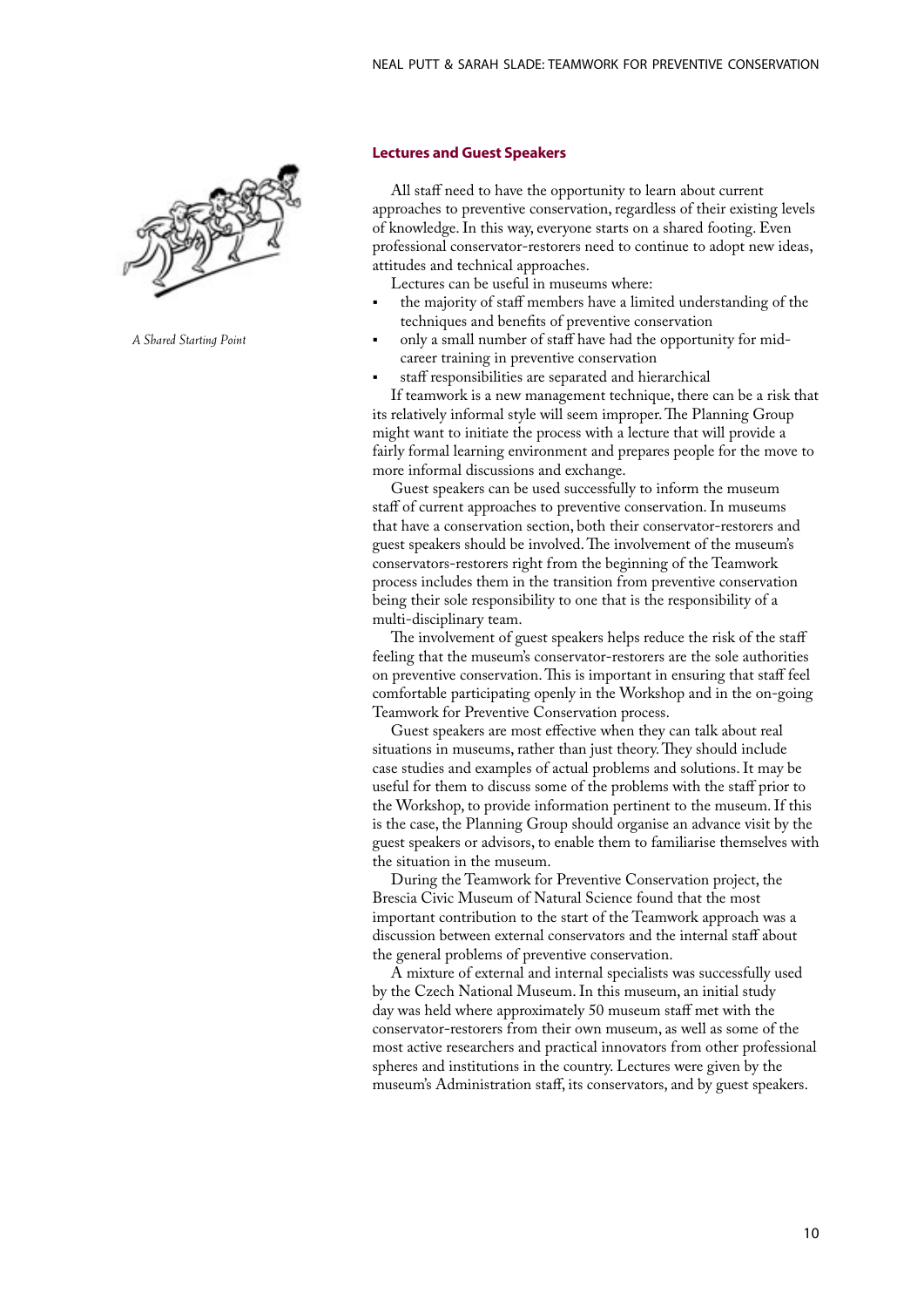<span id="page-17-0"></span>*In the Teamwork for Preventive Conservation project, the Czech National Museum followed up the first Workshop with staff visits to two other museums that had demonstrated cost-effective and resourceful approaches to preventive conservation.* 

Czech National Museum



*Identifying Risks*

#### **Visits to Other Museums**

This approach provides an open environment for informal discussions between staff from different professions. It promotes longterm links outside the museum and provides contacts with future sources of advice and training. Seeing successes elsewhere can be very inspiring. Staff can see highly practical ideas to apply in their museum.

#### **Brain-Storming and Small Group Tasks**

The Planning Group should organise the workshop in a way that stimulates communication, self-expression, problem solving and creativity. Workshop techniques that require individual participation ensure that everyone's knowledge is included and participants have the satisfaction of contributing their point of view, suggestions and concerns. Long-standing problems are frequently identified. This is an excellent result, but also one that must be kept under control to avoid returning to old conflicts and rigidity. The workshop should be structured so that everyone has the chance to speak up, but no one has the opportunity to monopolise. The natural reserve of some individuals should be respected, but should not prevent them from participating.

Brainstorming and group work, incorporating a mixture of written work and discussions, function very well in producing the vision and key issues for preventive conservation in the museum.

Asking each person to write a few words ensures that everyone participates. Discussion then allows the braver individuals and natural leaders to speak more fully and lead the group to completion of a task. Reporting back from small groups in writing ensures that the task is completed according to specifications and that the results are available for immediate use and future reference. These tasks familiarise staff with future roles as team members, in liaising with the Administration and as active participants.

During the Teamwork for Preventive Conservation project participating museums found the following techniques successful:

#### *Writing a vision for preventive conservation*

- Every participant in the workshop writes two or three key words on a card to answer the question: "What does preventive conservation mean to you?"
- The cards are gathered at the front of the workshop and one or two facilitators (perhaps assisted by several workshop participants) quickly sort them into rough groups. The facilitators encourage discussion between the participants to help collate the comments meaningfully.
- The workshop is then broken up into a maximum of three or four small groups. Each has a short time to produce a definition or vision statement of a maximum length (say 50 words). The small groups then report back to the entire workshop.
- The Planning Group, or any assigned workshop reporters from each group, meet briefly to complete a single draft statement, which is reported back to the entire workshop, and discussed before final agreement on wording.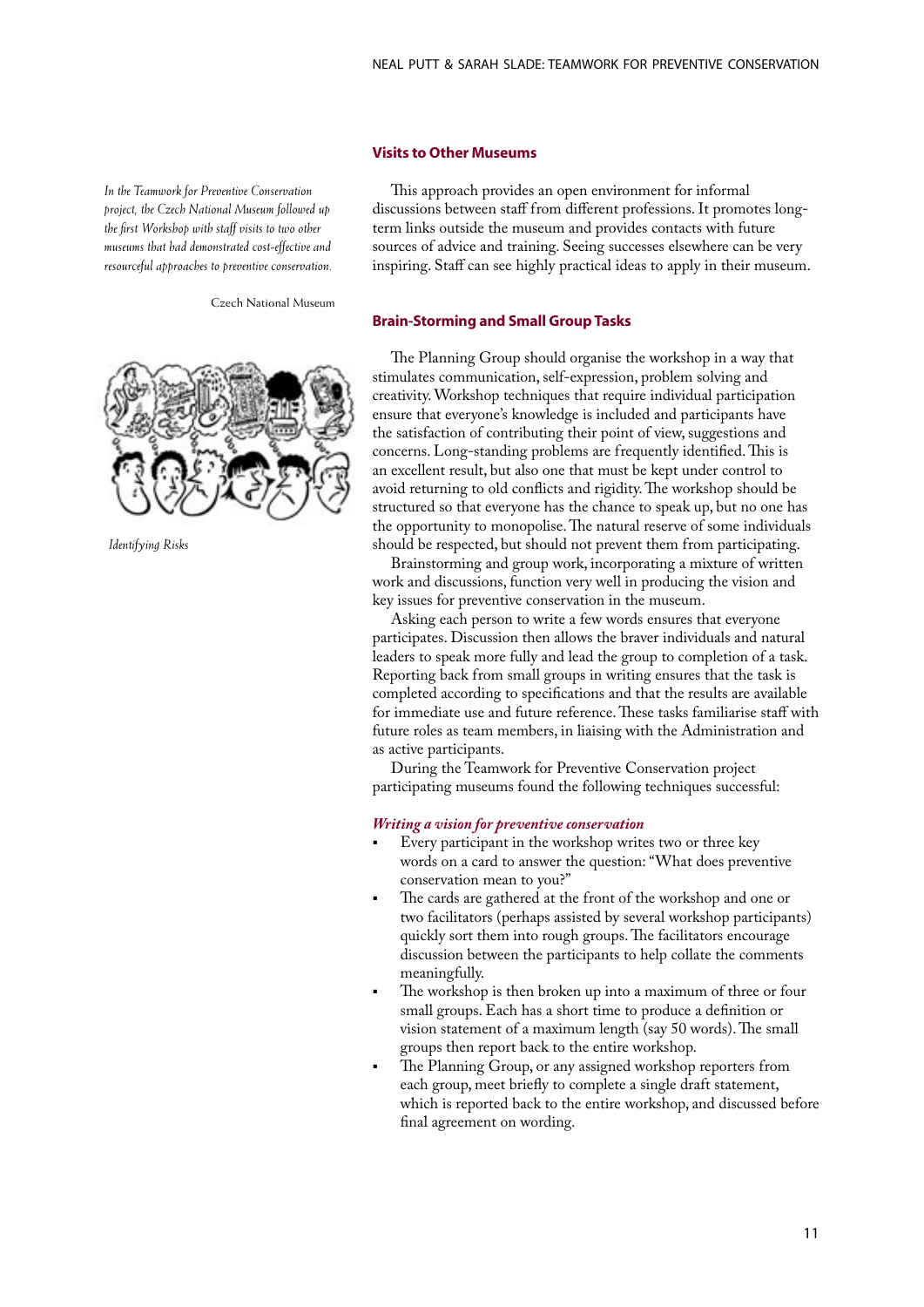#### <span id="page-18-0"></span>*Broadening the vision of who is involved in preventive conservation*

- Individuals identify the different staff positions that take part in preventive conservation, either orally or in writing. A facilitator moderates, summarises and comments on the discussion, encouraging wide participation.
- This task can be adapted to the museum's needs by using variations of the question given to the participants: What staff positions already take part in preventive conservation? Which staff positions could assume a role? Who is involved in preventive conservation 'inside' the museum? Who is involved, or could be involved, from 'outside' the museum (architects, advisors, specialised technical services, museum visitors, children, funding agencies, government representatives)?

#### *Bringing new ideas (and old problems) into the open*

- All the workshop participants write one or two cards that answer a question such as: What are the two greatest problems related to preventive conservation that you encounter in your day-to-day work?
- Facilitators gather the cards and sort them roughly into groups, encouraging discussion from all the participants.
- The results are used as the basis of further work to define and agree upon the key issues to address.

### *Identifying risks to the collection.*

- Small groups are asked to identify the risks of damage to the collection, based on their personal experience. Each small group is assigned a different area: risks arising from a museum function (exhibits, storage, transport and handling, building management) or risks arising from particular sources (light, incorrect temperature and relative humidity, fire, flood, theft, vandalism, insect pests, etc.).
- The small groups use cards to record their discussion and report back to the entire workshop to assemble the overall picture of risks. Each group must provide a verbal commentary on the meaning of their findings.

#### *Identifying key issues to address*

- All the workshop participants write one or two cards that state (within a word limit) the key issues that they feel should be addressed.
- Facilitators gather and sort the cards into groups, using help from all the participants.
- The entire workshop agrees on a maximum of four to six key issues.
- This exercise leads well into small group work to describe the issues more clearly and to add background explanations. The workshop participants can volunteer for the group and the issue that interests them most, as long as they agree to approach the issue in a positive way.

The facilitators should clarify that the participants in the small groups will not necessarily become team members assigned to that issue.

#### *ICCROM Preventive Conservation Indicators*

The ICCROM Preventive Conservation Indicators are a tool designed to assist staff to identify the main preventive conservation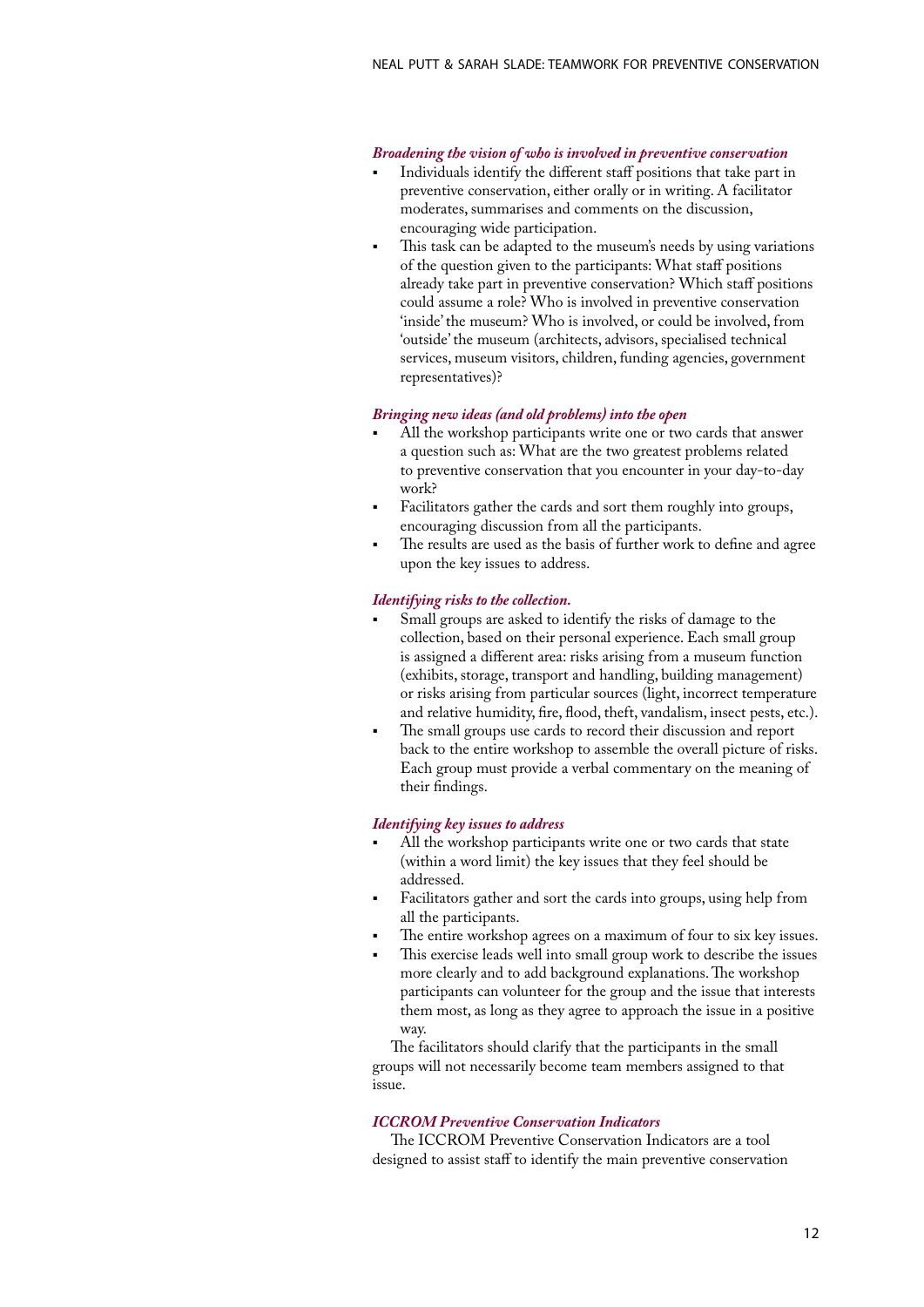issues that face their museum (refer to Appendix B). They also assist to broaden the vision of staff because they provoke discussion about a wide range of issues.

The Indicators are 35 questions with yes/no answers, divided into seven topics:<br>1 Cor

- 1 Constitutional framework of the museum<br>2 Finance and Plans
- 2 Finance and Plans<br>3 Personnel and Tear
- 3 Personnel and Teams<br>4 Collection
- 4 Collection<br>5 Building
- 5 Building
	- **Environment**
- 7 Public Involvement
- To encourage discussion, a large workshop should be broken down into groups with a maximum of 10 members. Each group should include a cross-section of professions and employees, such as administrative officers, curators, exhibit designers, technicians, architects, security personnel, guides and staff for educational services and public events.
- Answering the questions will promote considerable debate. Each group should appoint a workshop recorder to note the answers and comments of the group. After completing all of the questions, each group should identify three to six key issues, generated by the discussion of all the Indicators. The chart at the end of the Indicators helps summarise the group's conclusions.
- Workshop recorders then report back to the entire workshop summarising their analysis and giving a short synopsis of the four to six key issues that they feel the museum should address by taking a Teamwork approach to preventive conservation. The workshop participants discuss the lists from each group and determine what the final key issues are for the museum.

Whichever combination of the techniques covered in this chapter is used, at the end of the first Workshop the staff should have:

- developed a shared vision of preventive conservation for the museum
- identified the key issues that need to be addressed to achieve this vision

The Preventive Conservation Planning Group should then consult with the museum Administration to ensure their agreement with the vision and key issues, and then report the approved results to the entire staff.

The museum can now start the following step in the Teamwork for Preventive Conservation process – developing objectives to address the key issues that have been identified.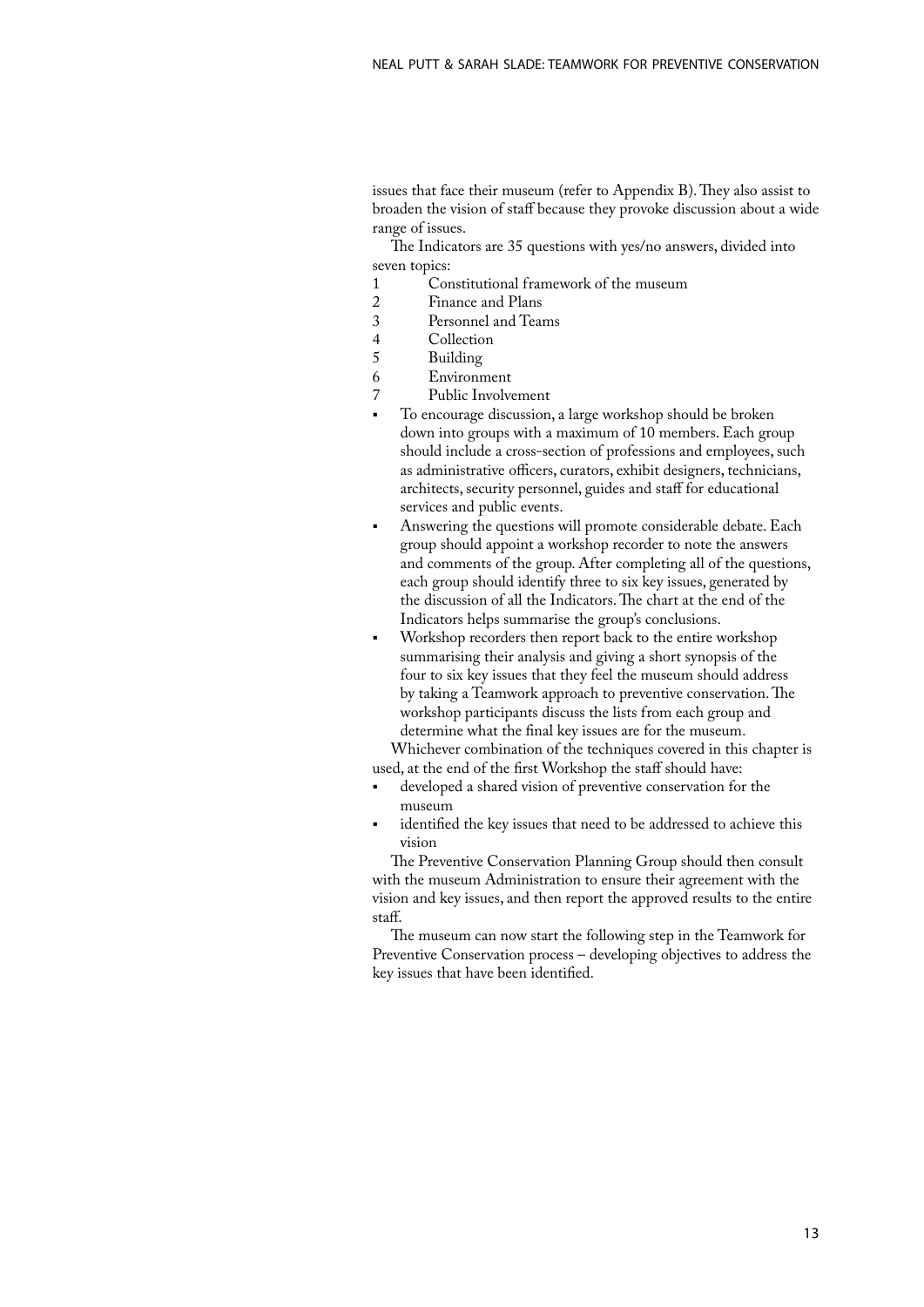# <span id="page-20-0"></span>**4 Targeting Preventive Conservation: Assessments and Writing Objectives**

# **From Issues to Objectives**

The third step in the Teamwork process is the development of clear objectives with verifiable results. This step is critical to ensuring that teams can work effectively towards a common goal.

To develop the objectives, it is necessary to undertake an assessment of the overall preventive conservation situation in the museum and of each key issue identified in the first Workshop.

Following the first Workshop, the museum Administration and the Preventive Conservation Planning Group must discuss and agree on a schedule outlining how and when this assessment will take place, when the objectives need to be formulated and the team(s) appointed. There should be no more than a six-month gap between the first and second Workshops.

The objectives of the second Workshop are:

- To complete the assessment of the current preventive conservation situation in the museum
- To identify verifiable preventive conservation objectives that address the key issues.

This chapter outlines assessment and Workshop techniques. In some cases they require preparation prior to the final workshop, such as consultation with outside experts, research by individuals or meetings of preliminary teams. The gap between the two Workshops provides the time for the Planning Group to undertake these steps and plan for the second Workshop.

It is the role of the Preventive Conservation Planning Group to organise the second Workshop. As with the first Workshop, this will require the identification of who should attend, both from within the museum and any external advisors.

It will also require the identification and selection of the most appropriate assessment method and some training in writing clear objectives.

An external advisor can be used to advise the Planning Group on which assessment method would be best suited to their museum.

# **Assessment Methods**

The museums that participated in ICCROM's Teamwork for Preventive Conservation project used six different workshop assessment methods:

- Working Groups
- All-staff risk assessments
- Central Committees and Teams
- Individual research



 *Assessment*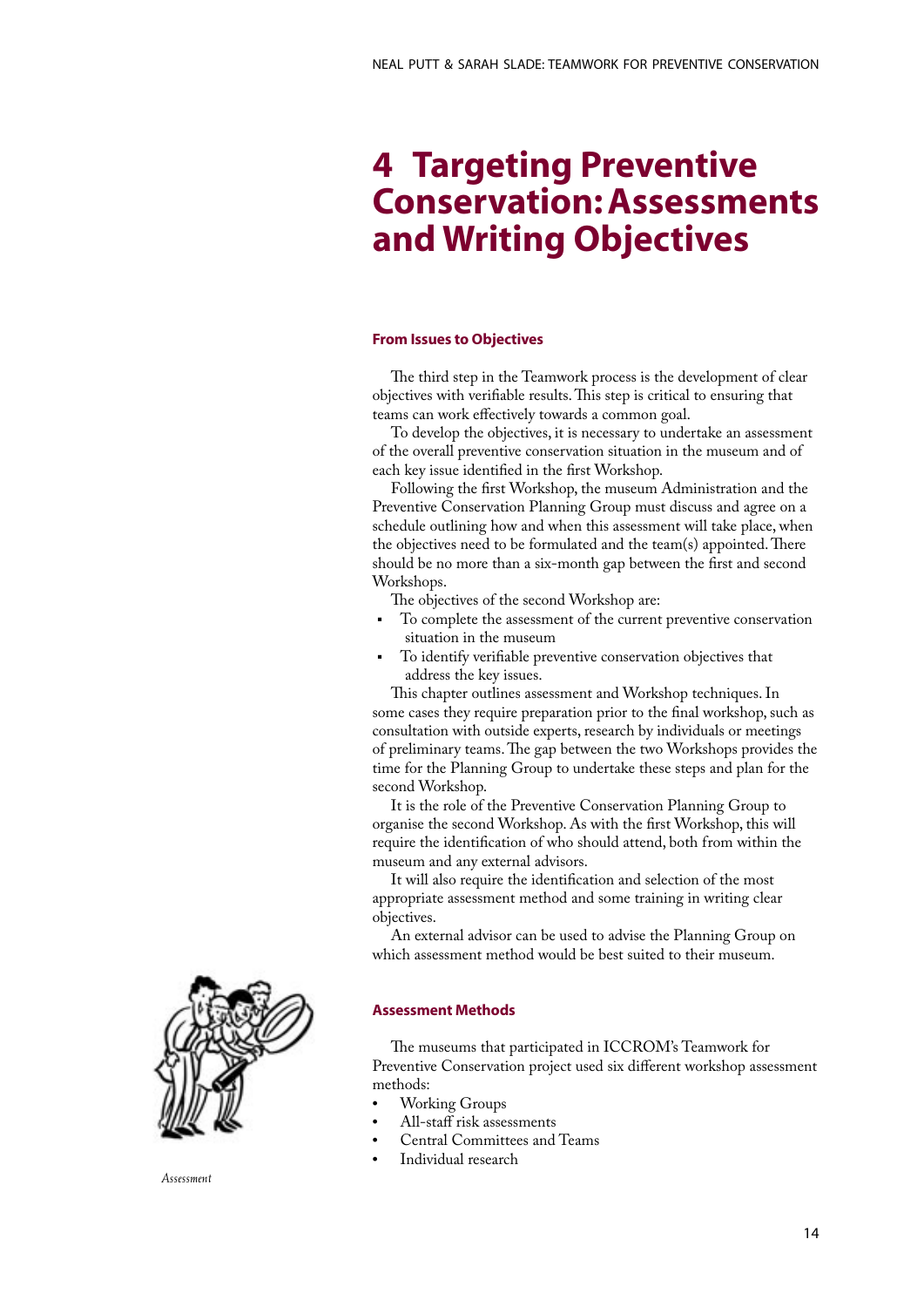- <span id="page-21-0"></span>Consultants' reports
- Standards and Benchmarks

Some museums used a single assessment method, while others combined more than one technique.

#### *Working Groups*

Any assessment and objective setting method that involves all the staff has the advantages of building co-operation and drawing on their entire body of knowledge. However, unless the staff is very small, eventually the detailed objectives will need to be developed by smaller groups.

Some museums addressed this problem by holding an all-staff meeting that outlines a working group approach, with each working group studying one of the key issues, assessing the museum situation more fully, and proposing objectives. All staff then have the opportunity to volunteer to be part of one of the working groups.

This technique has the advantage of assigning staff members to subjects that interest them, encouraging participation and constructive interchange. It can have the disadvantage of unbalancing working groups with unequal numbers of participants and a poor representation of a cross-section of professions. So, it is essential that the museum Administration and any Workshop facilitators use their judgement in the final approval of the working-groups to ensure that they each have a balance of interests, professions and responsibilities.

Each Workshop group should have specific questions to assist their assessment discussions, and preventive conservation assessment models can be successfully used and adapted for this purpose (refer to Further Reading).

#### *All-staff Risk Assessments*

For the Teamwork for Preventive Conservation project, the entire Leuven Municipal Museum staff participated in the Workshop to assess risks to the collection. The Workshop was based on techniques first developed by the Canadian Museum of Nature and Canadian Conservation Institute.7 For two days, the staff learned the risk assessment techniques and worked in small groups to identify and examine every possible risk to the entire collection.

Risk assessment is an effective method to quantify the problems facing a collection. It helps identify objectives that make the best use of scarce resources. The Workshop technique at the Leuven Municipal Museum also had the advantage of bringing all the staff together and drawing on their knowledge. However, the risk assessment methods must be simple enough to learn and complete within the Workshop time available. Either in-house conservator-restorers or external advisors can develop tailor-made Workshops for each museum, based on internationally recognised techniques.

### *Central Committees and Teams*

Some museums have opted to assign the responsibility for assessment and planning to a central committee at the end of the first workshop.

This approach works well in museums where:

- staff already have good experience in preventive conservation and/ or teamwork, and feel ready to set objectives
- Workshop facilitators believe staff will react better to more intensive assignments and formal meetings rather than to all-staff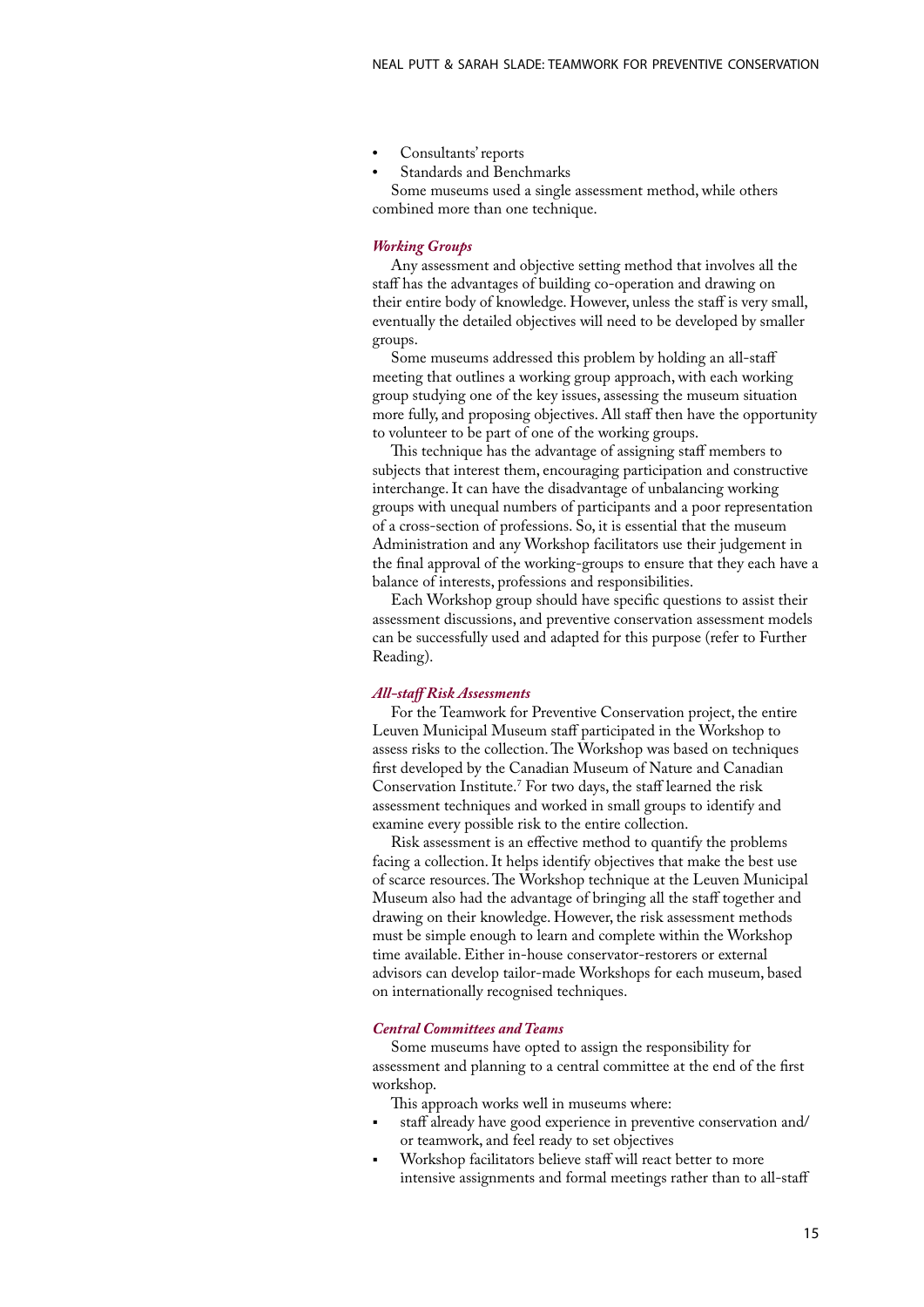brainstorming and group work

<span id="page-22-0"></span>These committees or central teams should have no more than ten members, drawn from a wide cross-section of museum departments. Each member is responsible for assessing and reporting on the current preventive conservation situation in his or her own area of expertise. The committee then compile the results in the second Workshop, when the committee chair is responsible for leading the committee towards a consensus on objectives. An external advisor or a museum conservatorrestorer can be used to assist the committee, with an objective voice or with technical expertise.

#### *Individual Research*

Some museums have found it useful to have individuals report on the conditions, risks and problems in their sectors of the museum, then to use this information as the basis for the Workshop discussion when the final objectives are agreed. The responsibility to contribute at an individual level usually creates a spirit of participation, commitment and satisfaction.

#### *Consultants' Reports*

Consultants' reports can also be successfully used at this stage of the Teamwork for Preventive Conservation process. The Preventive Conservation Planning Group can commission consultants to provide reports on conditions and risks, along with recommendations of potential objectives. The consultant may be directed to examine a specific risk area or could be asked to conduct an overall assessment. The results are then used as the basis for the workshop discussion, when the final objectives are agreed.

Some consultants now use risk assessment and planning matrixes similar to those by Waller and Michalski.8 Another approach is to discuss the risks and problems to the collection resulting from each museum function: exhibits, storage, research and public access. The *Conservation Assessment Program Handbook for Assessors* and *The Conservation Assessment: A Tool for Planning, Implementing, and Fundraising*, <sup>9</sup> provide a basic format for such a consultant's report. It is up to the museum Administration and the Planning Team to commission the type of assessment and report that will best suit their needs (refer to Further Reading).

#### *Standards and Benchmarks*

Some museums may require a more objective assessment method to be used, where the results will indicate how the preventive conservation work of the museum compares to that of other museums. In this case museum standards or benchmarks form the basis of the Workshop assessment method.

The ICCROM Preventive Conservation Indicators lead up to standards or benchmarks in that they require they ask the user to describe and discuss the entire current range of conservation activities in the museum. Standards and benchmarks go one step further in that they stipulate specific measures of achievement and targets for results. They generally specify levels of relative humidity and temperature, lighting, storage design, policy preparation, pest control and so on. Standards are levels of achievement that are required or imposed by a funding agency, a government administration or another museum offering to lend artefacts. Benchmarks are optional measures of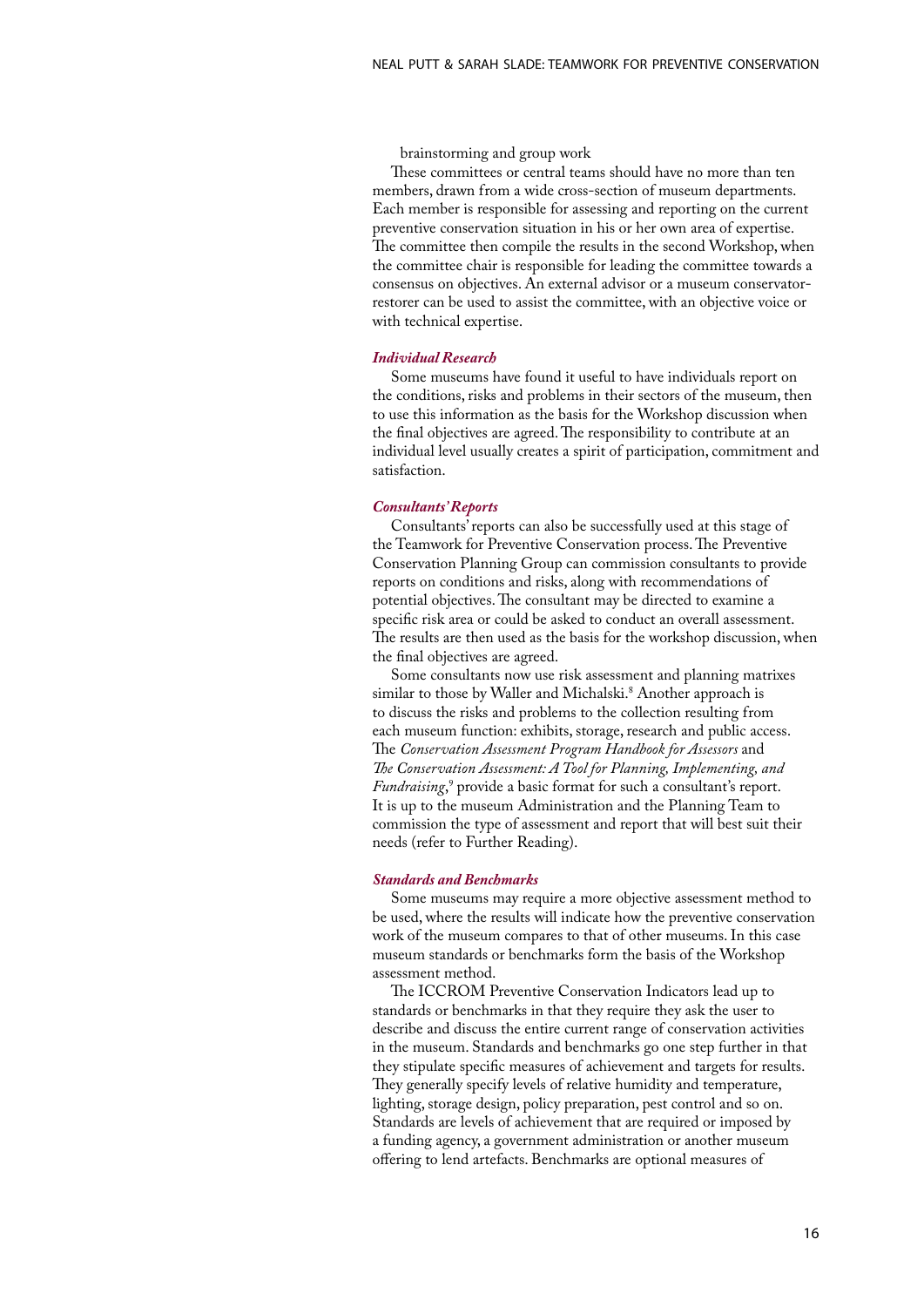achievement that a museum may use to assist in planning and selfimprovement.

In this case, the standards and benchmarks are completed as part of the workshop and the results are used as the basis for the development of the final objectives (refer to Further Reading).

#### **Assessment Models**

There are a range of preventive conservation assessment models that have been developed and used by museums throughout the world. The Further Reading section in this guide provides details on models that were used by museums that participated in ICCROM's Teamwork for Preventive Conservation project. It should be noted that preventive conservation assessments are an area that is continually developing and any museum planning to undertake the Teamwork for Preventive Conservation process should check what additional models are available.

#### **Writing Clear Objectives**

The fundamental aim of the second Workshop is to assess the preventive conservation situation in the museum, characterise each key issue and then use this information to develop clear objectives outlining how each issue will be addressed.

The need for clear objectives and verifiable results is so important to the success of Teamwork that it is recommended that a session on "How to Write Objectives" be included in the second Workshop. The session should cover the points outlined in the following "Guidelines for Writing Objectives". Learning to write objectives was found to be invaluable during ICCROM's Teamwork for Preventive Conservation Project. It will be new information for some workshop participants, while acting as a useful refresher for others. Examples of the Key Issues and Objectives developed by three of the museums that participated in ICCROM's Teamwork for Preventive Conservation project are included in Appendix C.

At the end of the second Workshop, clear and verifiable objectives should have been written, stating how each key issue is going to be addressed.



*Objectives 1, 2, 3, 4.*

*Be clear about objectives and outcomes for the project, how these will be measured and evaluated.*

Birmingham Museums & Art Gallery

#### <span id="page-23-0"></span>**Guidelines for Writing Objectives**

Key elements to include:

- *Result:* Name the expected product or result.
- *Performance:* Describe the action the team or the institution is to do.

*Conditions:* Describe the important conditions under which the performance is to occur, such as the time schedule and the limits on staff and funds.

*Standards:* Wherever possible, describe the standards that will make the performance acceptable, such as the quantity of results and the characteristics of the product expected.

When stating objectives, use verbs that suggest specific changes or products:

To produce

To identify

To sort

To construct

To build

To document

Avoid verbs that are open to many interpretations:

> To assist To aid

To improve

Avoid verbs that focus on means rather than ends:

To study

To promote

To co-ordinate

To guide

To discuss

Make sure that the wording:

is clear and short avoids describing changes that cannot be verified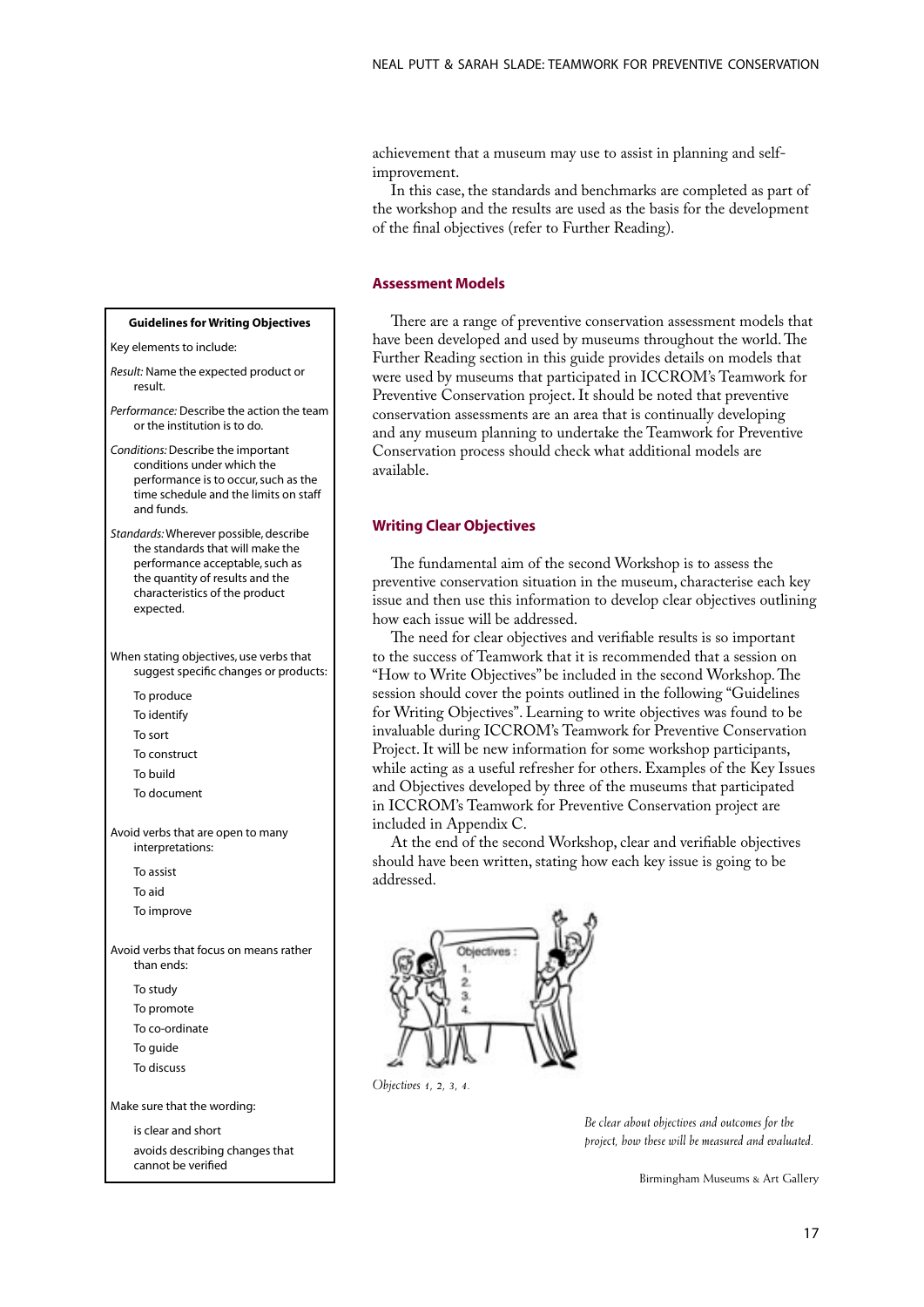# **5 Building Teams and Keeping on Track**



<span id="page-24-0"></span>

*Teamwork*

*It wasn't an easy task. Suspicion and fear of loss of authority and areas of responsibility had to be overcome.*

Barcelona Museum of Contemporary Art

#### **Principles of Teamwork**

This fourth step in the Teamwork process is to create the team or teams that will start work on achieving the objectives that have been determined.

The information in this chapter applies to the creation of both the Preventive Conservation Planning Group and any specific Preventive Conservation Teams.

There is a general perception that teams are positive things, and that people will be willing and able to work together in a team approach. Teamwork, however, is not necessarily so easy.

As most managers or supervisors are aware, forming a group of people who have different specialisms, skills and personalities into a cohesive work unit is not easy, and rarely happens automatically. This is particularly the case within 'profession-heavy' institutions such as museums.

The main reason that teamwork fails is poor preparation before the team is established. There are five key areas that require thorough thinking and planning before people can successfully be brought together to work as a team.

#### *Identify Outcomes*

According to the set objectives, how will success be measured? What outcomes will be achieved? What visible results?

What is a reasonable timeframe to obtain such results?

#### Determine team structure

How many teams will there be? Who will be on the team(s)? Who will be the team leader, and what are their responsibilities?

If the museum has conservation staff, what is their role? How will they be involved?

#### Determine reporting system

How will the team(s) report to the museum's Administration? How often?

Who will be responsible for reporting on the team's work?

#### Specify resources and team authority

What funds are available to the team?

What equipment and materials are available? What technical advice might be required and where can it be sought?

How much time can team members actually spend working with their team?

How much authority will the team have to make decisions, to use the available funds, and to modify other staff 's current work programmes?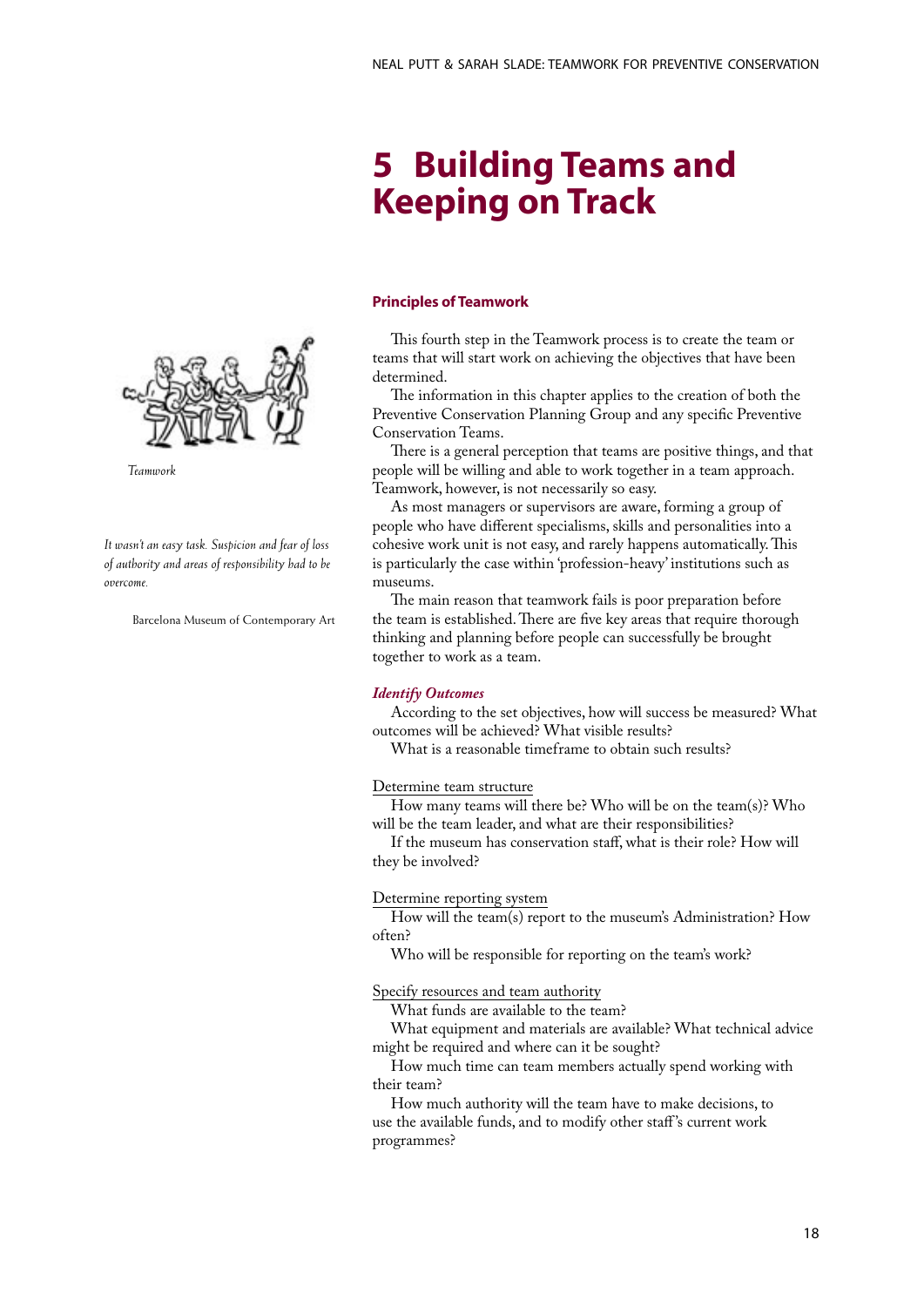#### <span id="page-25-0"></span>Determine training and information needs

How will team members increase their knowledge of preventive conservation? How will they improve their teamwork skills? How can all staff awareness in preventive conservation be developed?

#### *Identifying Outcomes*

The process of identifying the outcomes has already been started during the two Workshops. The Workshops produced a shared vision for preventive conservation, a list of key issues and a set of written objectives. The museum's Administration now needs to determine a realistic timeframe for the team(s) to meet the objectives and how the success of the team will be measured.

#### **Determining Team Structure**

#### *Deciding on the number of teams*

The museum's overall aim and objectives for preventive conservation and the size of the museum will be the main factors in determining how many teams will be set-up.

Three different approaches were used by museums participating in ICCROM's Teamwork for Preventive Conservation Project.

In some cases, the museum created a single team that was responsible for meeting all of the objectives. This approach best suits small museums whose preventive conservation aims and objectives are broad and require participation from a wide cross-section of the museum staff.

Another approach was to establish a number of teams, each with their own objectives. This works best in small and medium size museums whose preventive conservation aims and objectives are very specific, but cover a number of areas of the museum's work. The objectives are of equal importance and can be carried out by separate teams working in parallel.

An alternative approach was to establish an overall co-ordinating team, with sub-teams responsible for meeting different objectives.



*Large Museum*

This works best in large museums where the overall aim for preventive conservation is broad, with a number of more specific objectives. The co-ordinating team oversees the work of the sub-teams, and ensures that all of the work being undertaken meets the museums overall preventive conservation aim.

*Being a small museum with limited staff turned out to be an advantage in implementing the philosophy of preventive conservation. Almost everyone is in daily "contact" with the collection and sees the need for good collection management. They were easily convinced of the importance of preventive conservation and willing to become involved in the project.* 

Leuven Municipal Museum



*Small Museum*

*Two teams were established, one for each of the two areas the museum wanted to tackle - public education and environmental conservation.*

Barcelona Museum of Contemporary Art

*Following the establishment of a project team comprising representatives from all disciplines or departments, we formed a series of working groups to look at those preventive conservation issues which we considered important: handling and movement of objects, environmental monitoring, environmental control, object housings and support materials, cleaning and materials testing and case construction.*

Ulster Museum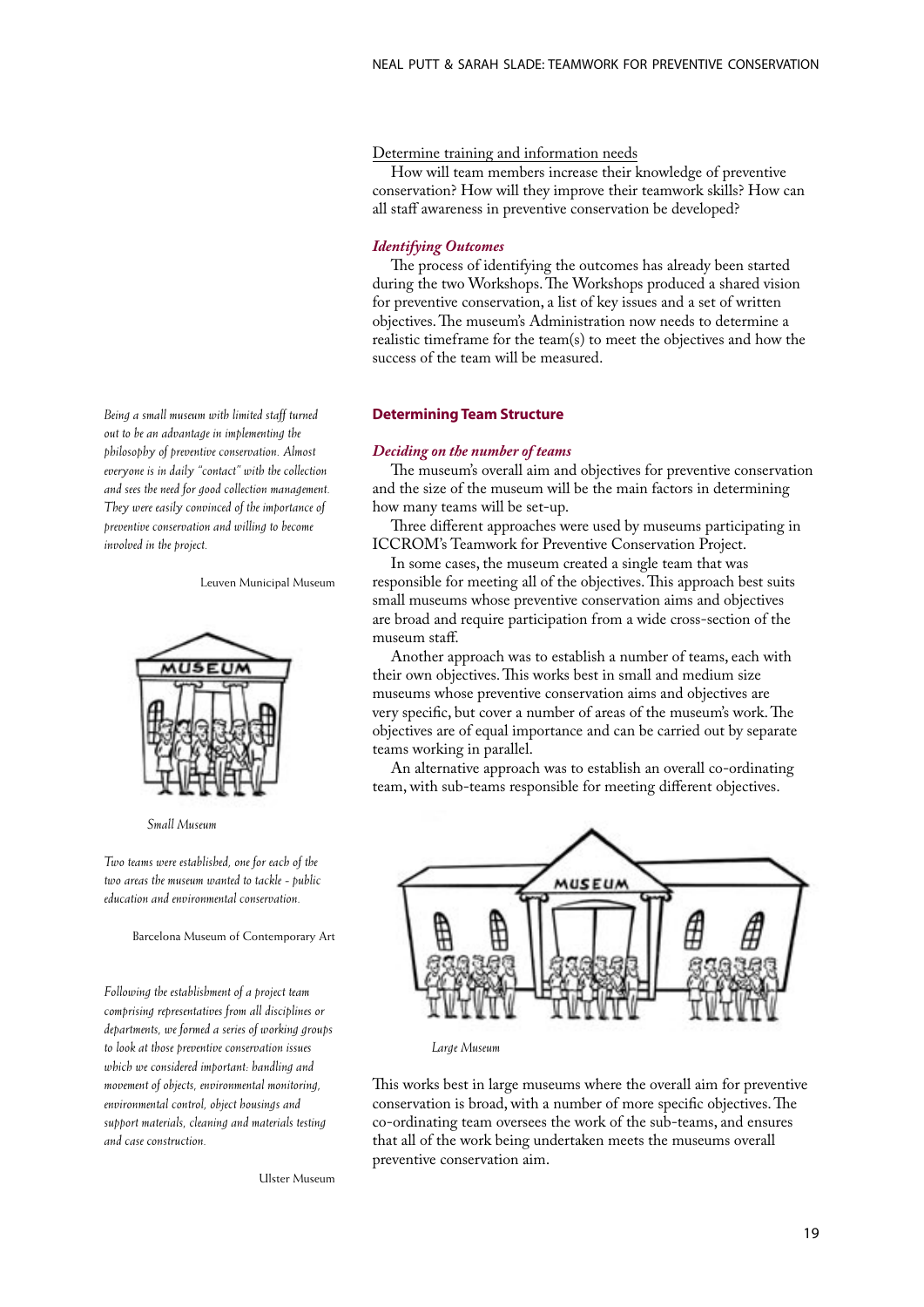#### <span id="page-26-0"></span>*Choosing Team Members*

There are three criteria that need to be considered when choosing members of a team. Each museum should select the one that most suits its existing working culture.

Team members can be chosen because of their positions and responsibilities with in the museum. This ensures that the team draws effectively from the museum's existing organisational structure. It means that the hierarchy of the museum is not disrupted, avoiding the potential unease of staff who have authority in their position and feel that it should be respected. If positions rather than people are assigned to the team it also means that being on the team becomes part of the job and if staff leave, the next position holder will continue the work. This approach was successfully used by the Ulster Museum during the Teamwork for Preventive Conservation project.

Team members can also be chosen based on their individual personalities. This is especially important if the culture of the museum has not included much teamwork in the past. Choosing staff whose personality means they are happy working in groups, and outside of their normal duties, will reduce the risk of conflict within the team and facilitate that results be produced quickly and efficiently. This will act as a demonstration to other staff, who may initially be resistant, that teamwork can be a productive approach.

This approach was successfully used by the Museum of Ethnography in Budapest during the Teamwork for Preventive Conservation project. In this museum, the team included a young scientist who was relatively new to the staff and a conservator-restorer nearing retirement. They both had a personal interest in the area of preventive conservation, and their working styles and knowledge complemented each other. The team also included a group of technicians who previously had little input into planning but were enthusiastic about being involved in the project and the opportunity for growth it allowed them.

Team members can also be chosen because they have the right technical skills and knowledge to meet the preventive conservation objectives. This consideration is most important if the objectives are very specific, like re-organising a storage system. Then the team needs a significant core of members who have skills and responsibilities directly impacting on the storage area. This might mean that exhibition and design staff are not included on this team. Again, choosing skills-based staff for a very specific objective will produce results more quickly and act as a demonstration to other staff that teamwork can be an effective approach.

If the museum has its own conservation staff, consideration needs to be given to the role they will have when the team has been established. The aim of introducing teamwork as a method for improving preventive conservation is to ensure that all staff are aware of the risks to the collection and are in a position to minimise them. However, in-house conservator-restorers will continue to be the most knowledgeable on the factors of deterioration and the overall care of the collection. As outlined in Chapter 2, their continued involvement in the team-based approach is critical to ensuring a smooth transition from an activity that might have been perceived as their responsibility to one that is the team's.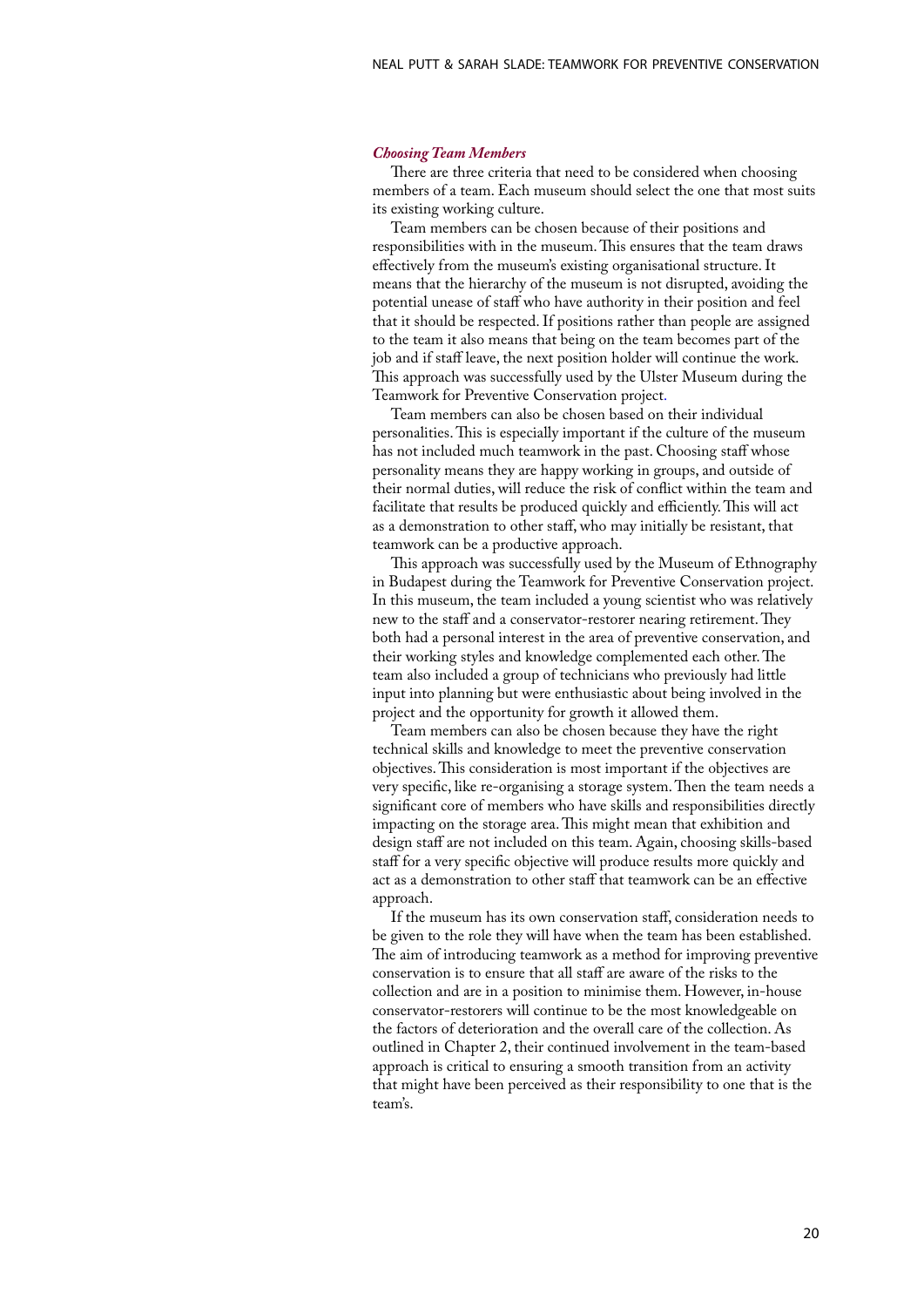#### <span id="page-27-0"></span>*The Team Leader*

The importance of the leader cannot be over emphasised. The size of the museum, and the presence or absence of internal conservation staff, need to be considered when deciding who will lead the team.

The first decision is whether the leader will be chosen by the museum's Administration when setting up the team, or chosen by the team once it has been established. If a high degree of autonomy is desired for the team, then allowing it to choose the leader from its membership will reinforce this message. If the team does have the authority to choose the leader, then the museum's Administration should inform the team of what kind of responsibilities the leader should have.

If, however, the team leader is to be chosen by the museum's Administration, there are three possible approaches that can be taken.

If the museum has its own conservation staff, the team leader could be a conservator-restorer. This will provide continuity between their existing work and the work of the team.

It can also be decided to select a "non-conservator-restorer" based on their position, personality and team skills. This will ensure that the team is well run and managed from the beginning and emphasises the importance of specialisms outside the conservation section.

Another choice for team leader is a representative from the museum's management. This will provide a direct link to those running the museum. It will also reinforce the importance that the museum's Administration has placed in the team and its success. This is an important message for the other team members and the rest of the staff. Direct management involvement in the team will highlight the status of the team to everyone.

#### **Determining the Reporting System**

Once the team is operating, it must report to the museum's Administration on progress, receive feedback and, at times, gain approval about their work and recommendations. A mechanism for the team reporting to management needs to be established so that this can happen smoothly and not hold up the work of the museum or the team.

The size of the museum, and the relative seniority of the team members, will determine how the team will fit into the museum's existing reporting systems.

In small museums, with limited staff numbers, the museum's Administration is already likely to be directly involved in all areas of the museum's work, and will often be in charge of key projects. In these situations, an additional formal reporting structure is not needed. The team will simply report directly to the museum's Administration, in the same way that the progress on exhibitions or other team-based projects might be reported.

Medium to larger museums, with staff working in separate branches or divisions, will need to look at where each of the team members is positioned with the museum. The team should report to a management level higher than that held by any of the team members, and senior enough to make decisions relating to the team's work. This should include approval for recommendations made by the team and authority to spend money. In most cases, this reporting link is likely to be at the level where branch or division heads meet.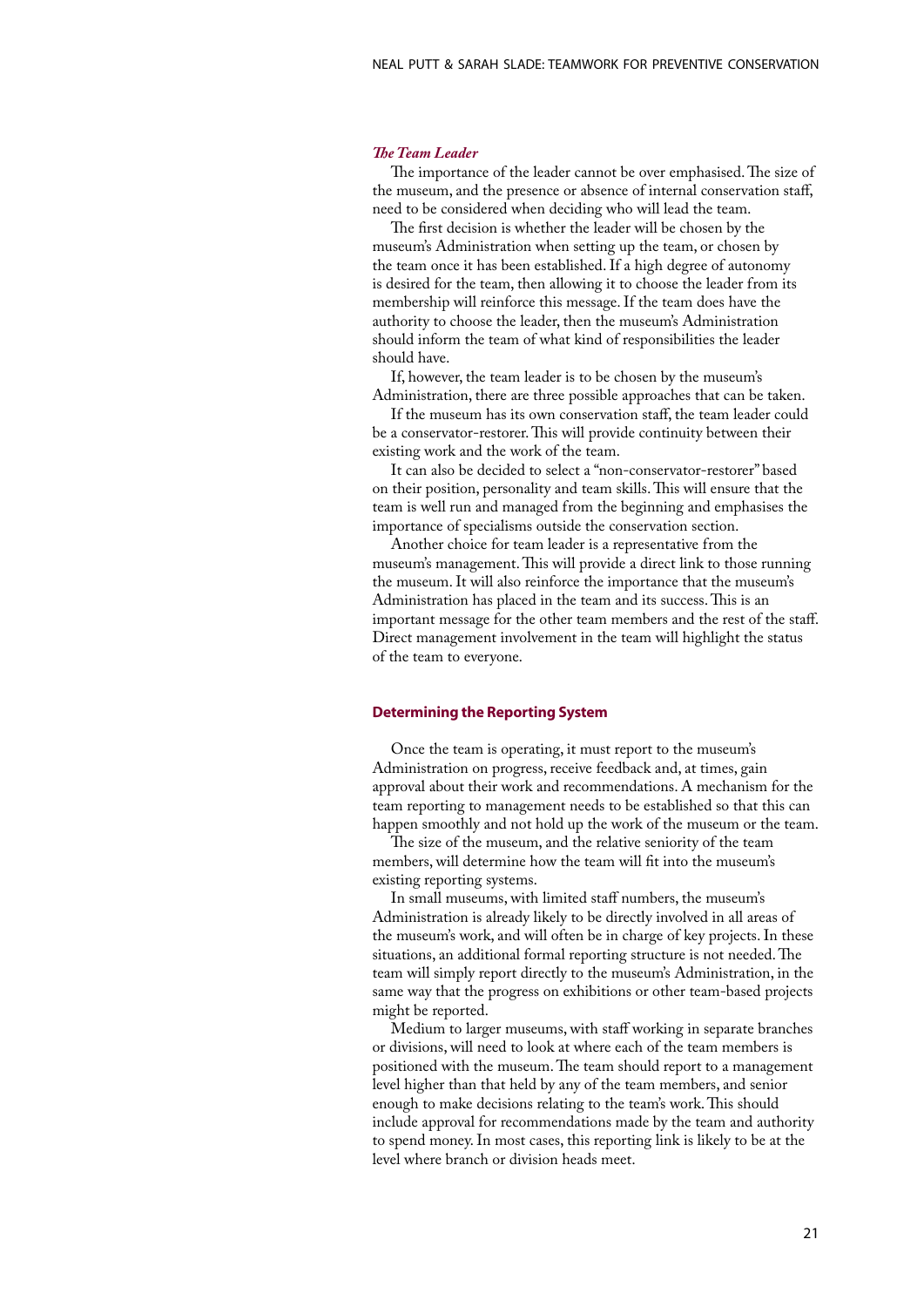<span id="page-28-0"></span>The person who reports on the team's work to the Museum Administration is usually the team leader. If the Administration want direct involvement in the team without necessarily running it, then an alternative approach is to include a management representative on the team and give them the task of reporting to the museum's Administration.

#### **Specifying Resources and Team Authority**

The final areas that the museum's Administration needs to consider when establishing the team are the resources that can be made available and the amount of authority the team is to be given. Along with the aims and objectives themselves, these decisions will impact directly on the amount of work that the team can realistically do and how quickly results can be achieved.

All teams will require resources (budget, materials or equipment) to be able to undertake their work. Will the team's resources be found from elsewhere, or is there a risk that they will be taken from existing museum areas, such as the conservation section? The impact of such redistribution of resources on both the museum's existing work and the smooth running of the team needs to be assessed.

The team may have a budget at its disposal. If this is to be the case, how big will it be, where will the money come from, and are there to be any constraints on its use?

In some situations the museum may need to gain additional external funds for the project. If this is the case it may be necessary for the team and the museum's management to work together on a fund-raising plan.

The team may be given decision-making powers. If this is to be the case, what authority will the team have and when will it have to get approval from the museum's Administration? Thought also needs to be given to whether the team will have any authority over the work of other museum staff. Will the team be able to direct other staff, or will recommendations have to be made to the museum's Administration and then directed down to the staff through their line managers?

Once aware of these resources and levels of decision-making, the team will be able to determine what it will be able to achieve and when.

#### **Determining Training and Information Needs**

The aim of introducing teamwork as a method for improving preventive conservation is to ensure that all staff are aware of the risks to the collection and are in a position to minimise them. Although the level of preventive conservation knowledge of all staff will have been refreshed or increased in the first Workshop, it is likely that the team members will require additional information and training in some areas of preventive conservation. Team members may also need training in the skills required for teamwork, particularly if this type of group-work has not been tried in the museum before.

As outlined in Chapter 2, external advisors can be used to assist the team and provide training and information on preventive conservation and teamwork skills.

As the preventive conservation knowledge of the team increases, ways of continuing to raise the awareness of all the museum's staff

*Neither the project team nor the working groups were provided with any additional resources to carry out their remits. However, as a result of their efforts, a certain amount of 'redistribution of wealth' took place within the Museum such that funding was better targeted towards specific preventive conservation needs.*

Ulster Museum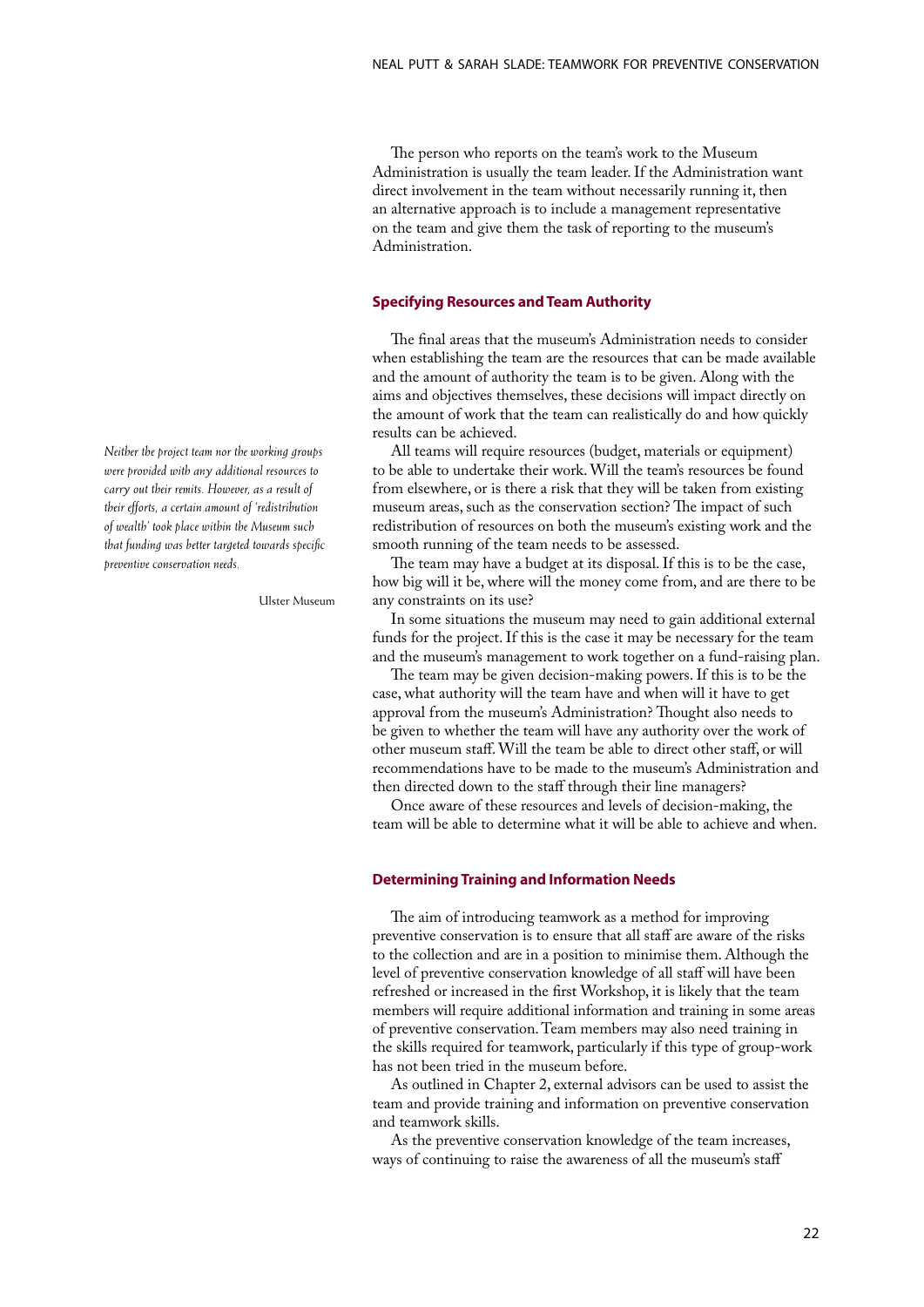<span id="page-29-0"></span>*More practically, we regard the establishment of Preventive Conservation Resource Centre as having been successful in both raising awareness and providing advice: the contents of the Centre (books, videos and equipment) continue to be regularly borrowed and used by other museums and museum-related organisations for training and other purposes.*

Ulster Museum



 *Resource Centre*

*Other institutions dealing with cultural heritage protection participated in the workshop and opened their depositories and premises for excursions. The staff of each institution prepared lectures and took part in compilation of a manual on preventive conservation, which was published within the National Museum program.*

#### Czech National Museum



*To Do List*

should be worked out and implemented by the team itself. One of the fundamental tasks for all of the museums undertaking the Teamwork for Preventive Conservation project was creating a climate within the museum where learning about preventive conservation was encouraged and supported.

Most museums introducing a team approach to preventive conservation need to develop some form of preventive conservation 'information centre'. The museums that participated in the Teamwork project created small libraries and files of articles or added a new focus to the existing museum library. At least one museum has created its own web page on preventive conservation with copies of articles and with translations into the national language.

Museums also developed their own preventive conservation manuals and guidelines. Once again, assistance from outside advisors was found to be invaluable, and can be used to create a product with use not only to your museum, but also to neighbouring museums or museums in other countries.

### **Troubleshooting**

As mentioned earlier, ensuring that a group of people with different skills, specialisms and personalities work together as a team is not easy to achieve. The formal planning that as been summarised in this chapter will help overcome many, but not all, of the problems that can occur.

The size and culture of the museum may create other problems and it is important to be aware of them. The three most common are problems are when staff:

- feel overloaded with work
- feel their concerns are not being taken seriously
- are resistant to change

A museum implementing Teamwork for the first time noted "*we had problems starting up teamwork. It seemed we did not have the habit of this kind of work and we let things go back to their original ways. It is hard to change when we have spent so many years working in another way".*

In museums of all sizes, staff finding the time to be part of the team and involved with its work will be a problem. All museum staff have high workloads and introducing another area of responsibility may seem daunting and unrealistic to some staff. The experiences of the museums that participated in the Teamwork for Preventive Conservation project showed that the amount of extra work required due to involvement in the team was rarely acknowledged. This caused problems with teams in which workload issues were not addressed by the team leader and museum Administration. This is an area that needs particular attention after the team has been established and has been working together for a while.

A museum implementing Teamwork for the first time noted that "*People were enthused and they are still more active but it is very hard to respond to keeping everyone involved, amongst their other schedules".*

In larger museums, where staff usually work in very specialised fields and where teamwork has not traditionally been used, specialist staff can find the transition to teamwork especially difficult. This is particularly the case when they are only required to work this way when the team meets and for the rest of the time the staff continue to work in their own specialist area. If staff are having difficulty making the transition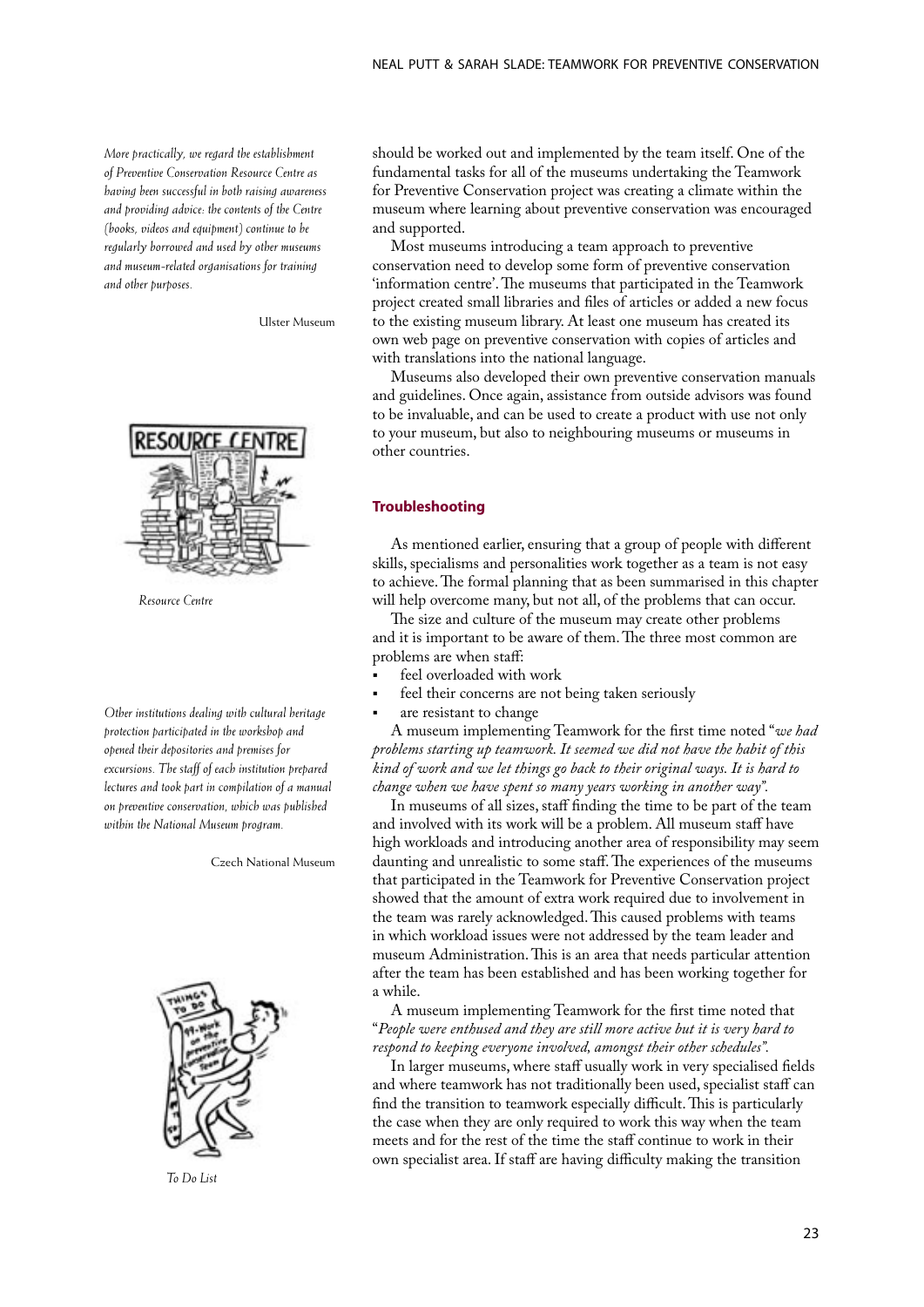<span id="page-30-0"></span>*Preventive Conservation is at the same time something absolutely common place and something that can have enormous consequences, and that demands practical and scientific information in all areas. It has been, and it is, extremely difficult to attract the attention of officers and specialists who already have their time enormously filled, in an institution that has an ever-ageing and ever-diminishing body of personnel. To say it in a word, it is very difficult to make teamwork enter into the priorities of the museum. The problems are daily, the urgencies, the exhibitions, etc. and above all the fact that to be a small central museum the teamwork is very often, too often, superimposed on the continual work of the groups. Still, the diffusion of basic notions, and even the idea of the urgent necessity to diffuse preventive conservation has been made, and there is therefore an awareness and also an effort to transform this conscience into a positive and permanent routine of our work.*

National Museum of Ancient Art, Portugal

*I would encourage them to make it an ongoing process, establishing new goals as preceding ones are fulfilled.* 

Barcelona Museum of Contemporary Art



 *Encore*

to teamwork, they will tend to spend the time in the team meetings talking only about the requirements of their own professional area, rather than discussing the wider issues of preventive conservation. This can slow the work of the team down and demoralise the rest of the team. This problem is likely to continue until each team member begins to feel that the work of the team will address some of their professional concerns. This is an area that should be focussed on in the early team meetings.

In any museum where teamwork is being introduced as a new technique, there will be some resistance to this change in working practice. This is likely to be strongest in staff who have been working at the museum for a long time. They will have established work patterns that they feel comfortable with and want to continue. As with potential problems of staff not feeling that their concerns are taken seriously, this resistance is likely to create difficulties until the team specifically addresses it. Isolating staff who may prefer other ways of working will only alienate them. It will also mean that their knowledge and skills are not accessible to the team and reduce the effectiveness of its work. People will become supportive of change only when they can see that it will be an improvement to what went before. This requires a serious acknowledgement of their concerns and seeing the new approach of Teamwork for Preventive Conservation achieving results.

#### **Monitoring Progress and Achieving Success**

The museum's overall vision, key issues and objectives for improving preventive conservation will be the starting point for the team to plan its work and define a schedule. Once approved by the museum's Administration, undertaking this work will be the main task of the team. However, thought also needs to be given to forward planning. The vision and initial objectives will have been written based on the needs of the museum at that time. As the team achieves results and the situation in the museum changes, different issues will arise and need to be addressed. A program of continuous monitoring and improvement needs to be undertaken by the team. The progress on the existing schedule needs to be monitored and reported to the museum's Administration, and recommendations for addressing the new needs that are identified must be passed to management for approval before being included in the revised schedule.

In this way, the work of the team will always be addressing the current needs of the museum in a process of continuous improvement.

There should now be an awareness by the museum's Administration and the Planning Group of the key elements that need to be considered by every museum when establishing the teams for preventive conservation. It ensures that the teams can be created and set to work in an effective and rewarding way.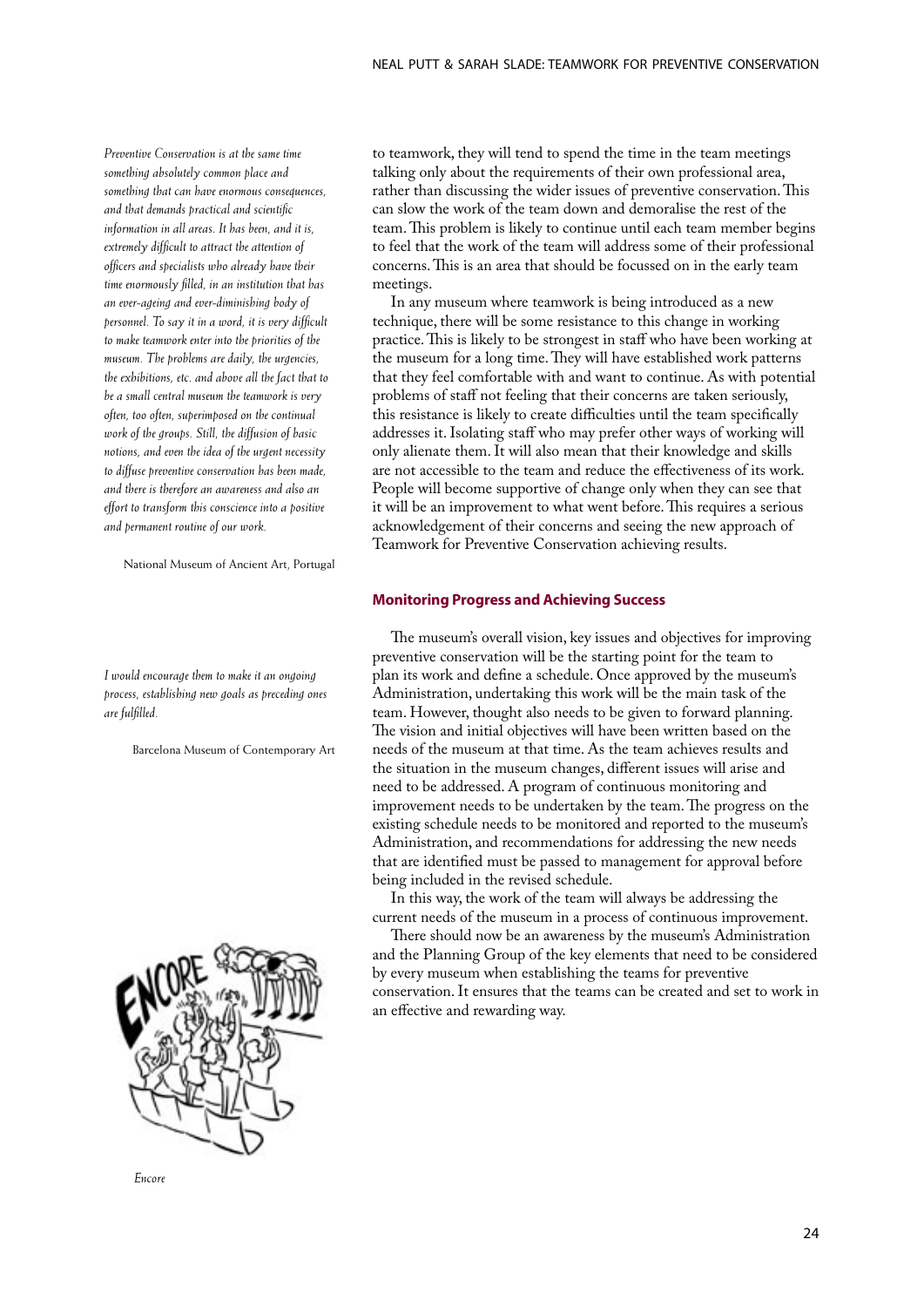# **6 Building Preventive Conservation Networks**

### **Forming a Unified Front**

The fifth and final step in the Teamwork process is the development of networks among museums and related national institutes to provide additional support to the work of the team(s) within the museum.

Working with other institutions with related needs and interests can be very productive. If museums can identify other institutions that share similar objectives they can develop a project with a higher profile and one that is more likely to attract resources, and increase public support for their work and the work of the entire museum.

The same teamwork principles outlined in Chapter 5 apply to projects being undertaken between institutions. The team needs to include members from each participating institution. After an initial period of brainstorming and exchanging ideas, there needs to be agreement on a shared vision for the project and development of clear objectives, with defined schedules and areas of responsibility.

The museums that participated in the Teamwork for Preventive Conservation project took five different and equally successful approaches to developing external networks to provide additional support for improving preventive conservation.

- Informal exchanges and Advisory Services
- Symposiums, Congresses and joint training workshops
- National and Regional Symposiums
- Training publications
- Projects for public involvement and support



*Networks*

<span id="page-31-0"></span>*Every effort should be made to identify areas of common interest and concern such that a sense of mutual benefit can be engendered. We did achieve benefits for ourselves as well as supporting the other museums, especially a heightened profile and support and recognition of our value as well as a general heightening of services in Northern Ireland and recognition and contacts in Ireland.* 

Ulster Museum

*It's essential that a consensus be reached on the priority to be given to the project to ensure synchronisation and meeting deadlines* 

Barcelona Museum of Contemporary Art

*Insist on plans with agendas and responsibilities. It took a long time for us to clarify what we would do and sometimes we discovered at the last minute that we did not have the same expectations as the schools or the others in our project.* 

> Teamwork for Preventive Conservation participant museum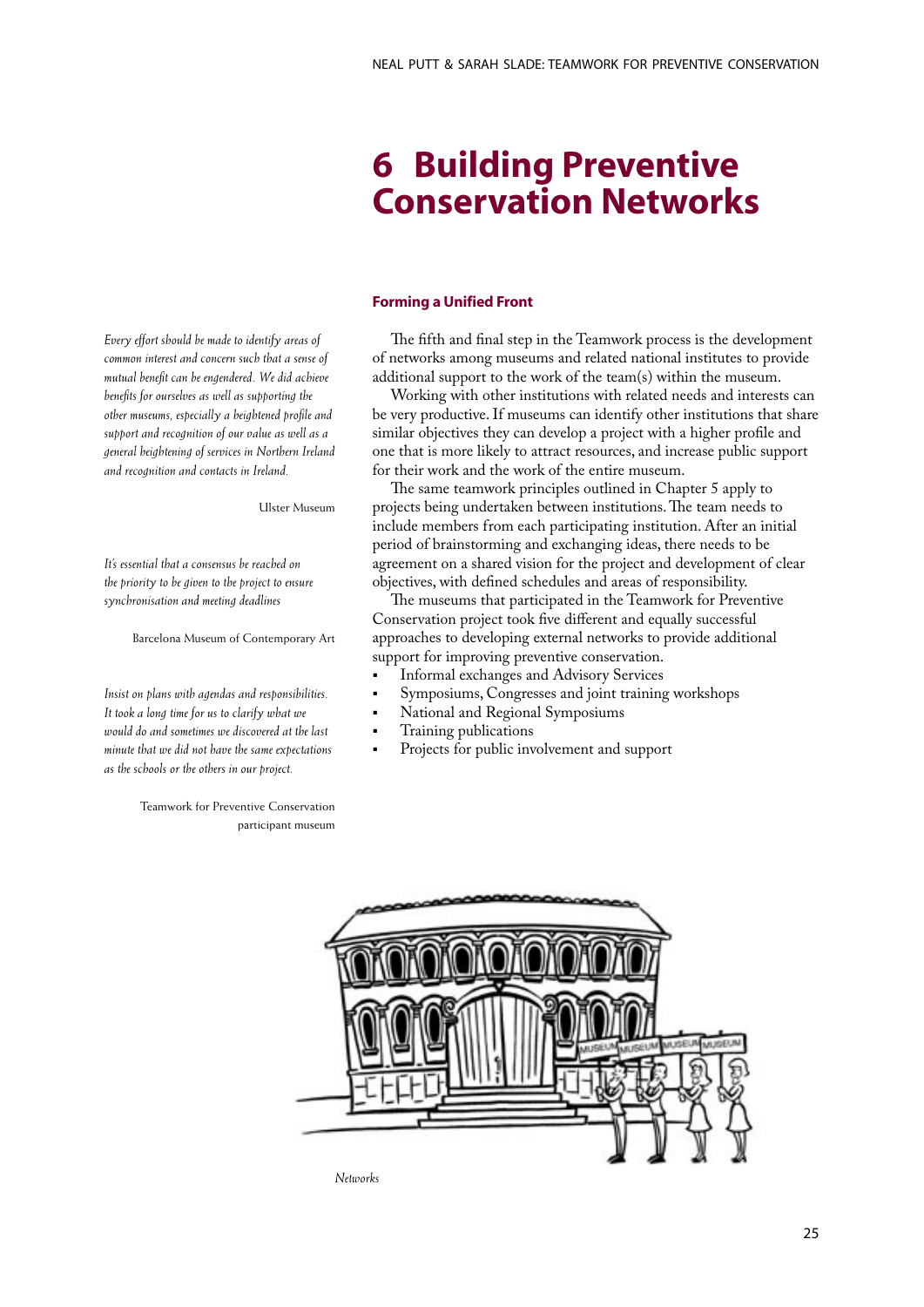*We provided lectures and published articles in national and regional museum forums as we progressed with our Preventive Conservation project. Collaboration with other heritage institutions (the national conservation institute, and the Flemish Community Department of Museums) created a network that made information about conservation and restoration more accessible.* 

#### Leuven Municipal Museum

*The RNAAM helped four other military museums with preventive conservation. It focused – with help of our own staff and a consultant – on how to measure the environmental conditions and on how to improve the conditions within the museums involved. Knowledge about climatic conditions and light was conveyed to the keepers together with the use of measuring apparatus for temperature, humidity and light, which we were able to buy as a result of the shared project with the other museums. A system to distribute the measuring apparatus and needed applications was developed. Also the RNAAM began to perform the duty of an expertise centre and information point in the whole field of military museums in the Netherlands (5 larger and 24 smaller museums) for preventive conservation and also for the acquisition of conservation materials.* 

Royal Netherlands Arms and Army Museum

*We organised a regional Symposium on "Communicating Conservation" using examples presented by speakers from the United Kingdom (Ulster Museum, National Museums of Scotland, West Midlands Museums, Manchester Museums, our own museum). In addition to providing us with valuable information, the Symposium gave the opportunity for us to put ourselves; our policies and practice under scrutiny from conservation and collection care professionals across the country.* 

Birmingham Museums & Art Gallery

#### **Informal Exchanges and Advisory Services**

The most basic form of networking is informal exchanges between museums and other institutes. At the outset the museum may primarily be in a "receiving" role – visiting other museums for ideas and inspiration, calling for advice, asking for a volunteer speaker or meeting facilitator. Later, the museum may, in turn, take on an informationproviding role for other museums as it develops more expertise in the area of preventive conservation through the Teamwork process.

If the museums can create a more formal advisory role between them it may be able to obtain funding and professional assistance that no single museum could achieve on its own.

#### **Symposiums, Congresses and Joint Training Workshops**

If training is necessary, combining the staff audience from two or more museums can help justify the expense of bringing in expert trainers, and assist with obtaining support funding.

Some museums have also organised their training events in the form of symposia and congresses. Symposia and congresses have a wider range of presenters, guest speakers and audience members. They offer more scope for the speakers or 'trainers' themselves to benefit, by hearing others of equal stature and engaging in debates on new directions. A practical element can be maintained by ensuring that speakers continue to deal with topics pertinent to the host museums and by planning on-site visits to institutions that have already addressed key issues.

#### **National and Regional Symposiums**

Symposiums and congresses can gain a high national profile and obtain government funding. This funding then can be used to publish the symposium proceedings.

These publications then become references for technical information. The joint participation of networks of institutions and government bodies, in both the organisation of the symposiums and the follow-up publications, can influence preventive conservation policy.

Museums participated in multi-institution projects to raise their profile and often obtained increased access to resources from private and government sources.

#### **Training Publications**

Some museums developed and published basic conservation manuals and Internet pages by working in co-operation with other museums. In this way they have produced materials specifically geared

*The meeting of our staff with various experts of our own National Museum and also other conservators and restorers from other professional spheres and institutions formed a very successful feature. Interesting lectures were beneficial for all participants. Other institutions dealing with cultural heritage protection participated in the workshop and opened their depositories and premises for excursions. The staff of each institution prepared lectures and later took part in compilation of a manual on preventive conservation, which was published within the National Museum program. Mutual co-operation when preparing the manual, workshop and professional excursions helped to create a spirit of participation.*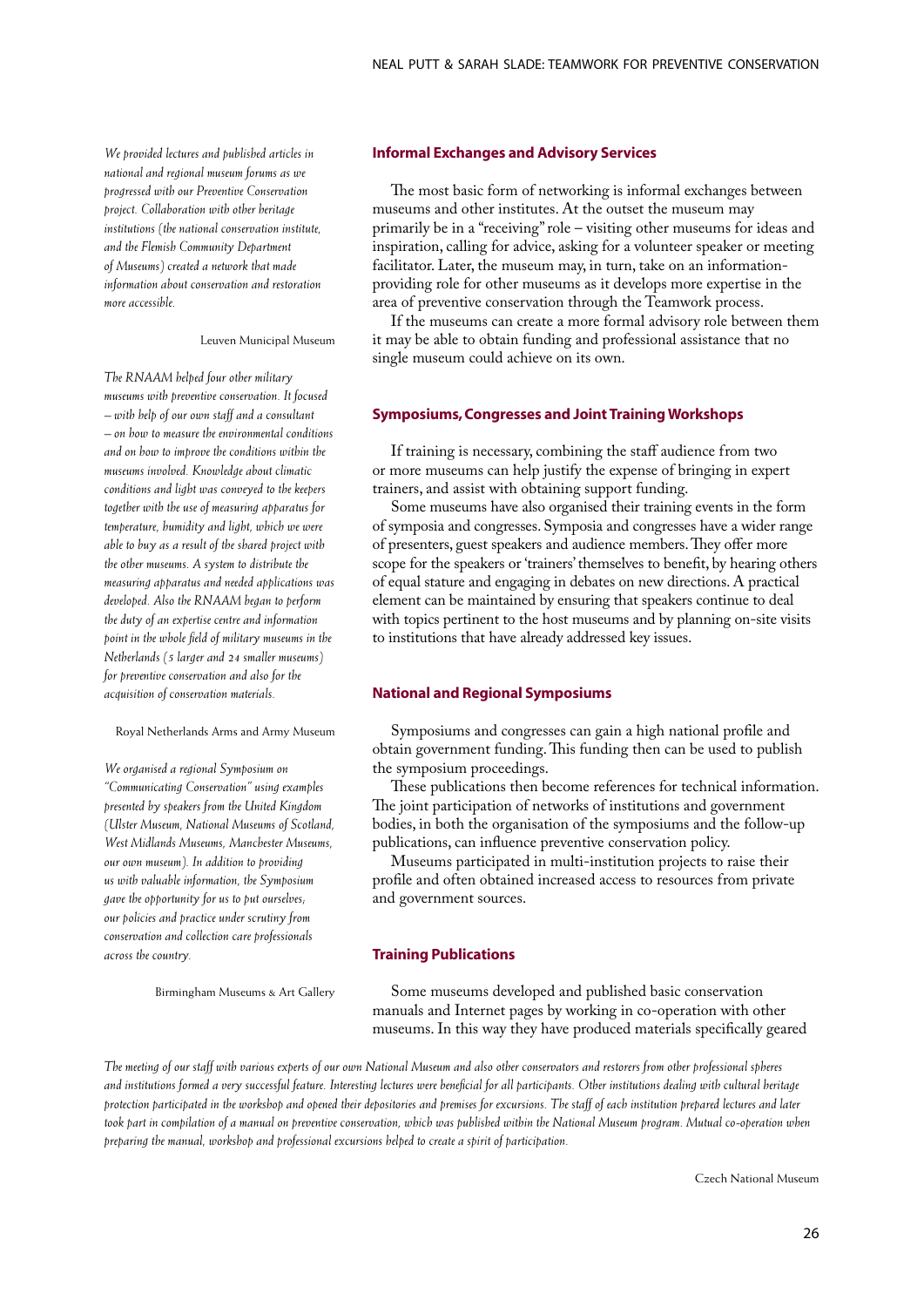*In 2000 we organised a conference about Collection Management and Preventive Conservation with colleagues who are curators of ethnographic collections. There were about 100 colleagues taking part on the conference, and we published the proceedings with the lectures and some translations of articles with other countries about these themes.* 

Museum of Ethnography, Hungary

*We asked one of the leading experts in conservation to compile a questionnaire for surveying storage rooms. This questionnaire (which was published in the conference proceedings) now helps a lot to carry out planning in smaller county museums. We also published a theme issue of the national museum magazine devoted to preventive conservation, which reached all of the museums in Hungary.* 

#### Museum of Ethnography, Hungary

*Relative humidity caused slight damage in some of our collections last year. With the help of our Preventive Conservation team we found firms dealing with dehumidifiers and made a feasibility study of the storage rooms. We applied to the Ministry of Cultural Heritage and received a grant for buying four dehumidifiers, and testers for measuring relative humidity, light and UV. On the basis of our good co-operation, the private supplier also offered two dehumidifiers for other museums in need in the counties outside Budapest.* 

Museum of Ethnography, Hungary

to their common languages, climates, buildings, collections and Administrations. These combined projects also strengthen ties with other professionals and institutes.

#### **Projects for Public Involvement and Support**

Museums throughout the world use signs, guides, and even small exhibits, to explain how the artefacts are being protected from damage and to encourage visitors to respect preventive conservation principles.

One of the museums in the Teamwork for Preventive Conservation project developed a special training program so that the exhibit guardians could learn to answer visitors' questions about lighting, handling and other conservation issues. The guardians were highly motivated and became effective preventive conservation "ambassadors". Another museum developed an educational programme for children that introduced the role of conservation in museums, linked with fascinating insights into archaeology, history, physics and chemistry.

Programmes for adults included exhibits, visits to conservation work in progress and advice on preventive conservation of personal artefacts.

The National Museum of Archaeology in Ferrara started a project with their local schools and other institutions. They formed a committee with the teachers, schools administrations, the museum volunteers, the Ferrara society for heritage preservation and the educational service of the national ministry for museums. This group planned new outreach to the community around the museum, because the museum had felt isolated. They developed museum-based activities about the collection, the Renaissance museum building and the surrounding urban landscape. The first activities with the children were "what does the museum collect, and how do they look after the collections?" The children compared the conservation problems of some of their own personal and family treasures to the museums' work. The Teamwork project was a catalyst for more contacts with the schools and the community. It went much further than conservation.

Public involvement in conservation is growing rapidly. The "Further Readings" in this guide list some of the key sources of information, with particular attention being paid to those available over the Internet, as this is the fastest growing source of information and activities for the public.

As stated at the beginning of this guide, the actions of everyone in the museum will affect the condition of the collection to some degree, in either a negative or a positive way. Involving everyone in preventive conservation through teamwork ensures that these effects are positive. The guidelines contained in this guide have outlined a five-step framework for implementing teamwork into museums and building preventive conservation networks.

*Our main form of outreach to other museums was the production of a collections handling manual written by our staff with the help and collaboration of numerous other conservators and museums. It will be published by the Réunion des Musées nationaux, which will permit a very wide diffusion among the ensemble of museums of France and the francophone museums of the international sphere. We have also been called on to provide training in preventive conservation or as expert at Roubaix, Besançon, Avignon, Poitiers, in numerous Paris museums, and by the training service of the Direction des musées de France to develop frameworks for courses in preventive conservation. As a result of this work the conservation and storage personnel also feel more confident of their actions. The contact with other institutions gives more courage to stay active in preventive conservation. One acquires communication techniques and operations planning that are indispensable to the construction and success of projects. It is motivating not to feel isolated like Don Quixote. Internal work is favoured by external collaboration.* 

National Museum of Folk Arts and Traditions, France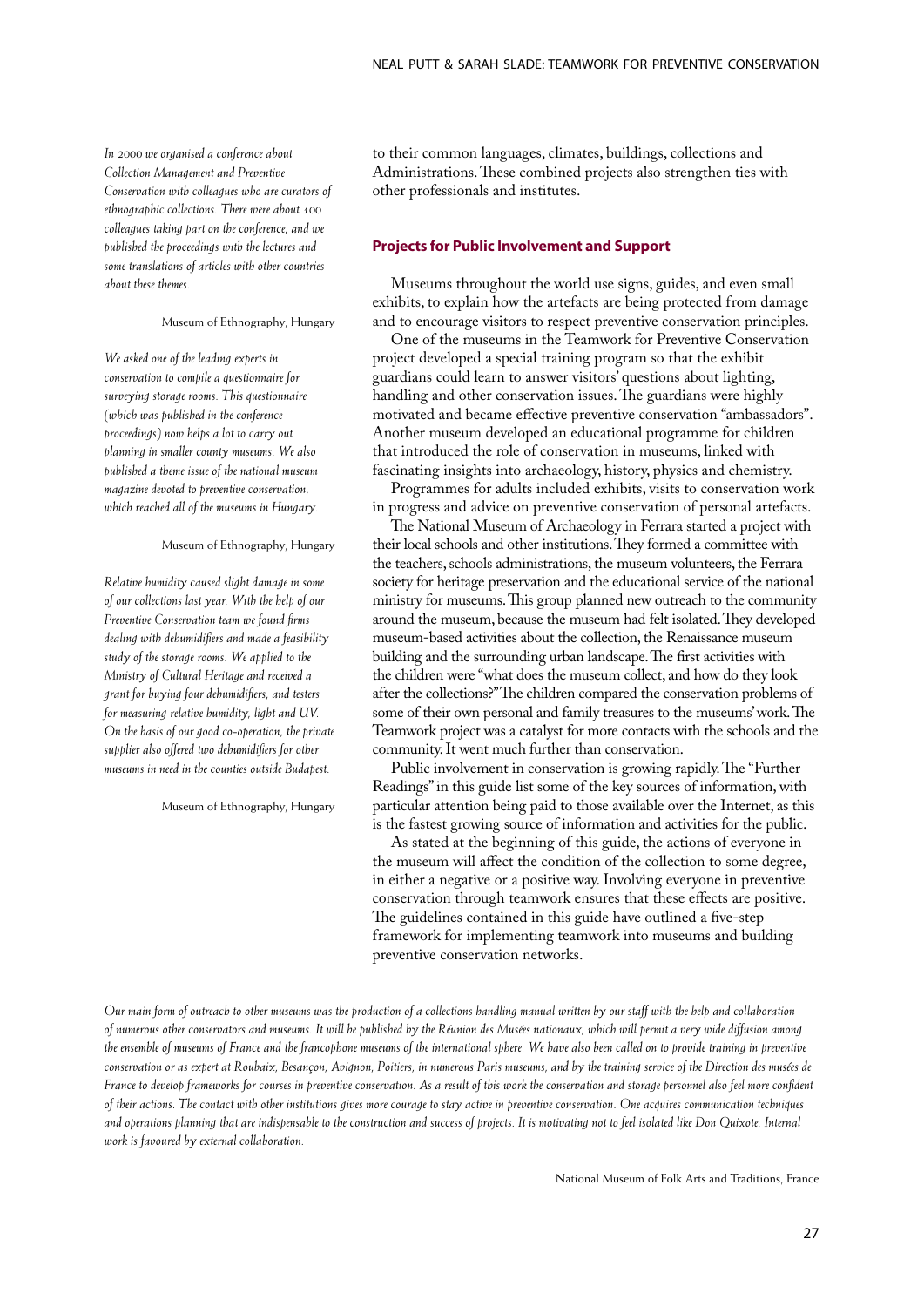### **Endnotes**

1 Definition of preventive conservation determined by a workshop of Directors from seven museums, organised by ICCROM.

2 See more details under *Lecturers and Guest speakers* (page 9) and under *Visits to other museums* (page 10).

3 The Planning Group can look over ICCROM's Preventive Conservation Indicators in Appendix B and judge whether the existing knowledge of all the staff is sufficient to deal with the questions, or at least make a satisfactory start.

4 The 'vision' could also be referred to as a 'definition', 'goal' or 'mission statement' for preventive conservation in the museum.

5 At this stage, it is important to avoid reports by consultants that immediately set out problems and recommendations. Even when the consultant uses a technique of individually interviewing staff members this will not promote teamwork.

6 These lectures should be no longer than 45 minutes in length and should remain a minor part of the Workshop programme.

7 Robert Waller, 'Conservation risk assessment: a strategy for managing resources for preventive conservation', in Ashok, R. and Smith, P. (eds.) 1994: *IIC, Preprints of the Contributions to the Ottawa Congress, 12-16 September 1994 preventive conservation practice, theory and research*, pp. 12–16. The International Institute for Conservation of Historic and Artistic Works, London.

<sup>8</sup>Robert Waller, 'Conservation risk assessment: a strategy for managing resources for preventive conservation', in Ashok, R. and Smith, P. (eds.) 1994: *IIC, Preprints of the Contributions to the Ottawa Congress, 12-16 September 1994 preventive conservation practice, theory and research*, pp. 12–16. The International Institute for Conservation of Historic and Artistic Works, London.

Stefan Michalski, 'A systematic approach to preservation: description and integration with other museum activities", ibid. pp. 8–11.

9 National Institute for the Conservation of Cultural Property 1992: *The Conservation Assessment Program Handbook for Assessors,* Washington, NICP.

National Institute for the Conservation of Cultural Property 1992: *The Conservation Assessment A Tool for Planning, Implementing, and Fundraising,* Washington, NICP.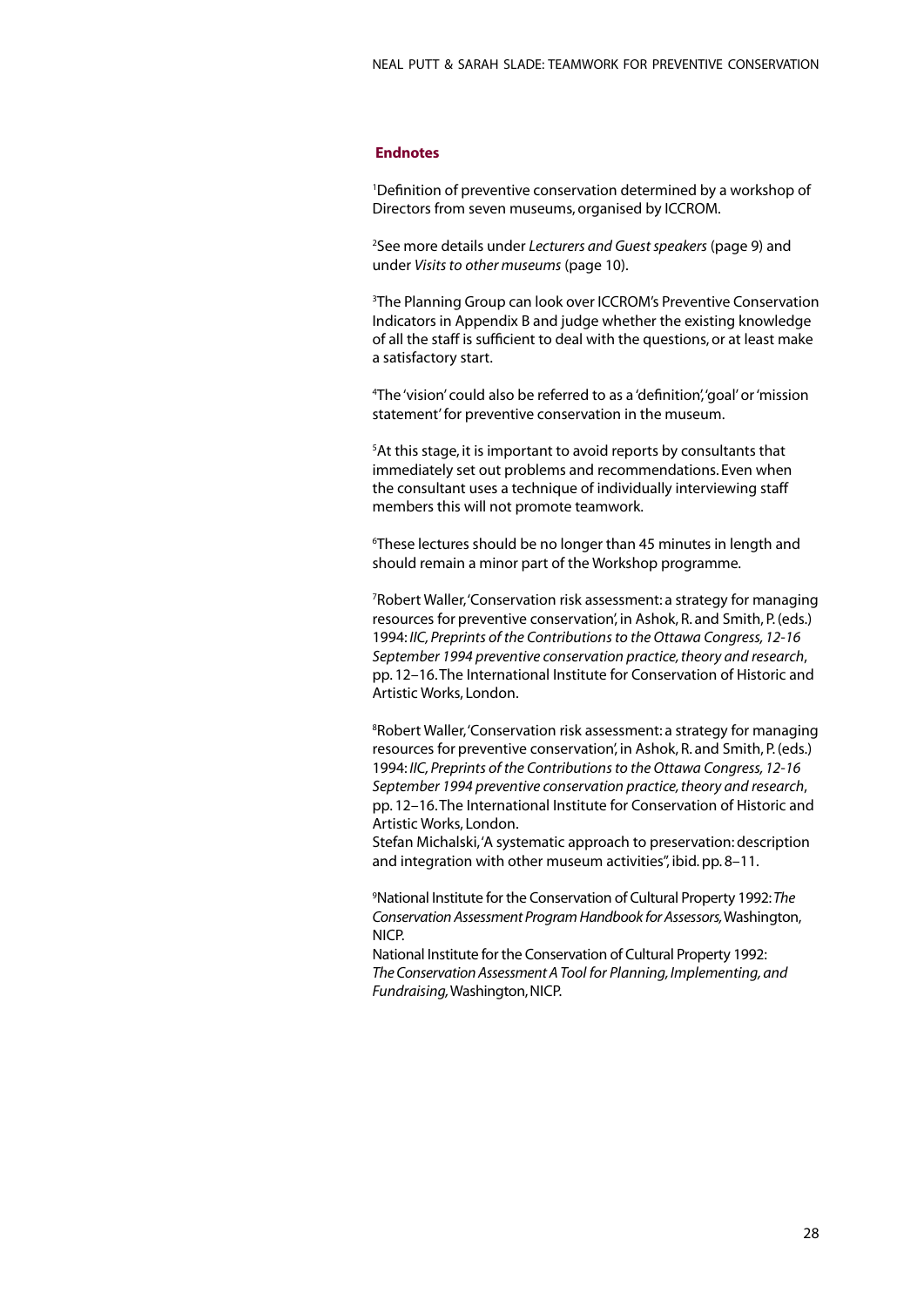# <span id="page-35-0"></span>**Further Reading: A Basic Preventive Conservation Library**

### **Subscriptions, series and web sites for a wide range of information on preventive conservation**

AATA Online: Abstracts of International Conservation Literature <http://aata.getty.edu/NPS/> Los Angeles, Getty Conservation Institute.

CCI Technical Bulletins, Notes, and Newsletter List of Titles https://nt3.magma.ca/cci-icc/bookstore/index-e.cfm Ottawa, Canadian Conservation Institute.

Conservation DistList <http://palimpsest.stanford.edu/byform/mailing-lists/cdl/aboutcdl.shtml>. Stanford, Stanford University.

CoOL: Conservation OnLine <http://palimpsest.stanford.edu/> Stanford, Stanford University.

ICCROM On-Line Library Catalogue <http://www.iccrom.org> Rome, ICCROM (International Centre for the Study of the Preservation and Restoration of Cultural Property).

ICOM-CC Triennial Meeting Preprints ICOM Committee for Conservation, Paris.

JAIC Online, Journal of the American Institute for Conservation <http://aic.stanford.edu/jaic/>.

Museum Practice Museums Association, London.

North East Document Conservation Centre Technical Leaflets <http://www.nedcc.org/leaflets/leaf.htm>.

SPNHC Collection Forum <http://www.spnhc.org/> Society for the Preservation of Natural History Collections.

Resource Advice and Guidance Factsheets <http://www.resource.gov.uk/information/advice/00advice.asp>. London, Resource: The Council for Museums, Galleries and Archives.

The web site addresses indicated in this list were consulted in March 2003.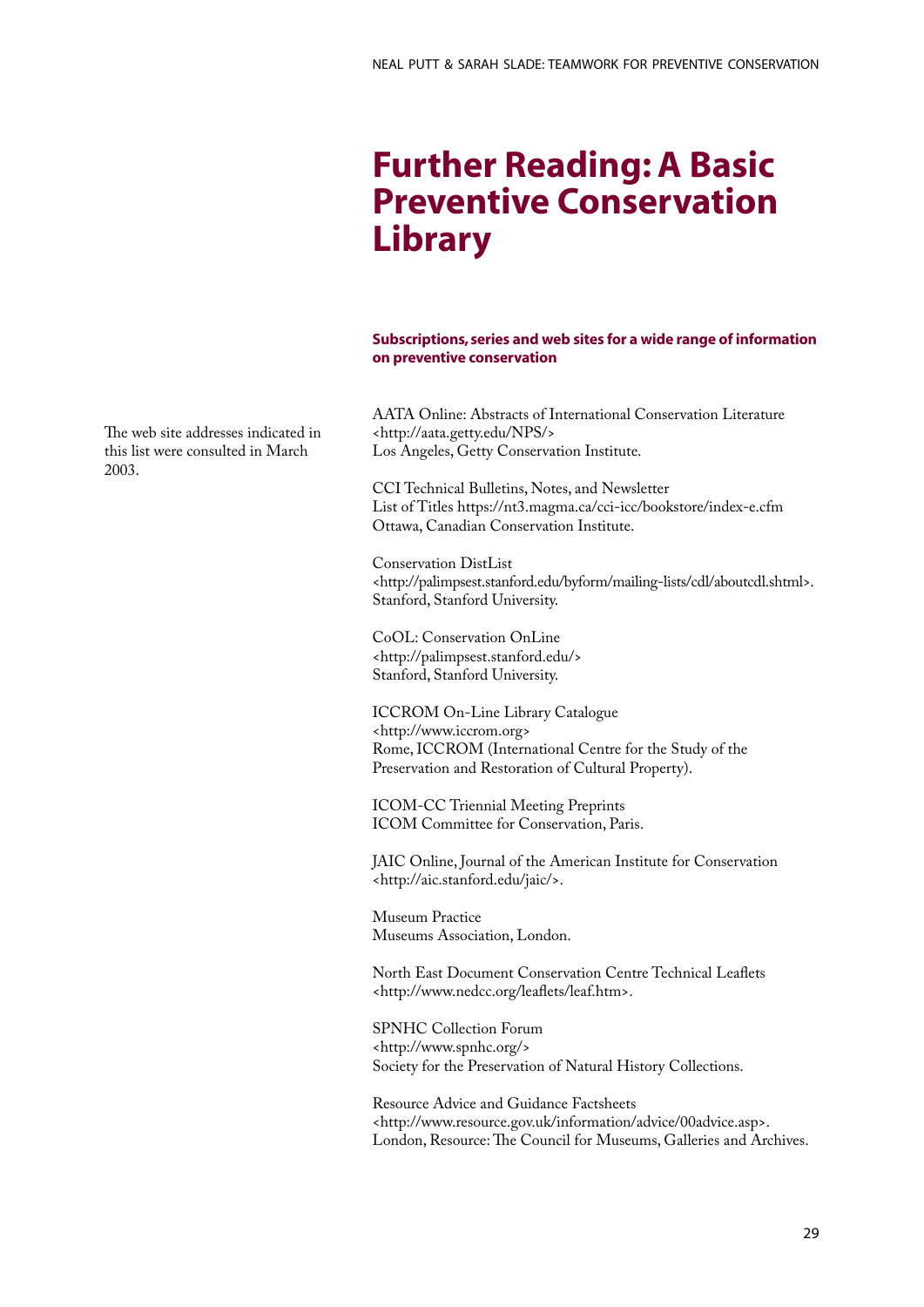US National Park Service Conserv-o-Gram Technical Leaflets <http://www.cr.nps.gov/museum/publications/>.

### **Standards, Assessments, Planning and Collections Management**

Adcock E (ed) 1998: *IFLA Principles for the Care and Handling of Library Material.* Paris, International Federation of Libraries and Archives-PAC.

Alberta Museums Association 2001: *Standard Practices Handbook for Museums,* Edmonton, Alberta Museums Association.

American Association of Museums 1995: *Caring for collection, Strategies for Conservation, Maintenance and Documentation,* Washington, AAM.

Ashley-Smith J 1999: *Risk assessment for object conservation,* Oxford, Butterworth-Heinemann.

Cassar M 1989: *Cost/benefits Appraisals for Collections Care,* London, Museums and Galleries Commission.

Davies S 1996: *Producing a Forward Plan, Guidelines for Good Practice* London, Museums and Galleries Commission.

Harrison R 1994: *Manual of Heritage Management,* Oxford, Butterworth-Heinemann in association with the Association of Independent Museums.

Keene S 1996: *Managing Conservation in Museums,* Oxford, Butterworth-Heinemann.

Knell S (ed) 1994: *Care of Collections,* Leicester Readers in Museum Studies, London, Routledge.

Krumbein W E, Brimblecombe P, Cosgrove D E and Staniforth S 1994: *Durability and Change: The Science, Responsibility and Cost of Sustaining Cultural Heritage, Report of the Dahlem Workshop,* Toronto, John Wiley.

Lord B and Lord G D: *The Manual of Museum Management,* London, HMSO.

Lord B, Lord G D and Nicks J 1989: *The Cost of Collecting: Collections Management in UK Museums,* London, HMSO.

Mackenzie G 1996: *Establishing a Preservation Programme,* Paris, International Council of Archives.

Museums and Galleries Commission 2001: *Preservation Assessment for Libraries and Archives: Users' Guide,* Museums and Galleries Commission, London.

National Institute for the Conservation of Cultural Property 1992: *The Conservation Assessment Program Handbook for Assessors,* Washington, NICP.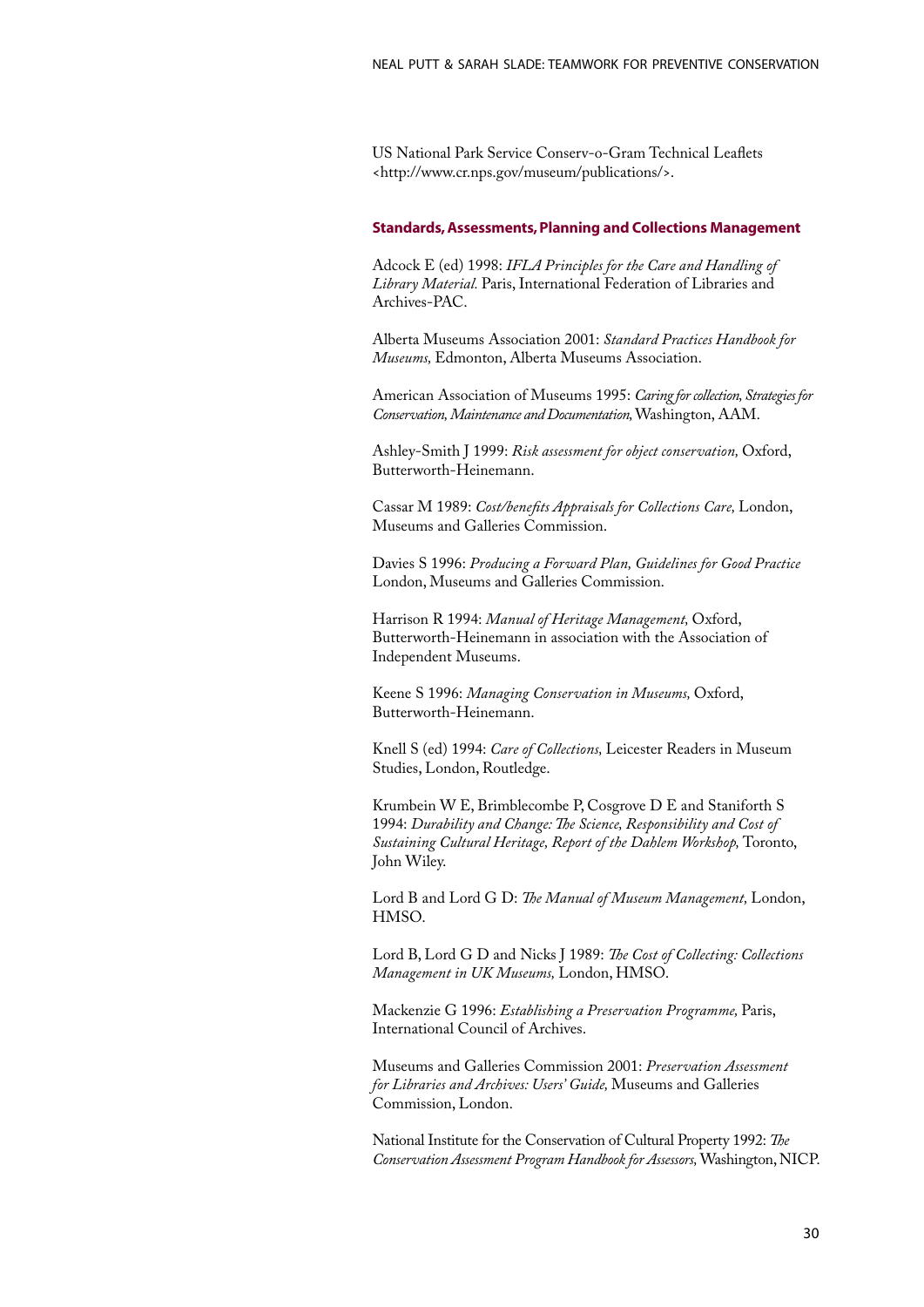National Institute for the Conservation of Cultural Property 1992: *The Conservation Assessment A Tool for Planning, Implementing, and Fundraising,* Washington, NICP.

Putt N and Heyha H 2001: *European Preventive Conservation Strategy Project,* Vantaa, EVTEK Institute of Art and Design.

Resource, the Council for Museums, Archives and Libraries 2002: *Benchmarks in Collection Care for Museums, Archives and Libraries,*  London. Also available at Web page <http//www.resource.gov.uk/ information/publications>.

Roy, A. & and Smith, P. (eds.) 1994: *IIC, Preprints of the Contributions to the Ottawa Congress, 12-16 September 1994 preventive conservation practice, theory and research*. The International Institute for Conservation of Historic and Artistic Works, London.

National Park Service 2000: *Museum Handbook, Part I, Museum collections,* <http://www.cr.nps.gov/museum/publications/ handbook.html>.

#### **Public awareness and involvement**

Bachmann K (ed) 1992: *Conservation Concerns: A Guide for Collectors and Conservators,* Washington, Smithsonian Institution.

Blondé A 2000: *Youth and the Safeguard of Heritage,* Rome, ICCROM.

Canadian Conservation Institute*:* P*reserving My Heritage,*  <http://www.preservation.gc.ca/>,

Chitty G and Baker D (eds) 1999: *Managing Historic Sites and Buildings, Balancing Presentation and Preservation,* London, Routledge.

*CoOL, Conservation OnLine, Conservation/Preservation Information for the General Public,*  < http://palimpsest.stanford.edu/bytopic/genpub/>.

McManamon F P and Hatton A (eds): *Cultural Resource Management in Contemporary Society, Perspectives on Managing and Presenting the Past,* London and New York, Routledge.

Library of Congress: *Preservation: Caring for Your Collections*, <http://lcweb.loc.gov/preserv/careothr.html>.

Museums and Galleries Commission 1997: *Ours for Keeps? A Resource*  Pack for Raising Awareness of Conservation and Collections Care, London, Museums and Galleries Commission.

Newberry E and Fecher E 1994: *In the Nick of Time, A Practical Guide to Teaching About Conservation of Objects,* London, Museums and Galleries Commission.

Pardo G (ed) 2000: *The Press and the Safeguard of Heritage,* Rome, ICCROM.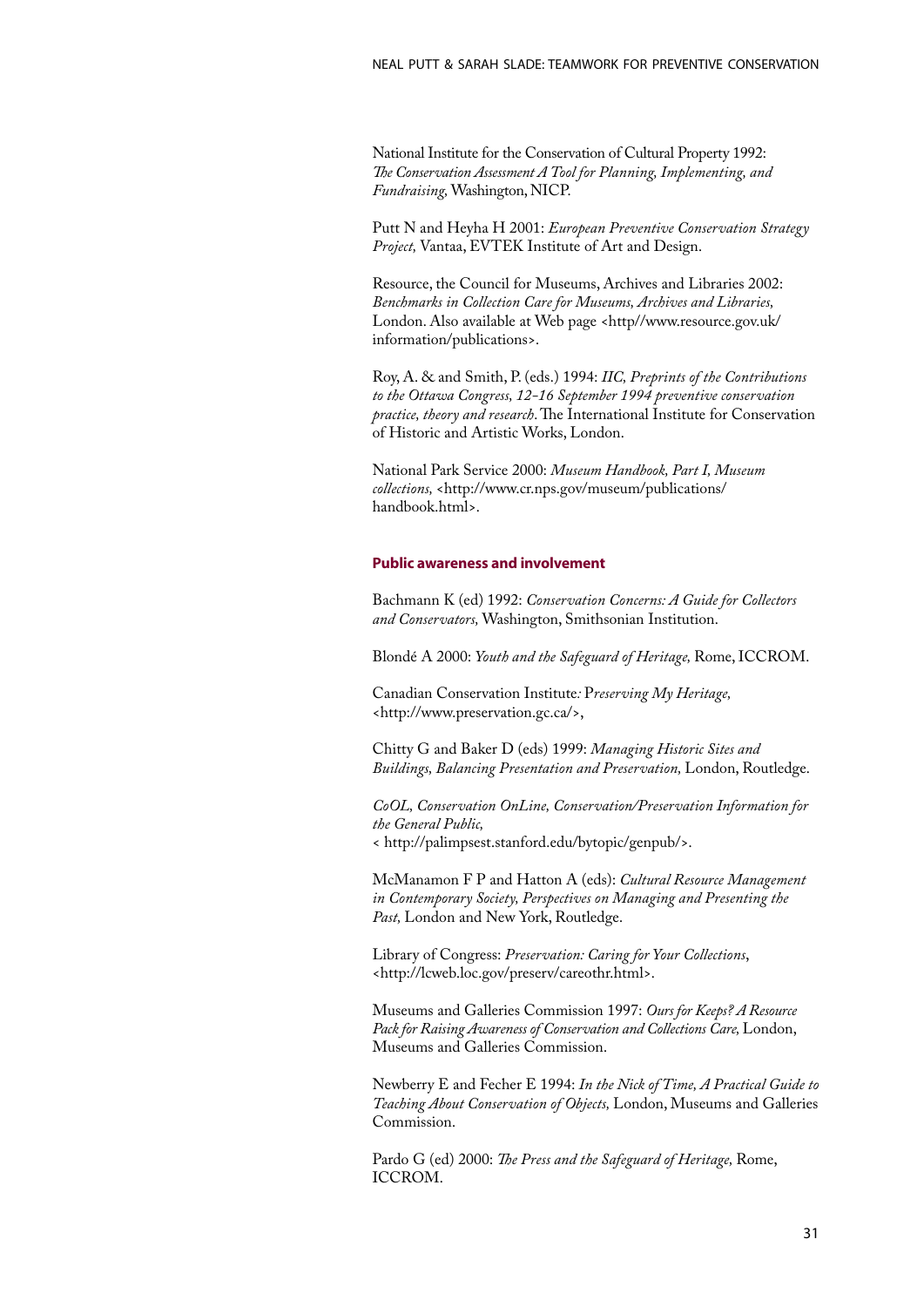Périer-D'Ieteren C 1999: *Public et Sauvegarde du Patrimoine, Cahier de Sensibilisation à l'Intention des Guides,* Brussels, Université Libre de Bruxelles.

Pye E 2001: *Caring for the Past, Issues in Conservation and Archaeology and Museums* London, James & James.

Preservation and Storage Division, State Library of Victoria: *Preservation and Storage: Free Conservation Information Sheets,* <http://www.slv.vic.gov.au/slv/conservation/>.

Schultz A W (ed) 1992: *Caring for Your Collections*, Washington, National Institute for the Conservation of Cultural Property.

US National Park Service 2001: *Museum Handbook, Part III, Museum Collections* Use <http://www.cr.nps.gov/museum/publications/handbook.html>.

### **Storage, Handling, and Display**

*AMA Conservation Briefs,*  <http://www.museumsalberta.ab.ca/publicn.html> Alberta Museums Association.

ARAAFU 1992: *La Conservation Préventive, ARAAFU 3rd International Symposium, Paris 1992,* Paris, L'Association des Restaurateurs d'Art et d'Archéologie de Formation Universitaire, Paris.

*Australian Museums On Line AICCM Information sheets, <*http://amol.org.au/craft/conservation/conservation\_index.asp>.

Ball S 1997: *Larger and Working Objects: A Guide to their Preservation and Care* Museums and Galleries Commission, London.

Barclay R L (ed) 1997: *The Care of Historical Musical Instruments,*  Edinburgh, Museums and Galleries Commission, Canadian Conservation Institute, ICOM Committee of Musical Instrument Museums and Collections.

Baynes-Cope, A D 1989: *Caring for Books and Documents,* London, The British Library National Preservation Office.

Coote K 1998: *Care of Collections,* Sydney, Committee for Aboriginal and Torres Straits Islander Keeping Places and Cultural Centres, Australian Museum.

Finch K and Putnam G 1985: *The Care and Preservation of Textiles,*  London, Batsford.

Forde H 1991: *The Education of Staff and Users in the Proper Handling and Care of Archival Materials,* Paris, UNESCO.

Gillies T and Putt N 1993: *The ABCs of Collections Care,* Winnipeg, Manitoba Heritage Conservation Service.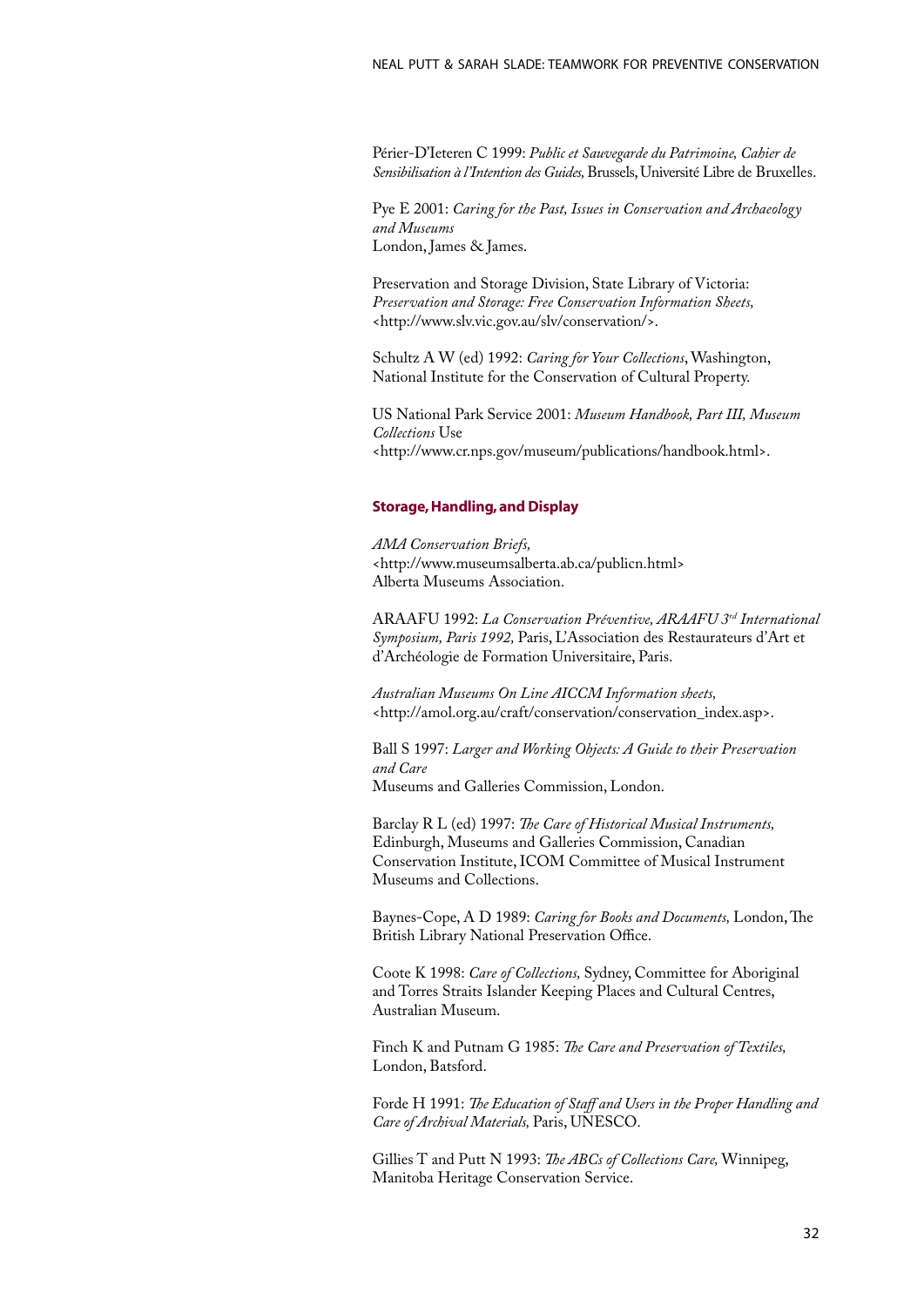Heritage Collections Council: *ReCollections: Caring for Collections Across Australia,*  <http://amol.org.au/recollections/>.

Lee L R and Thickett D 1996: *Selection of Materials for the Storage or Display of Museum Objects,* Occasional Paper 111, London, British Museum.

Museums and Galleries Commission 1992 to 1998: *Standards in the Museum Care of Collections (Archaeological Collections, Biological Collections, Geological Collections, Larger and Working Objects, Touring Exhibits, Photographic Collections, Costume and Textile Collections),*  London, Museums and Galleries Commission.

Museums and Galleries Commission 1998: *Effective Exhibitions: Guidelines for Good Practice,* London, Museums and Galleries Commission.

*Northern States Conservation Center Collections Caretaker,*  <http://www.collectioncare.org/pubs/>.

Odegaard N 1992: *A Guide to Handling Anthropological Museum Collections,* Western Association for Art Conservation.

Rose C L, Hawks C A and Genoways H H (eds) 1992: *Storage of Natural History Collections, Volume 1: A Preventive Conservation Approach and Volume 2: Ideas and Practical Solutions,* Pittsburgh, Society for the Preservation of Natural History Collections.

Sandwith H and Stanton S (compilers) 1993: *National Trust Manual of Housekeeping,* London, Penguin Books in association with the National Trust.

Society for the Preservation of Natural History Collections 1998: *Guidelines for the Care of Natural History Collections,*  <http://www.spnhc.org/>.

### **Security, Disaster Preparedness and Pest Management**

Dorge V and Jones S L 1999: *Building an Emergency Plan: A Guide for Museums and Other Cultural Institutions,* Los Angeles, Getty Conservation Institute.

Florian M L 1997: *Heritage Eaters: Insects & Fungi in Heritage Collections,* London, James & James.

Heritage Collections Council 2000: *Be Prepared: Guidelines for Small Museums for Writing a Disaster Preparedness Plan,* <http://amol.org.au/ beprepared/>.

ICOM-ICMS, Paris: *ICOM International Committee for Museum Security Newsletter.*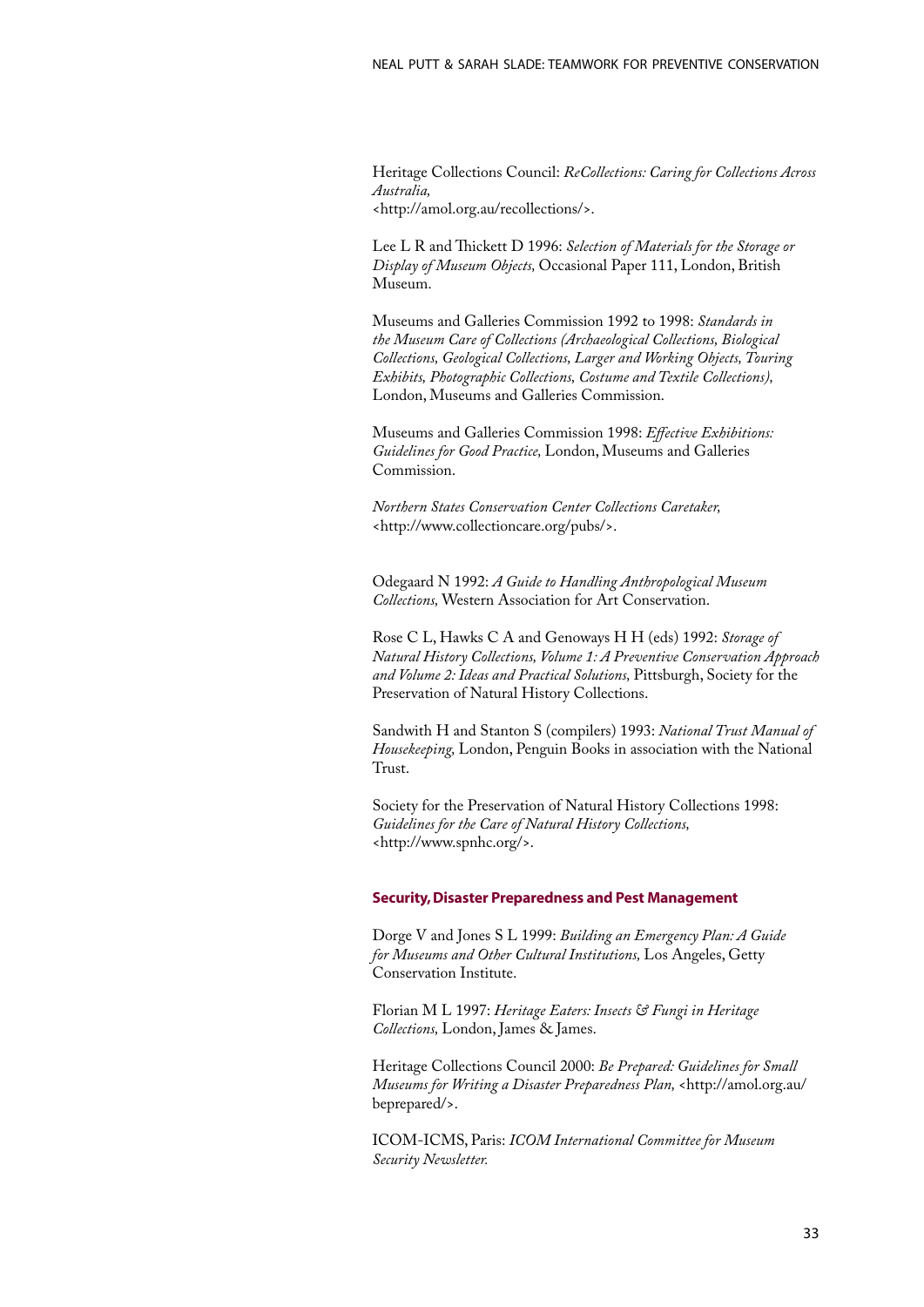Liston D 1993: *Museum Security and Protection. A Handbook for Cultural Heritage Institutions*, London, Routledge, in conjunction with ICOM.

Nelson, C L 1991: *Disasters: Protecting the Past from the Natural,*  Washington, Preservation Press.

Pinniger D 2001: *Pest Management in Museums, Archives and Historic Houses,* Archetype Publications, London.

Pinniger D and Winsor P 1998: *Integrated Pest Management,* London, Museums and Galleries Commission.

Selwitz C and Maekawa S 1998: *Inert Gases in the Control of Museum Insect Pests,* Los Angeles, Getty Conservation Institute.

Stovel H 1998: *Risk Preparedness: a Management Manual for World Cultural Heritage,* Rome, ICCROM.

### **Standards and Control of Temperature, Relative Humidity and Light.**

Appelbaum B 1992: *Guide to Environmental Protection of Collections,*  Connecticut, Sound View Press.

ASHRAE 1999 Museums, libraries, and archives. In *ASHRAE Handbook,* Atlanta, American Society of Heating, Refrigerating and Air-Conditioning Engineers, 20.1-20.13.

Canadian Conservation Institute 1997: *Fabric of an Exhibition: An Interdisciplinary Approach – Preprints of Textile Symposium 97,* Ottawa, Canadian Conservation Institute.

Cassar M 1994: *Environmental Management: Guidelines for Museums and Galleries,* London, Routledge.

Child R E (ed) 1993: *Electronic Environmental Monitoring in Museums,*  London, Archetype Publications Ltd.

Illuminating Engineering Society of North America 1996: *Museum and Art Gallery Lighting, a Recommended Practice,* New York, Illuminating Engineering Society of North America.

National Institute of Building Sciences 1993: *Bugs, Mold & Rot II: A Workshop on Control of Humidity for Health, Artifacts and Buildings,*  Washington, The National Institute of Building Sciences.

Ramsay-Jolicoeur B A and Wainwright I N M, (eds) 1990: *Shared Responsibility. Proceedings of a Seminar for Curators and Conservators, cohosted by the National Gallery of Canada and the Canadian Conservation Institute, October 1989,* Ottawa, National Gallery of Canada.

Thomson G 1993: *The Museum Environment,* London, Butterworth-Heinemann.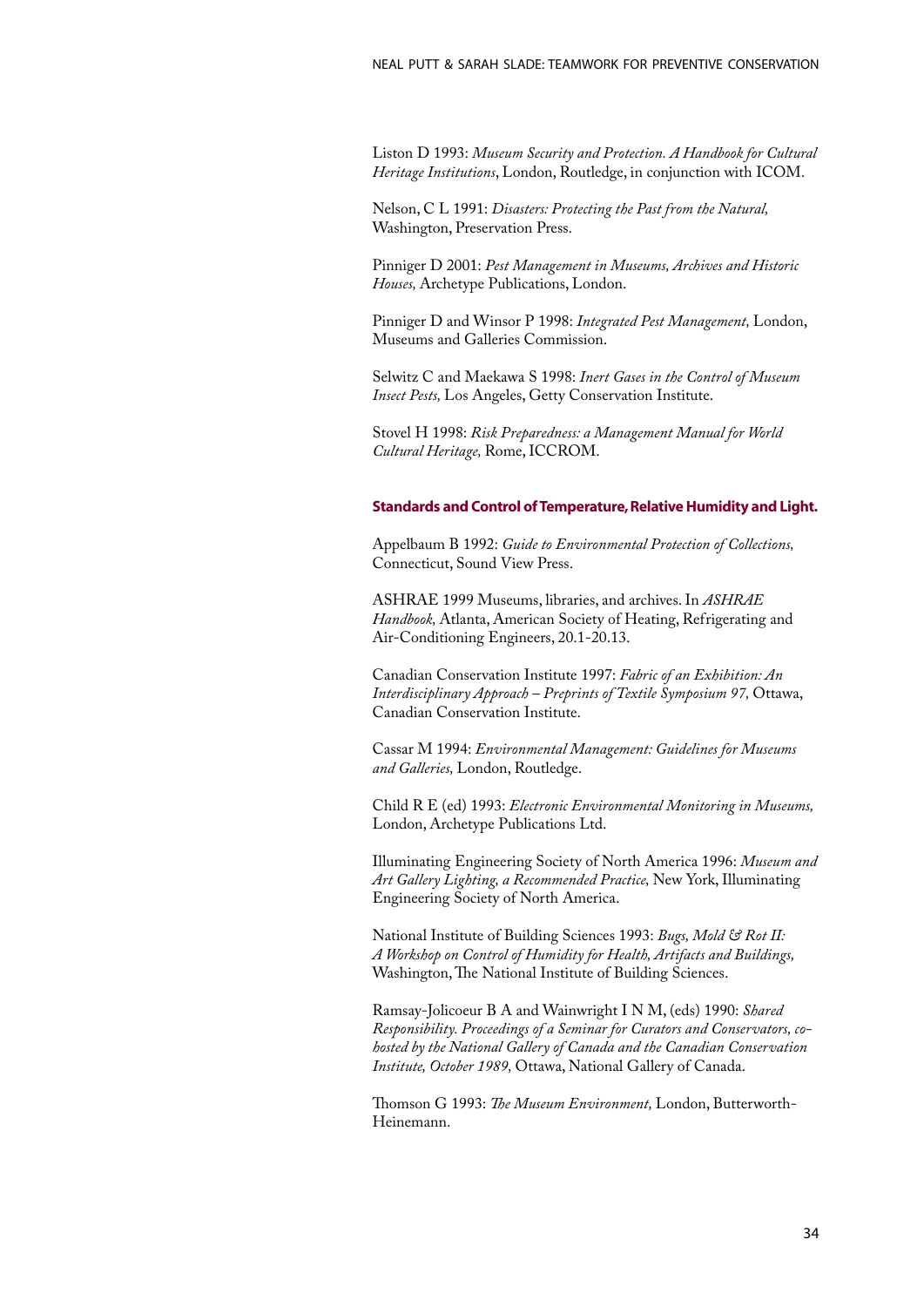# <span id="page-41-0"></span>**Appendix A: Museums in ICCROM's Teamwork for Preventive Conservation Project**

#### *Municipal Museum 'Vander Kelen-Mertens', Belgium*

The is the major museum of the city of Leuven, Belgium. The museum's collection numbers no less than 46,000 historical and archaeological objects and is very diverse. Good collection management is viewed as essential, given the many diverse responsibilities of the staff (25 full-time personnel, without a full time conservator). The staff includes a substantial corps of guides, who also provide tourist services and protection for collections at the nearby Saint Peter's Minster church.

#### *Czech National Museum, Czech Republic*

Founded in 1818, Czech National Museum shelters almost 14 million items in the areas of natural history, history, arts, music and librarianship, located in tens of buildings throughout the Czech Republic. It includes four major sub-museums and numerous historic sites. The beautiful central museum palace is one of the most prominent buildings in Prague. The Teamwork project focussed on the central museum, museums of ethnography and music, and the collections storage centre. The museum conservation programme is implemented with advice from the State Institute for the Care of Historical Monuments.

#### *National Museum of Folk Arts and Traditions, France*

The National Museum of Folk Arts and Traditions is part of the network of national museums of France, and has been one of the pioneers of preventive conservation since the 1970s. During the Teamwork project it had a staff of 100 and a collection numbering 765,000 items, including paper and photographic materials, posters, puppets, circus artefacts and furniture. The museum is now amalgamating with other museums and relocating from Paris to the city of Marseille.

#### *Museum of Ethnography, Hungary*

The Museum of Ethnography, one of the national museums of Humgary, is located in Budapest's original early 19<sup>th</sup> century supreme courts building. It takes an active role in museums associations and among regional ethnographic and community museums, and obtained the support of the Ministry of Culture to participate in the Teamwork for Preventive Conservation project. One of its objectives for the project was to capitalise on the knowledge of its substantial corps of collection technicians, bringing them together with curators and conservators.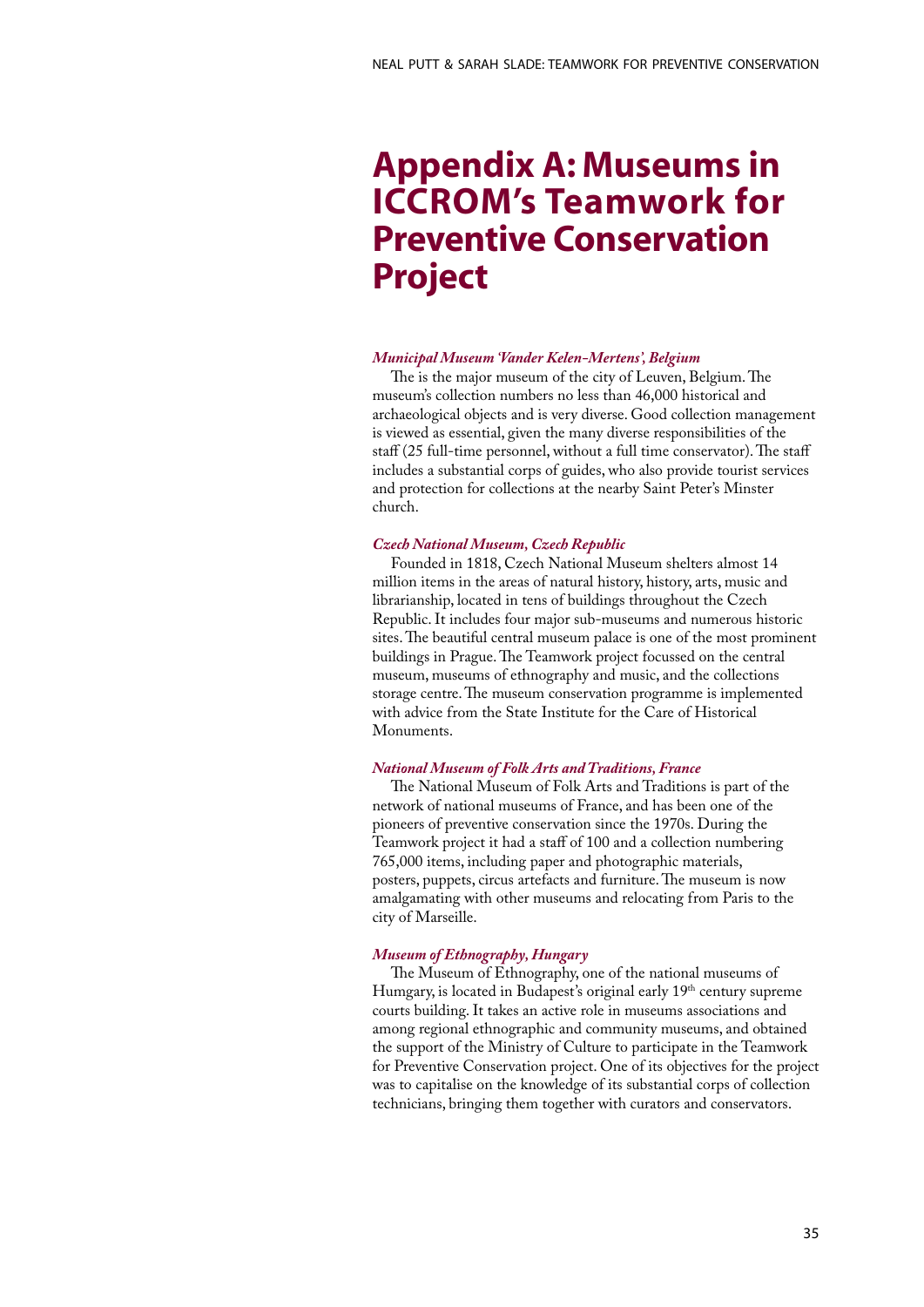#### *Brescia Civic Museum of Natural Science, Italy*

The Brescia Civic Museum of Natural Science in Italy works in close co-operation with the city administration and schools. At the time of the Teamwork for Preventive Conservation Project it was involved in a major programme of exhibit upgrading and new children's education services. Teamwork was viewed as essential given the small staff (15 personnel including three curators) and the lack of a full-time conservator. The main collections consist of several hundred thousand items in the areas of zoology, botany and insects.

#### *National Museum of Archaeology (Ferrara), Italy*

The National Museum of Archaeology (Ferrara), Italy is located in the renaissance house of Ludovico il Moro, in a residential quarter of old Ferrara. It has two curators and an additional staff of 15. The collection concentrates on archaeological collections from the remains of a nearby Etruscan settlement. The museum viewed the Teamwork for Preventive Conservation project as an opportunity to plan improvements for its storage areas, located in several areas of the renaissance house, and develop ideas for improved ties to the community.

#### *Royal Netherlands Army and Arms Museum, Netherlands*

The Royal Netherlands Army and Arms Museum, located in Delft, has a collection of 460,000 items ranging from motorcycles and armoured personnel carriers to uniforms, musical instruments, books, photographs and documents. The museum took part in the Teamwork project to address a serious backlog in collection management. The museum team intended to make the most of its existing storerooms and personnel, while also preparing plans for a move to a new museum building. It also wanted to strengthen its informal network with 4 other Netherlands military museums.

#### *National Museum of Ancient Art, Portugal*

Housed in a 17<sup>th</sup> century palace, the National Museum of Ancient Art in Portugal, was opened in 1884 to hold pieces coming from monasteries and churches that were becoming State property. It was one of the "oldest" museums to participate in the Teamwork for Preventive Conservation project. The heart of the museum is the collection of European art, including paintings, sculpture, jewellery, furniture, ceramics, textiles and other decorative arts from the Middle Ages to the 20th century. The museum has a staff of approximately 80.

#### *Barcelona Museum of Contemporary Art, Spain*

The Barcelona Museum of Contemporary Art, Spain is a relatively young museum, housed in a building by the architect Richard Meier. The administration viewed the Teamwork project as a means to address unique issue of conservation of contemporary art with the backing of a network of other museums and advisors, and to introduce the idea that art preservation can be a shared objective and concern of all the staff members.

#### *Birmingham Museums & Art Gallery, United Kingdom*

The Birmingham Museums & Art Gallery, in the United Kingdom, includes the main museum of fine and applied arts, antiquities, local history and world cultures and six other historic buildings, ranging from a grand Jacobean 17th century mansion to a Jeweller's factory. Part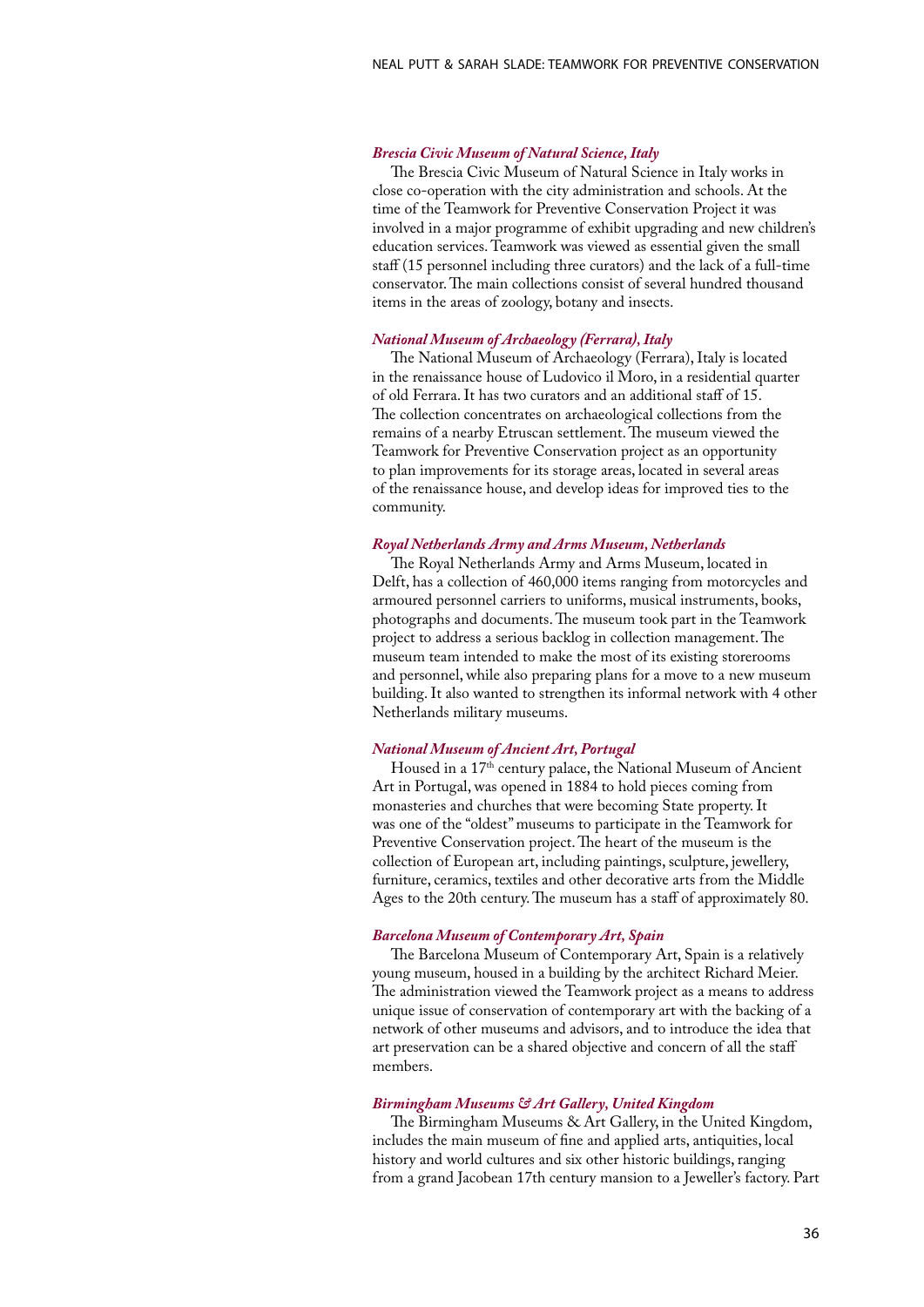of the collection is housed in 3 off-site stores. The 200 staff members are organised in 3 divisions: Curatorial Services, Museums Services, and Community Museums. The museum undertook the Teamwork project recognising the need for a more holistic and preventive approach to conservation within the museum service.

### *Ulster Museum, United Kingdom*

During the Teamwork for Preventive Conservation project, the Ulster Museum had a staff of 145 and was one of two national museums in Northern Ireland. Both have since been amalgamated with a third museum to form the National Museums & Galleries of Northern Ireland. Preventive conservation is viewed as an essential component of the museum's business, requiring staff involvement at all levels: Teamwork was viewed as opportunity to explore how this might be achieved. The Ulster Museum collections comprise over 800,000 objects across a range of disciplines: Fine and Applied Art, Archaeology, Ethnography, History, Botany, Geology and Zoology.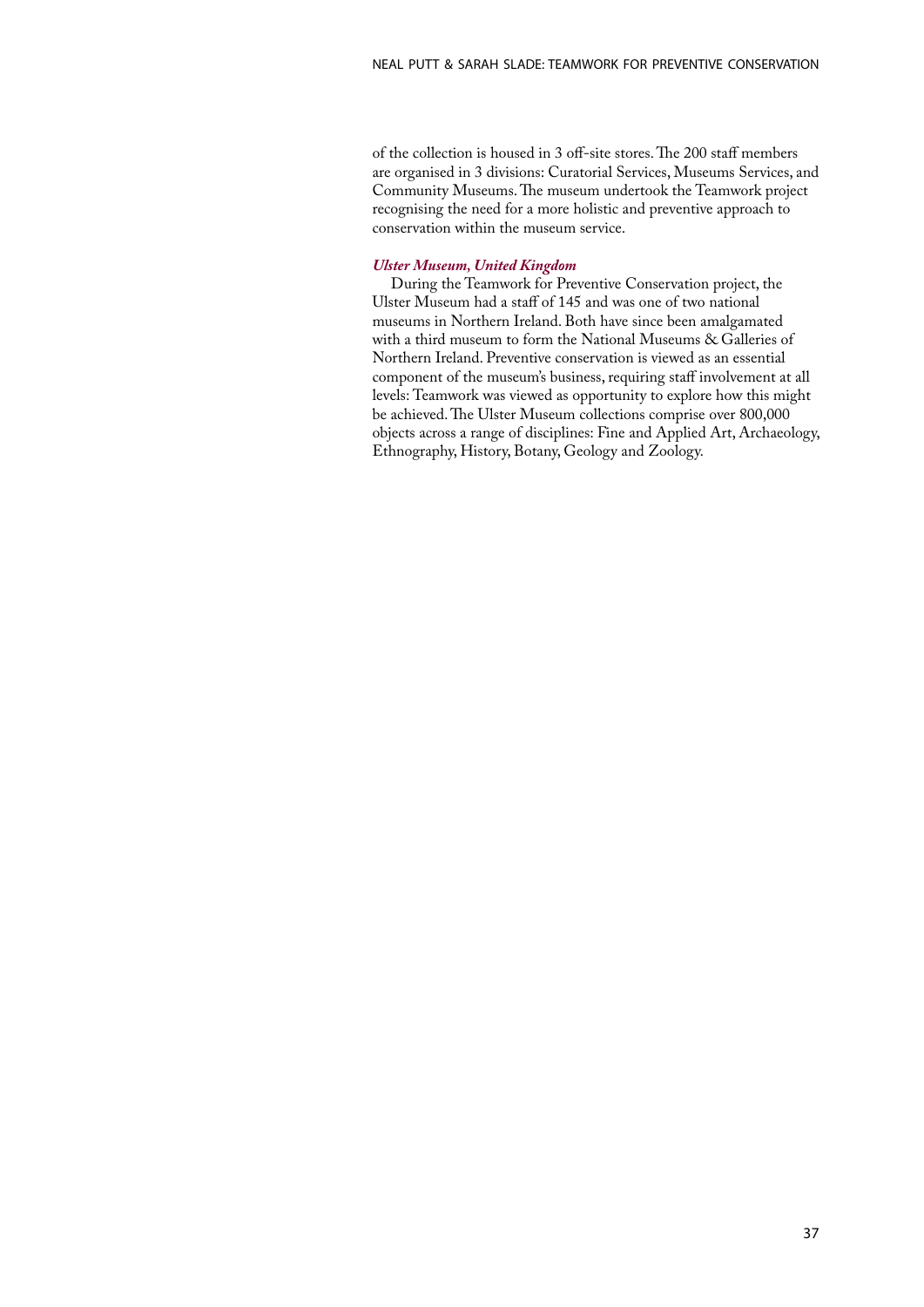# <span id="page-44-0"></span>**Appendix B: ICCROM Preventive Conservation Indicators**

*Original version by Cristina Menegazzi and Neal Putt 1998, Revised November 2002.*

#### **INTRODUCTION**

The *ICCROM Preventive Conservation Indicators* are a self-evaluation tool to assess the status of preventive conservation in museums, a checklist of 35 questions with yes/no answers. The indicators are a measure, a means of promoting staff discussion and debate, and a tool for planning and team formation.

Using the *Indicators* requires drawing on the staff that knows the museum, inside and out. A multidisciplinary group should answer the *Indicators*, including administration, curators, exhibit designers, technicians, conservators, security personnel, and staff for educational and public services. Several teams or a single team, always of mixed staff will generally find it possible to answer the questions without help from outside specialists. (However, the process will also identify gaps in knowledge, where the museum could search for advice and information!)

The summary table at the end of the Indicators will help visualise the situation of preventive conservation. The Indicators results will allow the administration and staff to take the next step of identifying key areas where improvements should and can be made. The process will create a greater shared awareness of preventive conservation, and an increased potential to work together. Administration and staff can move on to setting objectives, with teams, work schedules, and budgets.

The *Indicators* are divided into seven topics:

- *•Topic 1 Constitutional framework of the museum*
- *•Topic 2 Finance and Plans*
- *•Topic 3 Personnel and Teams*
- *•Topic 4 Collection*
- *•Topic 5 Building*
- *•Topic 6 Environment*
- *•Topic 7 Public Involvement*

Answering the questions will promote considerable debate. A recorder should note the answers and comments of the group so that the results can be understood and used well into the future, potentially as a measure of progress over the coming years. The summary chart at the end of the indicators helps visualise the overall situation.

There is no "correct" method of answering the Indicators. Museums should keep notes of how they interpreted the questions. Instead of answering with a simple yes or no, the staff may wish to qualify their answers, in a manner such as "we have a disaster response plan for fire, but not for flood". Especially in these cases, a written note will help the museum redo the indicators in the future, and check its progress using the same standards.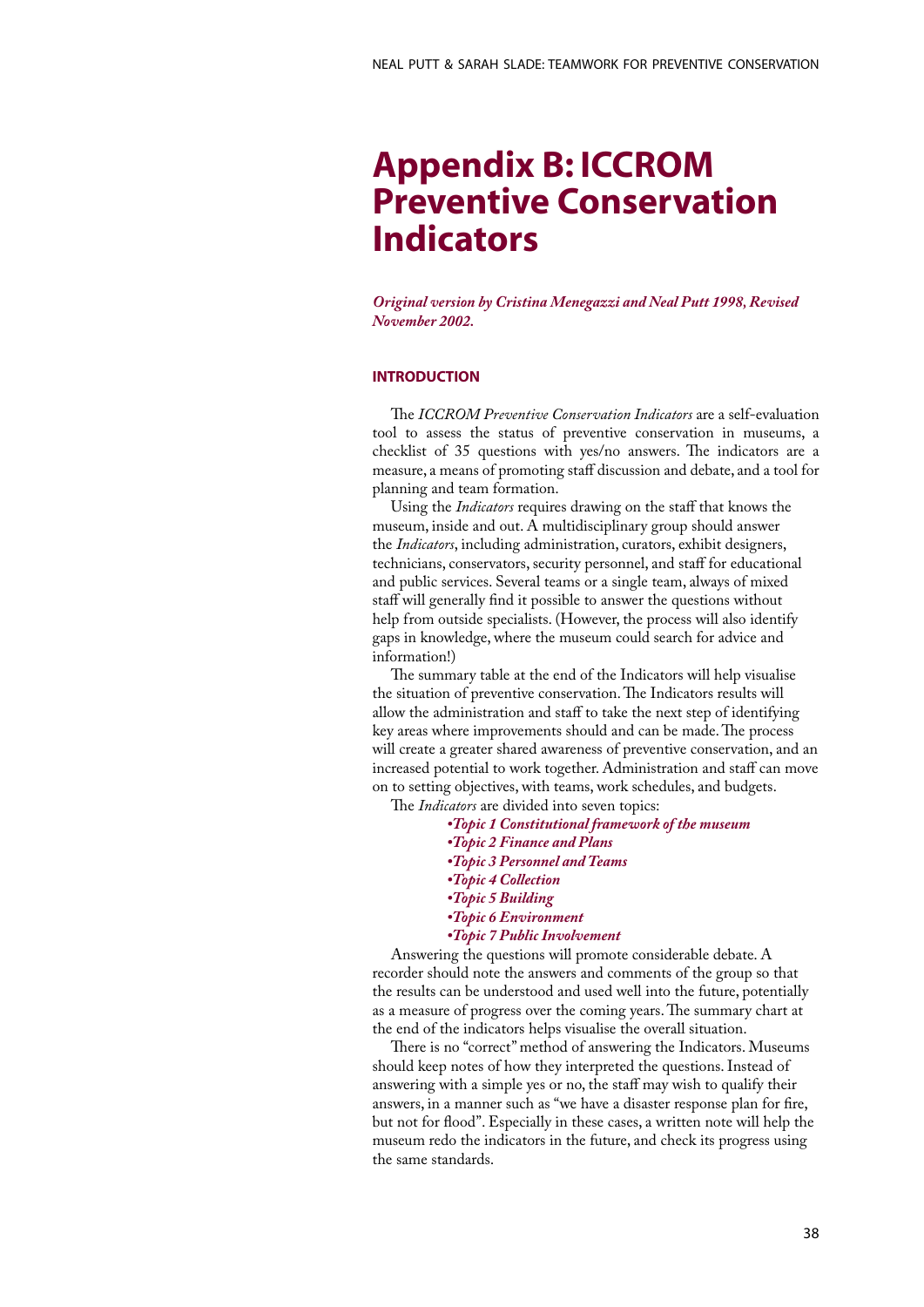By reviewing the debates and results from each topic and the entire summary chart, the *Indicators* can generate consensus on key issues that the staff and administration feel are most important to address. It should be possible to go on to identify objectives that address key problems and are truly feasible to reach.

## **DEFINITION**

In this document, "preventive conservation" means an agreed plan of action to slow the rate of deterioration and reduce risks for museum collections. The focus is on the surrounding of the collections, thus actions could range from building maintenance, to control of staff practices, influencing public attitudes, climate control and legislation. Preventive Conservation is conceived and implemented by a all museum staff with support from external professionals, organisations and public. Preventive conservation is intended to increase public access and benefits derived from the collections.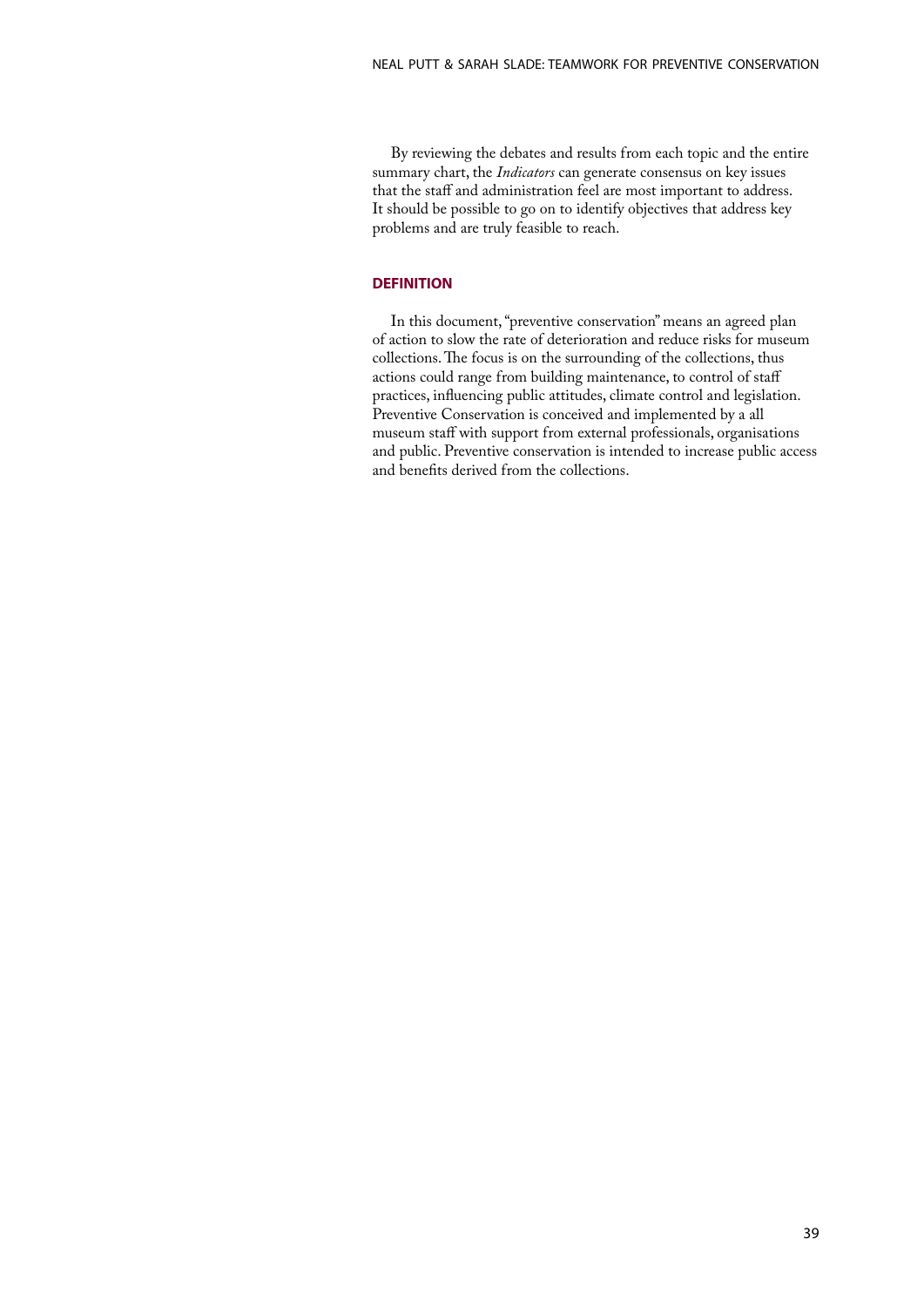# **TOPIC 1 CONSTITUTIONAL FRAMEWORK OF THE MUSEUM**

|                                                                                                                                                                                 | YES | NC |
|---------------------------------------------------------------------------------------------------------------------------------------------------------------------------------|-----|----|
| 1.1 Does the museum have a written statement of its purpose<br>and its goals including its commitments to preventive<br>conservation?                                           |     |    |
| 1.2 Does the governing body of the museum (the board of<br>directors or responsible government department) regularly<br>check on the implementation of preventive conservation? |     |    |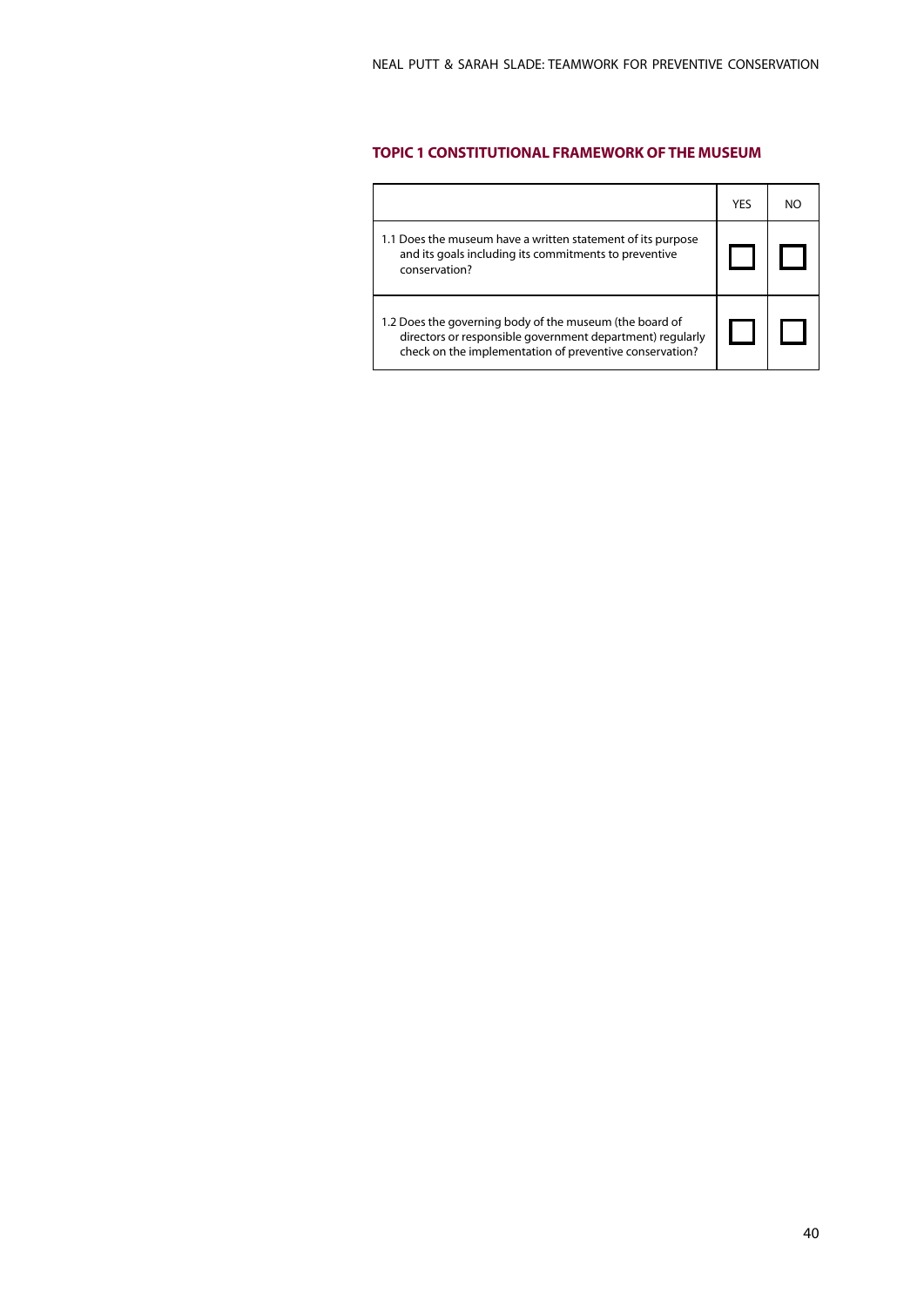# **TOPIC 2 FINANCE AND PLANS**

|                                                                                                                                                                                       | <b>YES</b> | NΟ |
|---------------------------------------------------------------------------------------------------------------------------------------------------------------------------------------|------------|----|
| 2.1 Does the museum have a 3 to 5 year preventive<br>conservation plan?                                                                                                               |            |    |
| 2.2 Does the museum budget indicate a group of expenses for<br>preventive conservation? (Note the details of the budget<br>assigned to preventive conservation, for future reference) |            |    |
| 2.3 Does the museum prepare an annual funding plan for preventive<br>conservation and review its strategies and success in obtaining<br>the funds?                                    |            |    |
| 2.4 Does the museum research sponsors that could support<br>preventive conservation, documenting their mandates,<br>criteria for awards, contact persons, etc.?                       |            |    |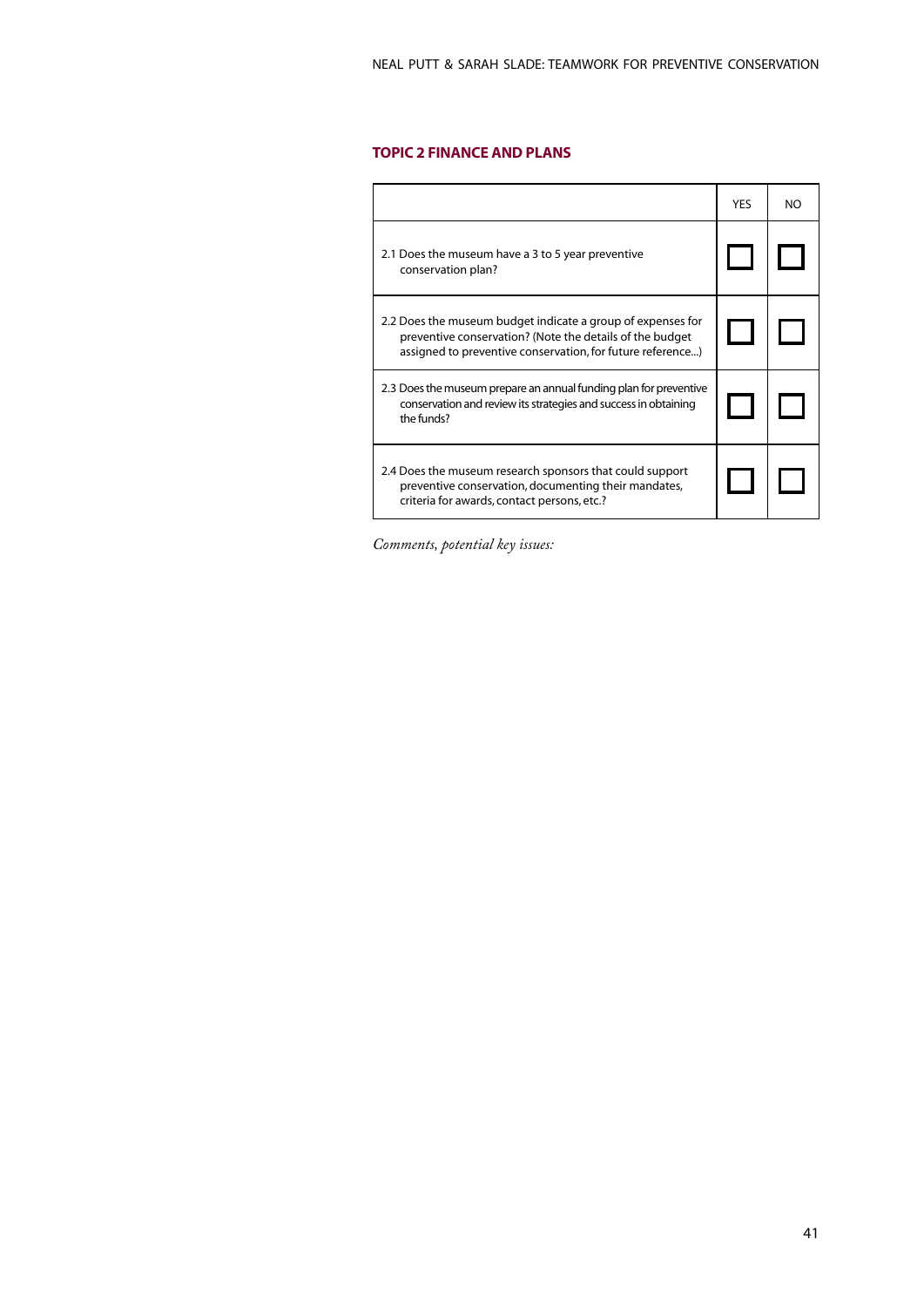# **TOPIC 3 PERSONNEL AND TEAMS**

|                                                                                                                                                                                                                                             | <b>YFS</b> | NO. |
|---------------------------------------------------------------------------------------------------------------------------------------------------------------------------------------------------------------------------------------------|------------|-----|
| 3.1 Do staff members (such as conservator-restorers, curators,<br>directors, educators, quardians, maintenance staff and<br>technicians) have job descriptions that include preventive<br>conservation responsibilities?                    |            |     |
| 3.2 Is there a team composed of the leading staff members<br>mentioned in point 3.1 that meets at least every six<br>months to plan and review implementation of preventive<br>conservation?                                                |            |     |
| 3.3 Are members of staff designated in writing as responsible<br>for documentation and inventory of collections?                                                                                                                            |            |     |
| 3.4 Does the museum have a team and practices to prevent<br>and respond to disasters (e.g. fire, flood, earthquake, theft,<br>malicious damage, etc.)? Does the museum have other<br>teams for specific preventive conservation objectives? |            |     |
| 3.5 Does the museum ensure that staff has access to the<br>necessary training to implement the museum's preventive<br>conservation plan (for example via university training, short<br>courses, visits to other museums, congresses)?       |            |     |
| 3.6 Does the museum maintain a resource centre of<br>information about preventive conservation (books, articles,<br>web sites, etc.) and offer advice to staff, volunteers and<br>researchers?                                              |            |     |
| 3.7 Does the museum provide any written quidelines about<br>preventive conservation to staff, volunteers or researchers?                                                                                                                    |            |     |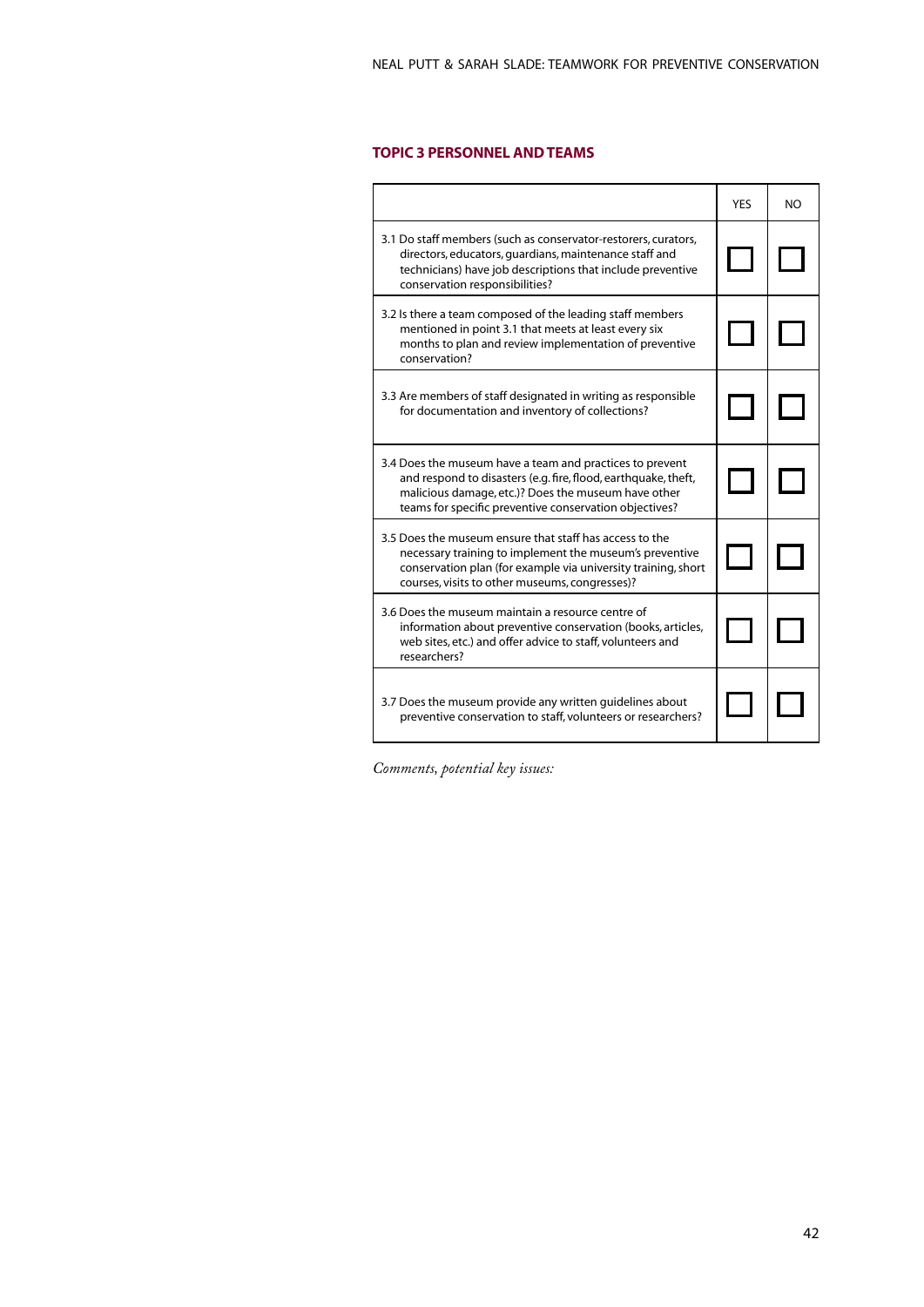# **TOPIC 4 COLLECTIONS**

|                                                                                                                                                                                           | <b>YFS</b> | NO. |
|-------------------------------------------------------------------------------------------------------------------------------------------------------------------------------------------|------------|-----|
| 4.1 Is there a single written inventory listing each item in the<br>museum collection?                                                                                                    |            |     |
| 4.2 Does the inventory indicate the location of each item?                                                                                                                                |            |     |
| 4.3 In the last five years, has the museum checked that each<br>entry on the inventory corresponds to an artefact and each<br>artefact has an entry in the inventory?                     |            |     |
| 4.4 When needed, can an object always be found within 5<br>minutes? (This question should be answered by a test<br>of finding at least 15 randomly chosen objects from the<br>inventory.) |            |     |
| 4.5 Has the museum ever conducted a survey to assess<br>the conditions of its collections and their preventive<br>conservation needs?                                                     |            |     |
| 4.6 Has the museum identified the objects that need special<br>preventive conservation because of their importance or<br>vulnerability?                                                   |            |     |
| 4.7 Has the museum practised its disaster response techniques<br>and tested its plan within the past five years?                                                                          |            |     |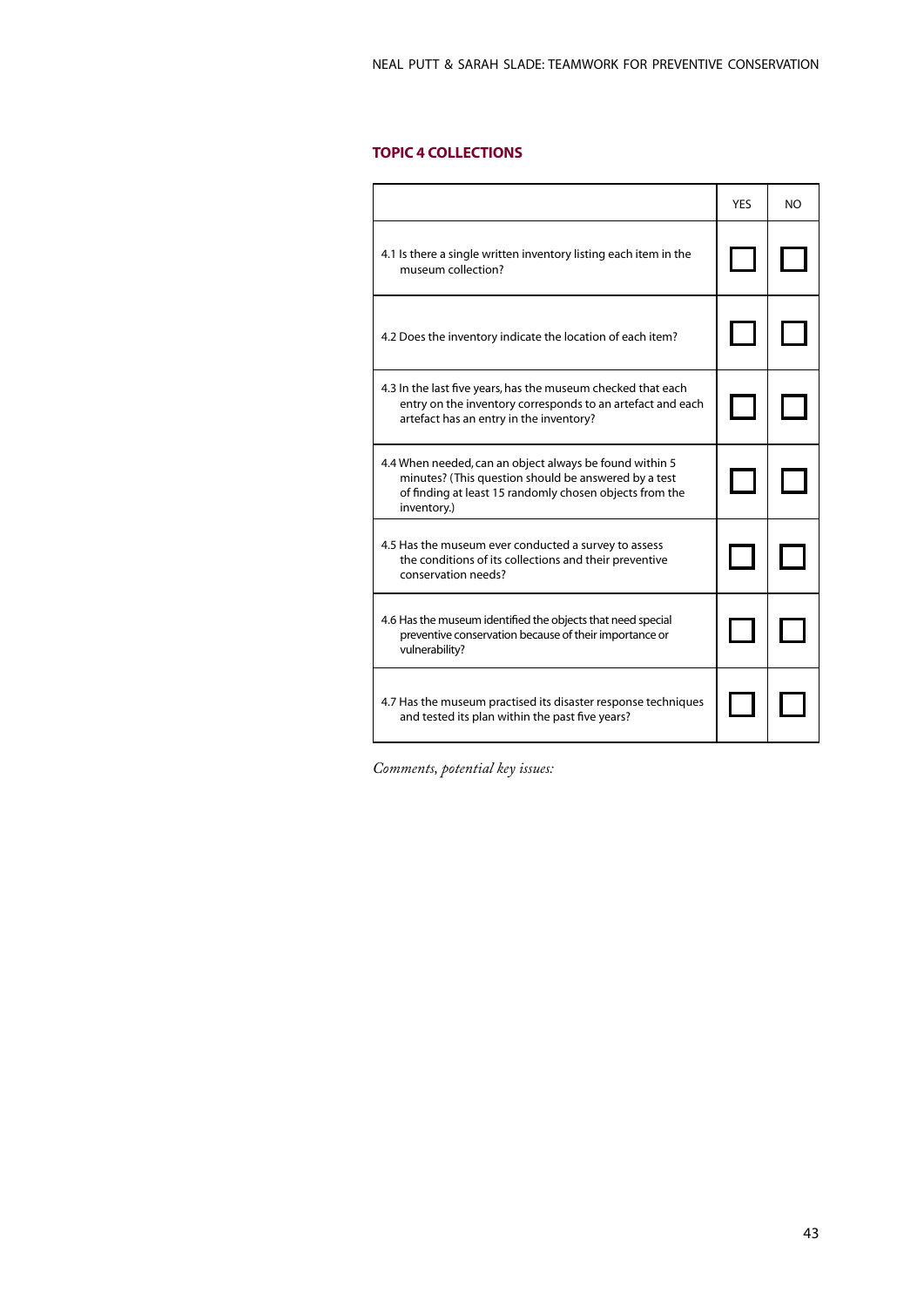# **TOPIC 5 BUILDING**

|                                                                                                                                                                                                                                                                                                      | <b>YFS</b> | N <sub>O</sub> |
|------------------------------------------------------------------------------------------------------------------------------------------------------------------------------------------------------------------------------------------------------------------------------------------------------|------------|----------------|
| 5.1 Does the museum have plans indicating the present<br>distribution and use of the space in its building (e.g.<br>locations and percentage of space assigned to storage,<br>shipping, exhibits, public functions, and offices)?                                                                    |            |                |
| 5.2 Does the museum have a plan and schedule of<br>improvements for facilities that will better protect the<br>collection (reduce movement of collections, improve public<br>and staff access, allocate space for special functions, etc.)?                                                          |            |                |
| 5.3 Is the museum building structure and mechanical systems<br>inspected at least annually, as a quide for maintenance<br>and a measure to protect against risks to collections (e.g.<br>foundation, walls, roof, windows and doors, plumbing,<br>heating, air conditioning and electrical systems)? |            |                |
| 5.4 Does the museum have a plan to provide sufficient storage<br>space for objects that will be added to the collection over<br>the next 10 years?                                                                                                                                                   |            |                |
| 5.5 Is the collection storage area separated from other<br>potentially damaging museum functions, such as storage of<br>building and cleaning materials, or exhibit construction?                                                                                                                    |            |                |
| 5.6 Does the storage area include shelving and cabinets<br>suitable for the museum collections, with access to adjacent<br>tables and equipment for reference, handling and packing?                                                                                                                 |            |                |

*Comments, potential key issues:*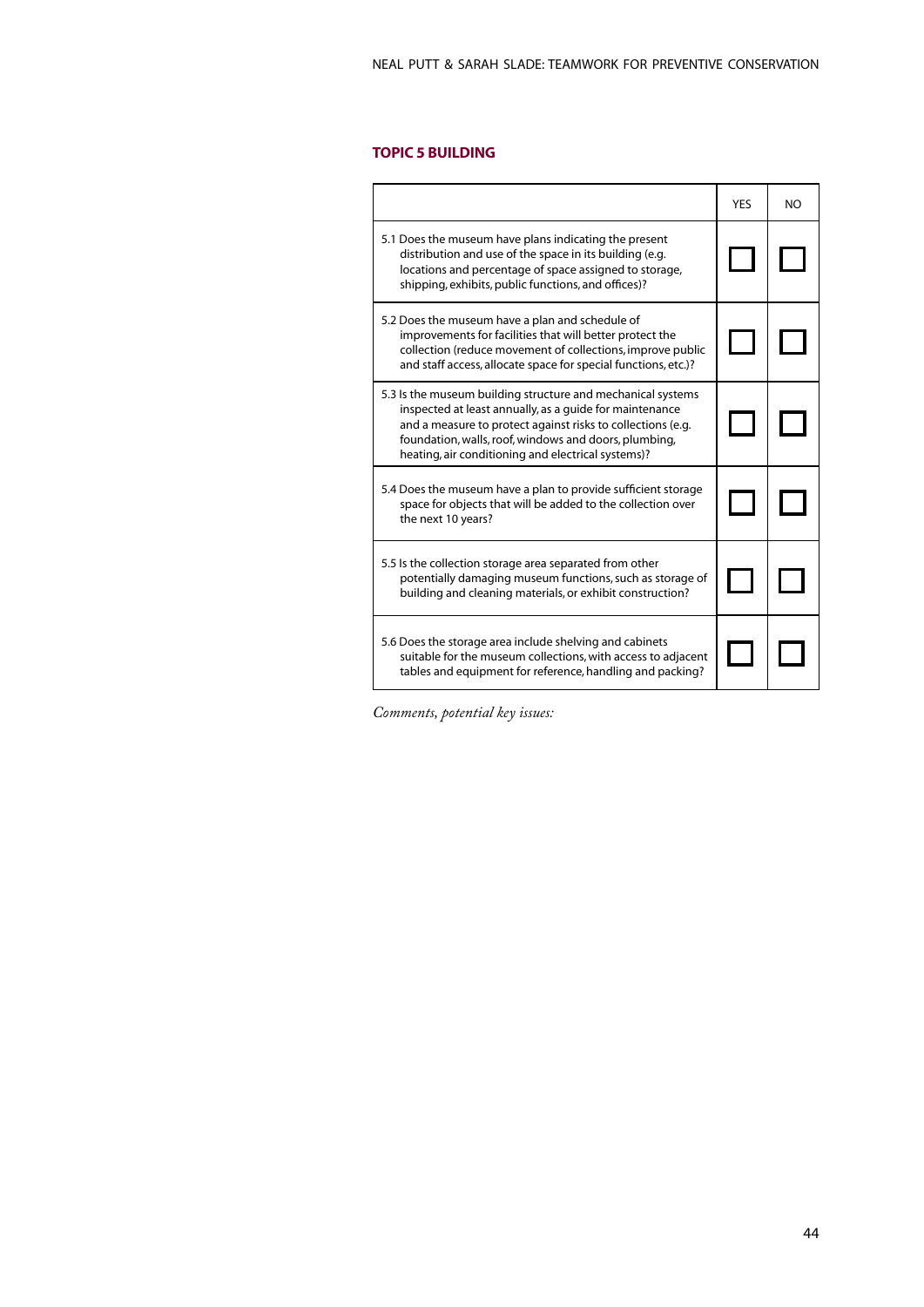# **TOPIC 6 ENVIRONMENT**

|                                                                                                                                                                                                                     | <b>YFS</b> | NO. |
|---------------------------------------------------------------------------------------------------------------------------------------------------------------------------------------------------------------------|------------|-----|
| 6.1 Does the museum have a programme for monitoring<br>lighting and achieving satisfactory levels?                                                                                                                  |            |     |
| 6.2 Does the museum have a monitoring programme for<br>relative humidity and temperature, and plans to address<br>problems?                                                                                         |            |     |
| 6.3 Does the museum monitor any air pollutants (e.g. dust,<br>nitrous or sulphur oxides) and does it have plans to address<br>problems?                                                                             |            |     |
| 6.4 Does the museum select materials for containers, mounts,<br>and cabinets, to avoid chemical damage to collections (e.g.<br>by referring to advice from publications and advisors, or by<br>conducting testing)? |            |     |
| 6.5 Does the museum have an integrated approach to<br>pest management (prevention, monitoring, isolation of<br>infestations, and extermination)?                                                                    |            |     |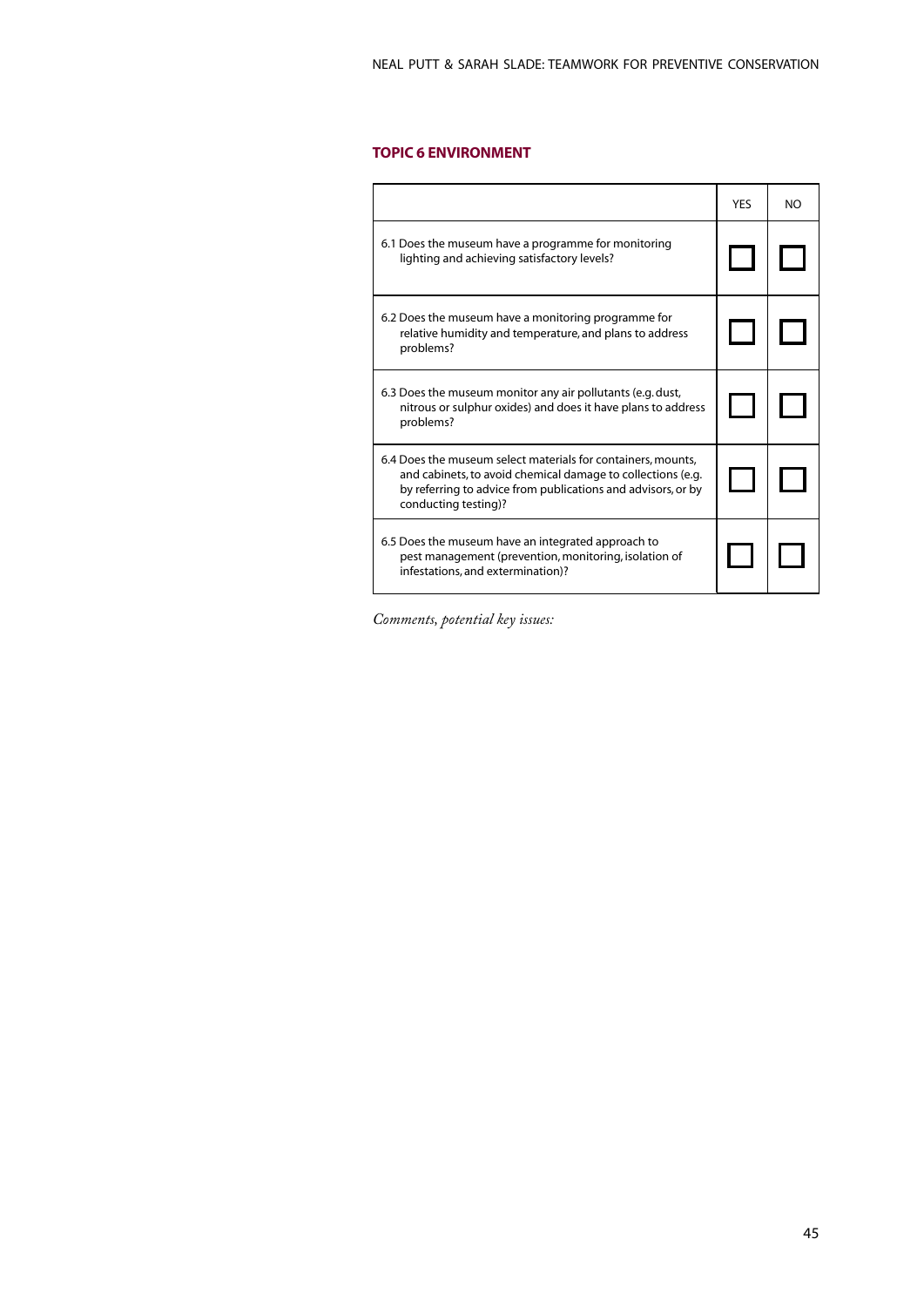# **TOPIC 7 PUBLIC INVOLVEMENT**

|                                                                                                                                                                                                                             | <b>YFS</b> | NΟ |
|-----------------------------------------------------------------------------------------------------------------------------------------------------------------------------------------------------------------------------|------------|----|
| 7.1 Does the museum have a programme to inform the public<br>about preventive conservation (e.g. explanatory panels, exhibits,<br>publications, demonstrations, web site)?                                                  |            |    |
| 7.2 Does the museum take steps to involve the public, such<br>as by providing advice for personal collections, seeking<br>consultation on museum decisions, or encouraging<br>participation in special events and projects? |            |    |
| 7.3 Does the museum take measures specifically designed to<br>inform and involve children?                                                                                                                                  |            |    |
| 7.4 Does the museum take measures specifically designed to<br>advocate preventive conservation via news media, contacts<br>with government and other decision makers?                                                       |            |    |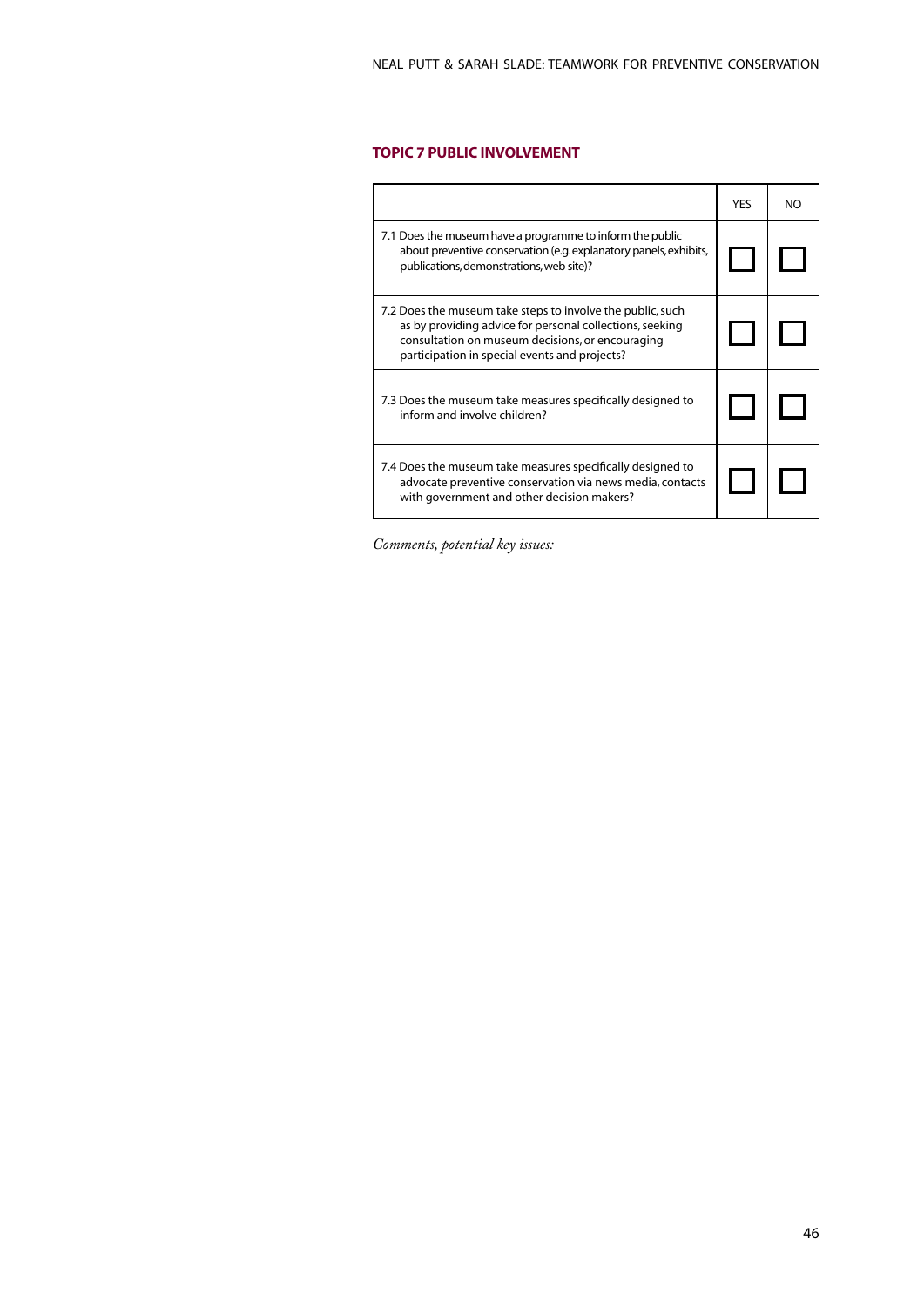#### SUMMARY CHART

To get a glimpse of the status of preventive conservation in the museum, shade one cell for each "yes" answer.



#### *Comments:*

This chart suggests some fairly obvious conclusions. A blank column suggests a weakness to be addressed. A complete column suggests accomplishments to be celebrated!

The entire process of answering and charting the *Indicators* can generate consensus on three to six key issues that the staff and administration feel are most important to address. Because of the interdisciplinary approach to self-assessment, the museum should then be in a strong position to develop a preventive conservation plan that integrates with the needs of the entire museum.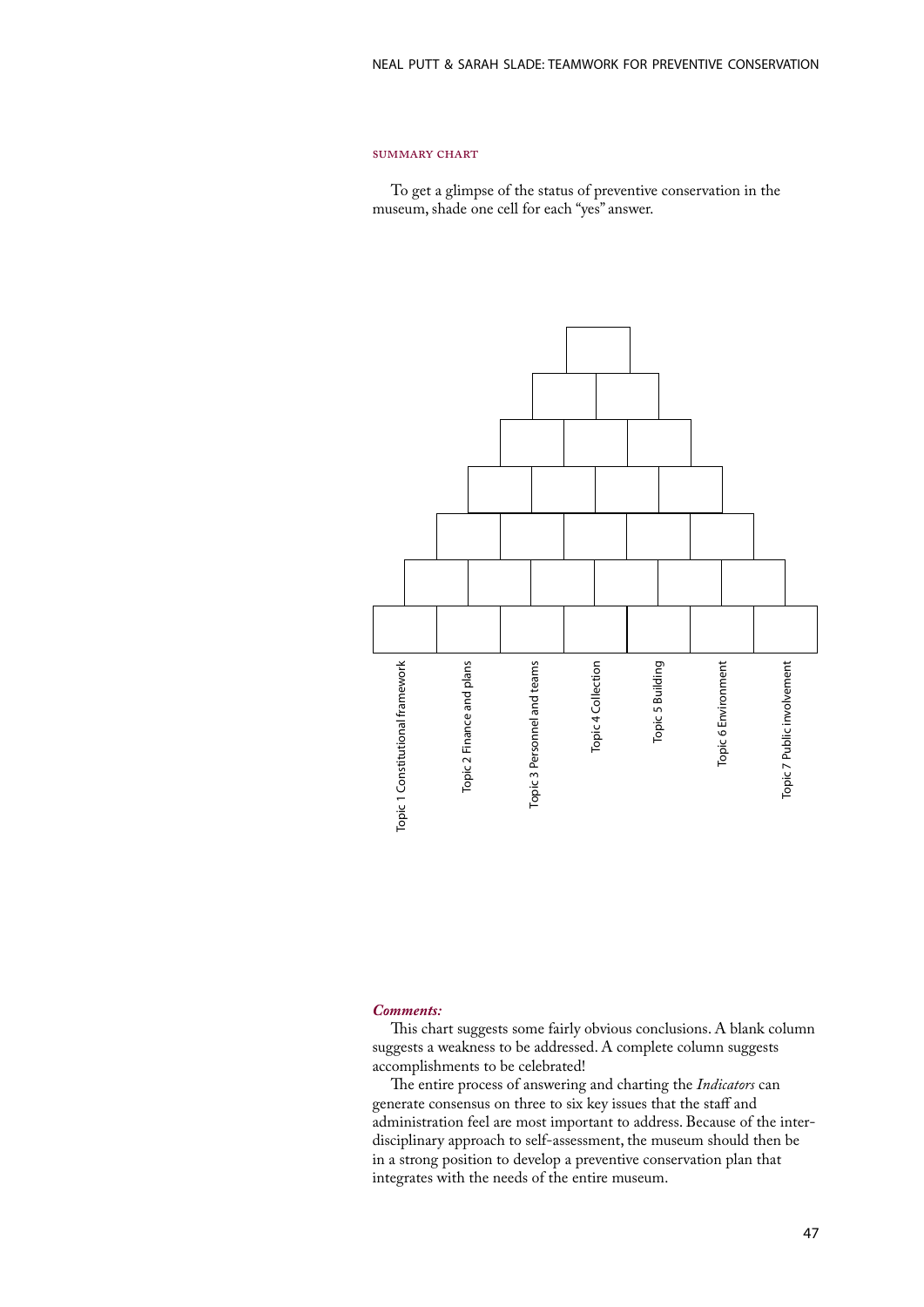# <span id="page-54-0"></span>**Appendix C: Examples of Key Issues and Objectives**

#### **Key Issues and Objectives: Ulster Museum**

The Ulster Museum created a Preventive Conservation Team during the first workshop. This Team examined thirteen potential preventive conservation issues and selected seven as the top priorities.

In the second workshop the Team identified smaller Working Groups and an objective for each priority area:

- **Handling and moving of objects:** To identify and improve practices for handling and movement of Ulster Museum collections.
- **Environmental monitoring:** To establish a systematic approach to environmental monitoring throughout the Ulster Museum.
- **Environmental control:** To reduce deterioration of Ulster Museum collections by improving methods and practices for environmental control.
- **Object housing and support materials:** To identify and use appropriate materials for safe storage housing and support of Ulster Museum collections.
- Cleanliness and tidiness: To reduce deterioration of Ulster Museum collections by improving cleaning methods and practices.
- **Materials testing and case construction:** To reduce deterioration of Ulster Museum collections on display by using suitable materials and methods for case construction.
- **Awareness training:** To support actions in all priorities by means of seminars for small multi-disciplinary groups of all museum staff.

Each Working Group developed detailed objectives and schedules in conjunction with the overall project Team and museum administration. Each Working Group included efficient staffing, minimised costs and establishment of standard procedures as part of their objectives.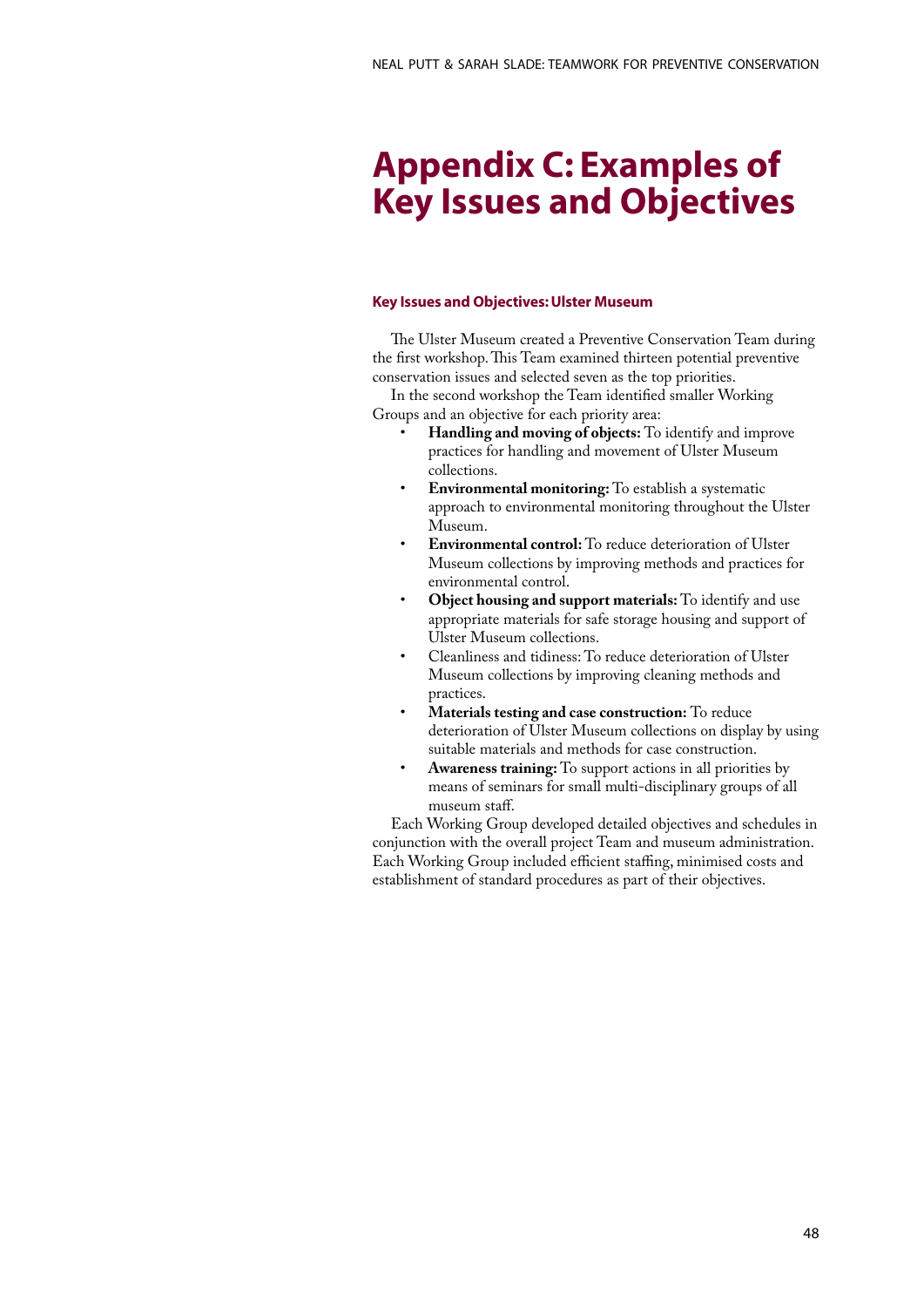# **Key Issues and Objectives: Brescia Civic Museum of Natural Science**

At a first workshop, the Brescia museum identified three key issues and began discussing potential objectives. Teams were identified to complete the objectives:

| Issues and Ideas for Objectives                                                                                                                                                                                                                                                      | Potential<br>Timeframe                                                          | Team                                                                      |
|--------------------------------------------------------------------------------------------------------------------------------------------------------------------------------------------------------------------------------------------------------------------------------------|---------------------------------------------------------------------------------|---------------------------------------------------------------------------|
| <b>Lack of training.</b> Ideas for objectives<br>focussed on a workshop to train all the<br>personnel.                                                                                                                                                                               | Begin within<br>two months.                                                     | All staff.                                                                |
| <b>Lack of storage space.</b> Ideas focussed on<br>reorganising library collections and<br>verifying if the climatic conditions<br>of unused ground floor areas were<br>compatible with storage needs.                                                                               | One year                                                                        | 3 curators.<br>1 librarian,<br>director.<br>1 architect<br>from the city. |
| <b>Computerisation of collections management.</b><br>Ideas focussed on adding up to 10<br>entries in the collections database, such<br>as categorising environmental needs<br>for each object, identifying priority for<br>attention during emergencies, identifying<br>health risks | <b>Fstablish the</b><br>entries within<br>5 months, and<br>begin data<br>entry. | 3 curators,<br>director, and<br>1 data base<br>consultant.                |

The museum used two subsequent workshops to complete the objectives. By the end of the workshops there had been numerous refinements and changes from the first ideas. For example, rather than starting with organising training events at the museum, the objectives focussed first on a cheaper, more essential solution – to establish a bibliography and collection of resource materials and web sites.

| Objective                                                                                                                                                                                                                                                                                            | Completion                         | Team/Resources                                                                                                                        |
|------------------------------------------------------------------------------------------------------------------------------------------------------------------------------------------------------------------------------------------------------------------------------------------------------|------------------------------------|---------------------------------------------------------------------------------------------------------------------------------------|
| Bibliography:<br>Establish a basic bibliography<br>on preventive conservation for<br>natural history collections by<br>taking the following steps:<br>Contact 3 other natural science<br>museums and ask for their<br>bibliographies<br>Subscribe to 3 journals/<br>newsletters and find 2 pertinent | Within 1 month.<br>Within 6 months | All professional staff, co-<br>ordinated by Curator of<br>Botany. The initial budget<br>was minimal, met by<br>existing museum funds. |
| web sites<br>Monitor the journals and web<br>sites to start a file of technical<br>information and identify<br>publications to purchase.                                                                                                                                                             | Monthly basis.                     |                                                                                                                                       |
| Use the journals and web sites to<br>identify potential training events.                                                                                                                                                                                                                             | Monthly basis.                     |                                                                                                                                       |
| Propose a library budget and a<br>policy and budget for training to<br>the municipal council.                                                                                                                                                                                                        | After 1 year.                      |                                                                                                                                       |